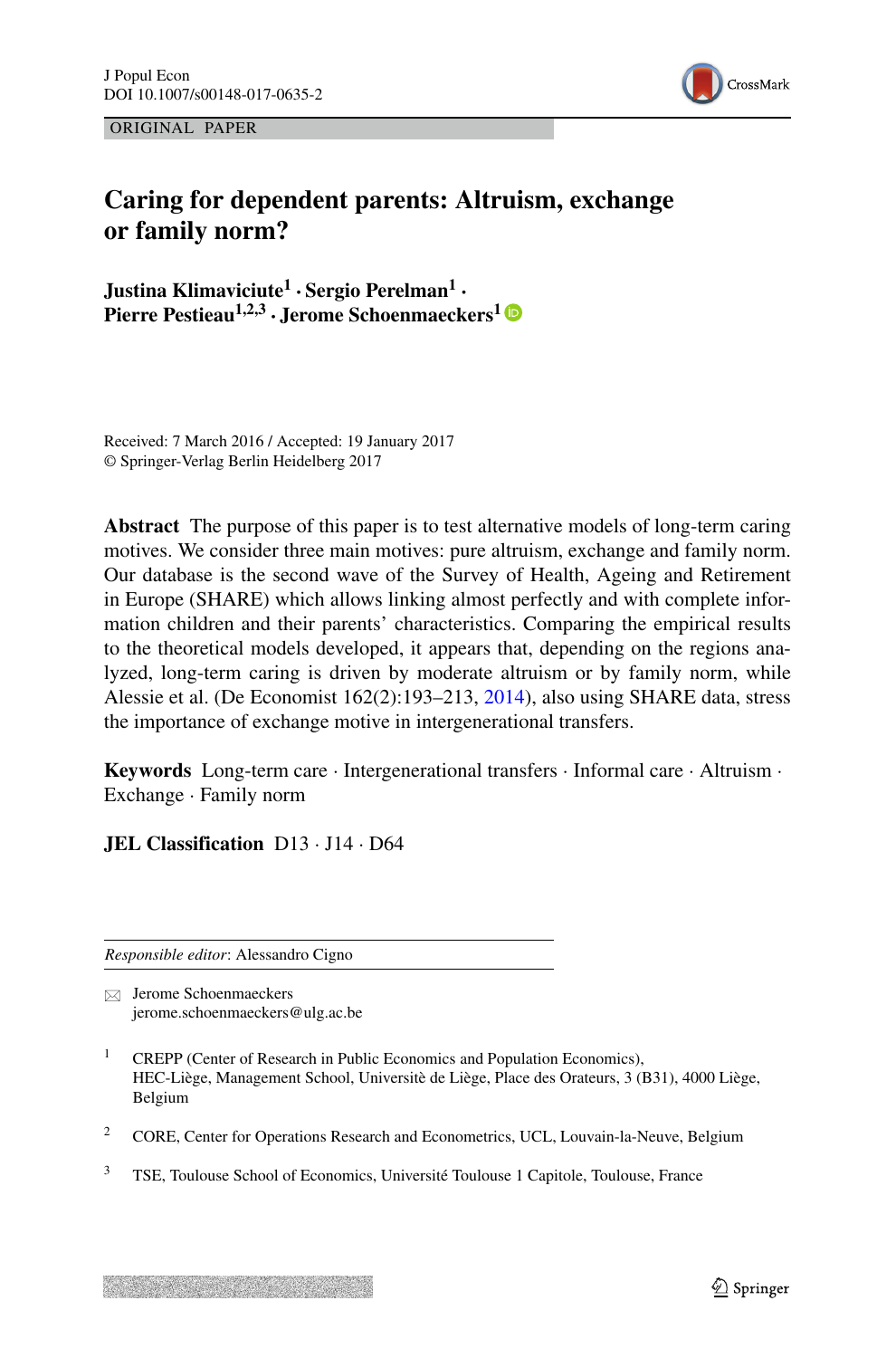### <span id="page-1-0"></span>**1 Introduction**

In assessing the adequacy of the financing and provision of long-term care (LTC), it is important to bear in mind the extent to which countries will be able to rely on the informal provision of care to the elderly in the future. The bulk of long-term care is indeed provided informally. Informal provision has no direct bearings on public finances but it is not clear whether such a situation is desirable or, in any case, will last. Family solidarity is very uneven and its propensity to provide care could diminish due to changes in family structure and growing participation of women in the labour market, which may constrain the future provision of informal care within households. Besides the uncertainty of informal care, another issue that has been overlooked for obvious reasons is whether informal care is motivated by either altruism or exchange, or by family norms. The difference between the two is important. Altruistic caring or caring that is based on an implicit exchange contract are voluntary whereas informal caring induced by family norm is constrained and as such does not necessarily bring utility to the caregiver and may even have negative psychological and physical implications. In other words, informal caring that is triggered by either altruism or exchange motives has a positive social value and can be encouraged by the government, but when it is founded on a social norm, it can have a net negative social value and thus should not be fostered by public action.

There exists a growing literature trying to assess the collateral costs that informal caring can represent for the caregivers. Some, like Pollak [\(1985\)](#page-38-0), found significant advantages in care given by family members. Tarlow et al. [\(2004\)](#page-38-1) discovered that most caregivers of persons with dementia perceive their experience of help as positive and satisfying. The feeling of utility and necessity prevails. Moreover, caregiving would enable helpers to better enjoy life and strengthen their relationships with others. Finally, Brown et al. [\(2003\)](#page-37-1) showed that mortality was significantly reduced for individuals who reported providing instrumental support to friends, relatives and neighbours and for individuals who reported providing emotional support to their spouse. However, several studies have also highlighted that caregivers bear large opportunity costs because of care responsibilities (e.g. Van Houtven et al. [2013\)](#page-38-2). Furthermore, informal care may have adverse effects on multiple dimensions of health of the caregivers (Schulz et al. [1995;](#page-38-3) Pinquart and Sörensen [2003;](#page-38-4) Vitaliano et al. [2003\)](#page-38-5). The detrimental effects related to the physical aspect are generally less intensive than the psychological effects. Schulz and Sherwood [\(2008\)](#page-38-6), Hirst [\(2005\)](#page-38-7), and Burton et al. [\(2003\)](#page-37-2) showed that moving into a demanding caregiving role (more than 20 h per week of help for dealing with basic ADLs) led to an increase of depression and psychological distress, impaired self-care and poorer self-reported health.

A conjecture that would need testing is that those costs depend closely on the motives underlying caring. The purpose of this paper is less ambitious. It is to use the Survey of Health, Ageing and Retirement in Europe (SHARE) data to test the motives of informal caring in a number of European countries. To do so, we start by sketching simple models of long-term care provision within the family, which results into testable hypotheses regarding caring motives. Then, we use the SHARE information regarding the effect of parental and filial resources on two key variables: the level of informal long-term care and the amount of inter vivos transfers, which the parent may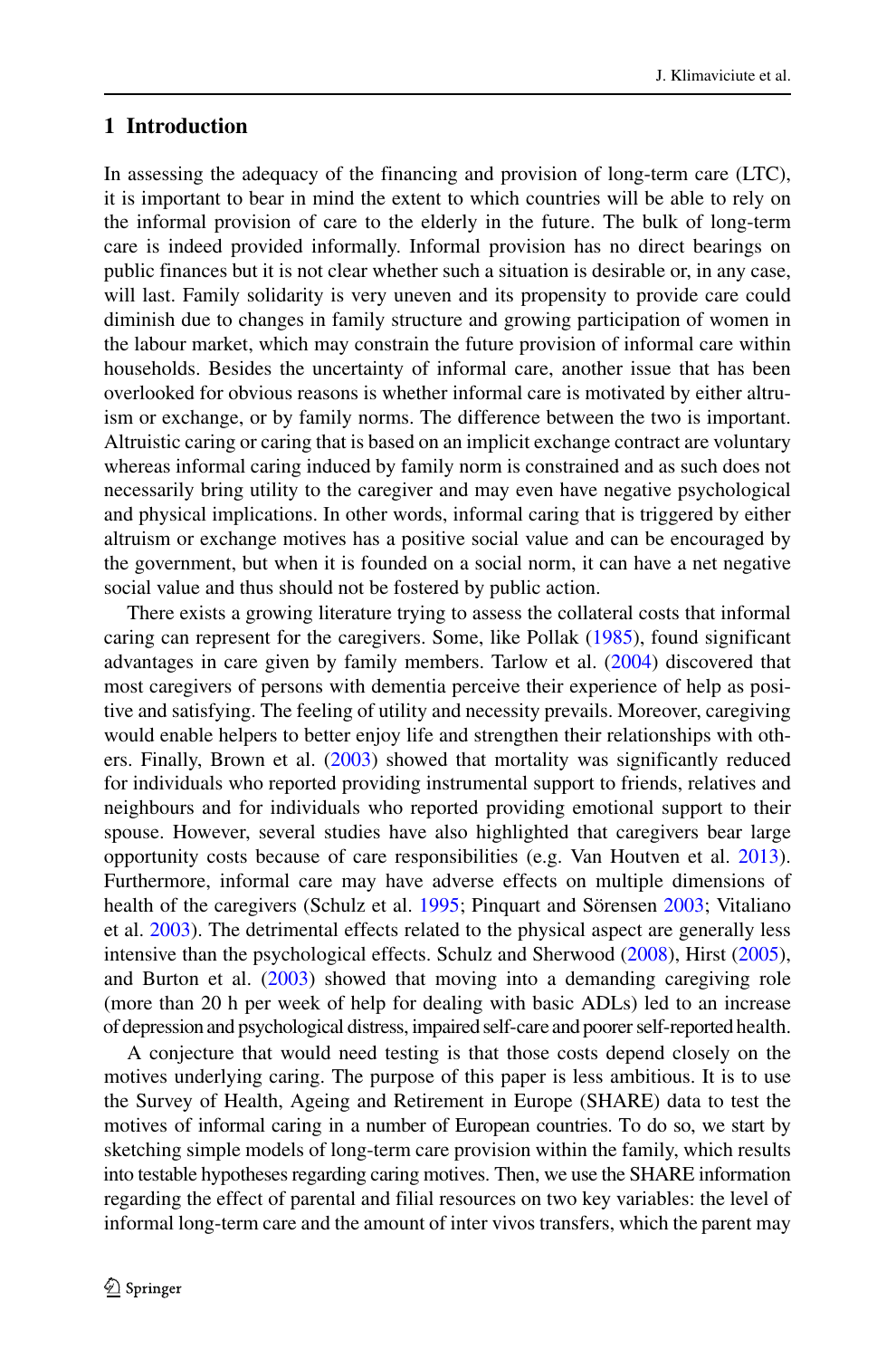have left to his child. Section [2](#page-2-0) refers to the existing literature. Section [3](#page-4-0) presents the theoretical models. Depending on the hypothesis of substitutability or complementarity between informal and formal care, the conclusions vary. Section [4](#page-11-0) focuses on the presentation of data and sample construction. Some descriptive statistics about the two main explanatory variables (wealth of the parents and education of their children) are explained. Section [5](#page-17-0) presents the empirical results that determine the type of relationship between parents and children. Findings are presented on the whole sample but also by groups of countries (north, centre, south, and east). Tobit models are applied after the two-part models (which allow the separation of behaviour into two stages: first, help/transfer or not, and second, how much conditional on help/transfer) are rejected. It appears applying empirical results to theoretical models that, depending on the regions analyzed, family norm or moderate altruism play a role in long-term caring motives. This is to be contrasted with Alessie et al. [\(2014\)](#page-37-0) who stress the importance of exchange motive in intergenerational transfers and do not consider the impact of the social norm. Our empirical results tend to reject the exchange motive. Numerous robustness tests have been carried out. Section [6](#page-30-0) concludes.

### <span id="page-2-0"></span>**2 Literature**

Different family transfer models have been widely studied in the literature. According to the real motivations for family solidarity, the emergence of private or public scheme of LTC insurance will have different impacts on transfers (assistance and bequests or inter vivos gifts). Three main types of motivations are often discussed. Cremer et al. (2012) mentioned that "the fairy tale view of children or spouses helping their dependent parents with joy and dedication" has for a long time been adopted. This is called pure altruism. However, they observe that this solidarity is also often based on social norm or strategic considerations (forced or reciprocal (exchange) altruism). Pure altruism, exchange and family norm are modelled with variations depending on the authors. Strategic self-interest, family constitution or preference shaping are widespread in the literature (Cigno [1993;](#page-37-3) Cigno et al. [2006\)](#page-37-4). Beyond the question on family motivations, two types of models of family decision-making are usually considered in economics (Bianchi et al. [2008\)](#page-37-5). The most dominant is the unitary model where the head of the family makes all decisions and does it in the best interest of the family members (Becker [1974\)](#page-37-6). Besides, the more recent theoretical literature considers each family member as unique (spouses, parents, siblings, children viewed as having their own preferences/bargaining powers). These are called collective models (Chiappori [1988\)](#page-37-7). The models proposed in Section [3](#page-4-0) are unitary ones.

In the models of altruism, family members are concerned by other family members' welfare. Pure altruism denotes the willingness to make voluntary transfers of resources (time, money) to another person or other persons, disregarding of own benefit (Schwarze and Winkelmann [2011\)](#page-38-8). For a transfer to exist, the members of the family have to be separate entities. However, Laferrère and Wolff  $(2006)$  $(2006)$  highlight the length of the process of separation from parents. Indeed, it takes place gradually with a child who studies, marries, maybe divorces (potentially temporarily goes back to live with parents). In our models, we assume that children are not co-residing with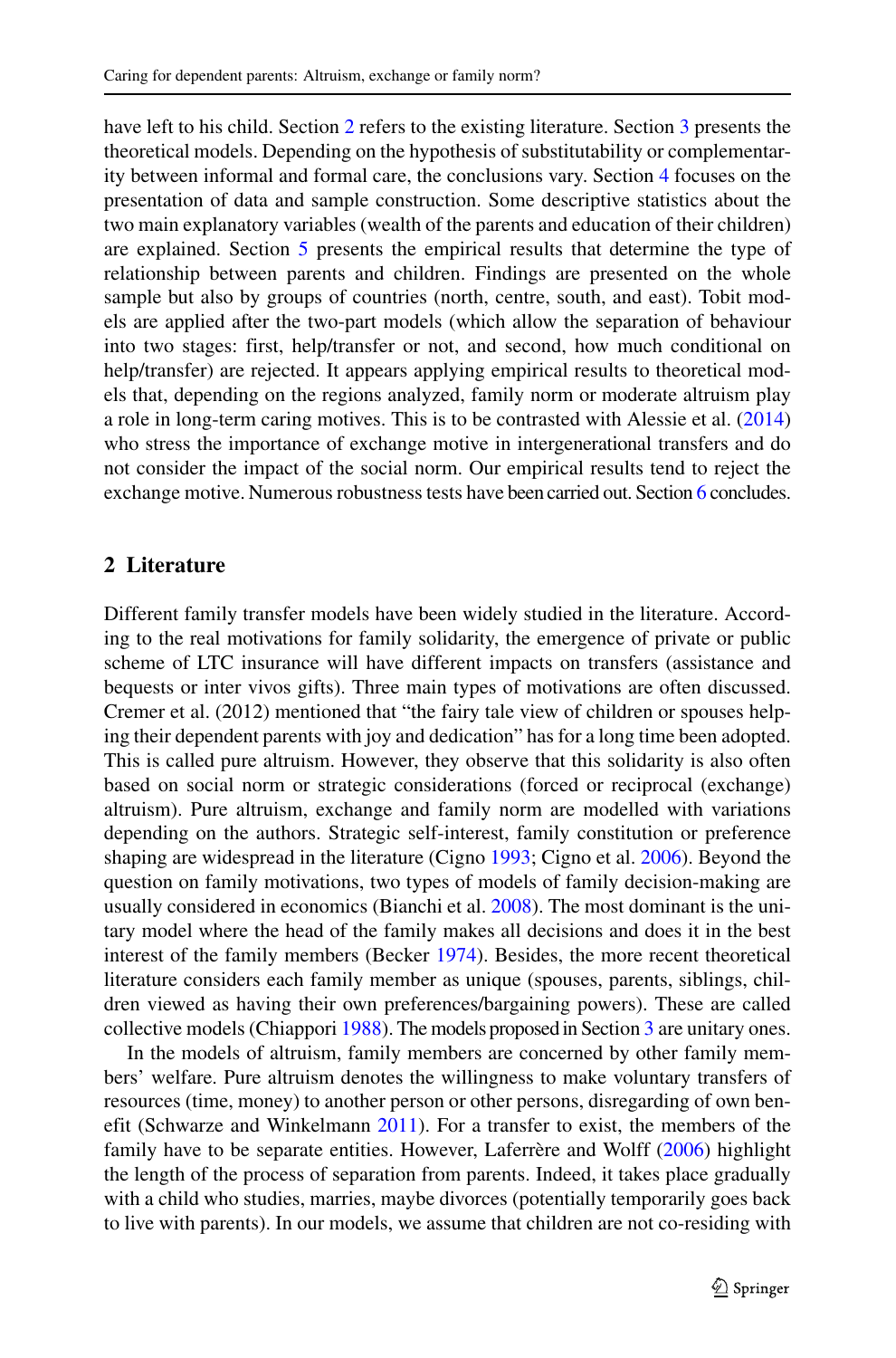their parents. Our empirical results concern only relationships between children and parents who do not live under the same roof. Pure altruism leads parents to provide more to their less well-off children. Pure altruism implies children take care of their dependent parents, regardless of required time. Cigno et al. [\(1998\)](#page-37-8) illustrate pure altruism with the example of two people altruistic towards each other. If the same value is given to the consumption of one or the other person by each of them, both will pool their incomes and the poorer of the two will be subsidized by the richer.

Some family members may be altruistic while others would rather be selfish. Glazer and Kondo [\(2014\)](#page-38-10) illustrate this case by a child who may want to get a large transfer from his parents, even if that impoverishes his parents and even if the transfer comes at the expense of reduced transfers to his brothers and sisters. The economics literature has highlighted the importance of bequests in challenging the altruism explanation developed by Becker [\(1974\)](#page-37-6). In reciprocity altruism (exchange), parents could give a larger bequest to the most caring child. The exchange model implies interactions where "each member has his/her own objectives (preferences) and resources (sources of power) and each member can potentially improve his/her well-being by engaging in trades of different goods and services so as to maximize individual well-being" (Bianchi et al. [2008\)](#page-37-5). The classic paper by Bernheim et al. [\(1985\)](#page-37-9) on strategic bequests shows that parents can threaten to disinherit their children to force them to take care of them, presupposing that the dependent elderly has sufficiently good cognitive skills (Cremer et al. [2012\)](#page-37-10). Parents can thus voluntarily try to buy children's attention. Even if Perelman and Pestieau [\(1992\)](#page-38-11) proved that bequest motives influence the composition of household's wealth, bequests can also arise only because of uncertainty about life expectancy (Laferrere and Wolff [2006\)](#page-38-9). By contrast and not accidentally (especially since the vast majority of parents do not disinherit their children), inter vivos gifts are always voluntary and allow more redistribution, although they are generally smaller and not always registered. Hence, the choice of considering inter vivos transfers in our theoretical and empirical analyses. It is not necessary that the transfers are reciprocated at the same time (Bianchi et al. [2008\)](#page-37-5). Transfers can be compensated at a much later date and in different ways. For instance, parents pay tuition fees for their children or help them to buy an apartment, and in return, expect regular visits and assistance in their old days in case of dependency.

The last potential motive of transfers is family norm (forced altruism). Canta and Pestieau [\(2014\)](#page-37-11) focus on the case where care is provided to dependent parents by children out of some norm inculcated during their childhood. Children have the feeling they are compelled to take care of their parents (beyond the legal rules enacted in different countries).

Empirical tests of family motivations are abundant and varied. Based on data on Italian households, Cigno et al. [\(1998\)](#page-37-8) reject the altruistic and the simple exchange models as well as the one based on the preference-shaping utility. The strategic self-interest model is not rejected by the data. Schwarze and Winkelmann [\(2011\)](#page-38-8) propose a direct measure of altruism between parents and children using German data (GSOEP). This measure is based on self-reported happiness as a proxy for utility. They find evidence for interdependent preferences. Alessie et al. [\(2014\)](#page-37-0), using SHARE data, investigate the motives of intergenerational inter vivos time and money transfers. The empirical evidence rejects pure altruism in favour of exchange. However,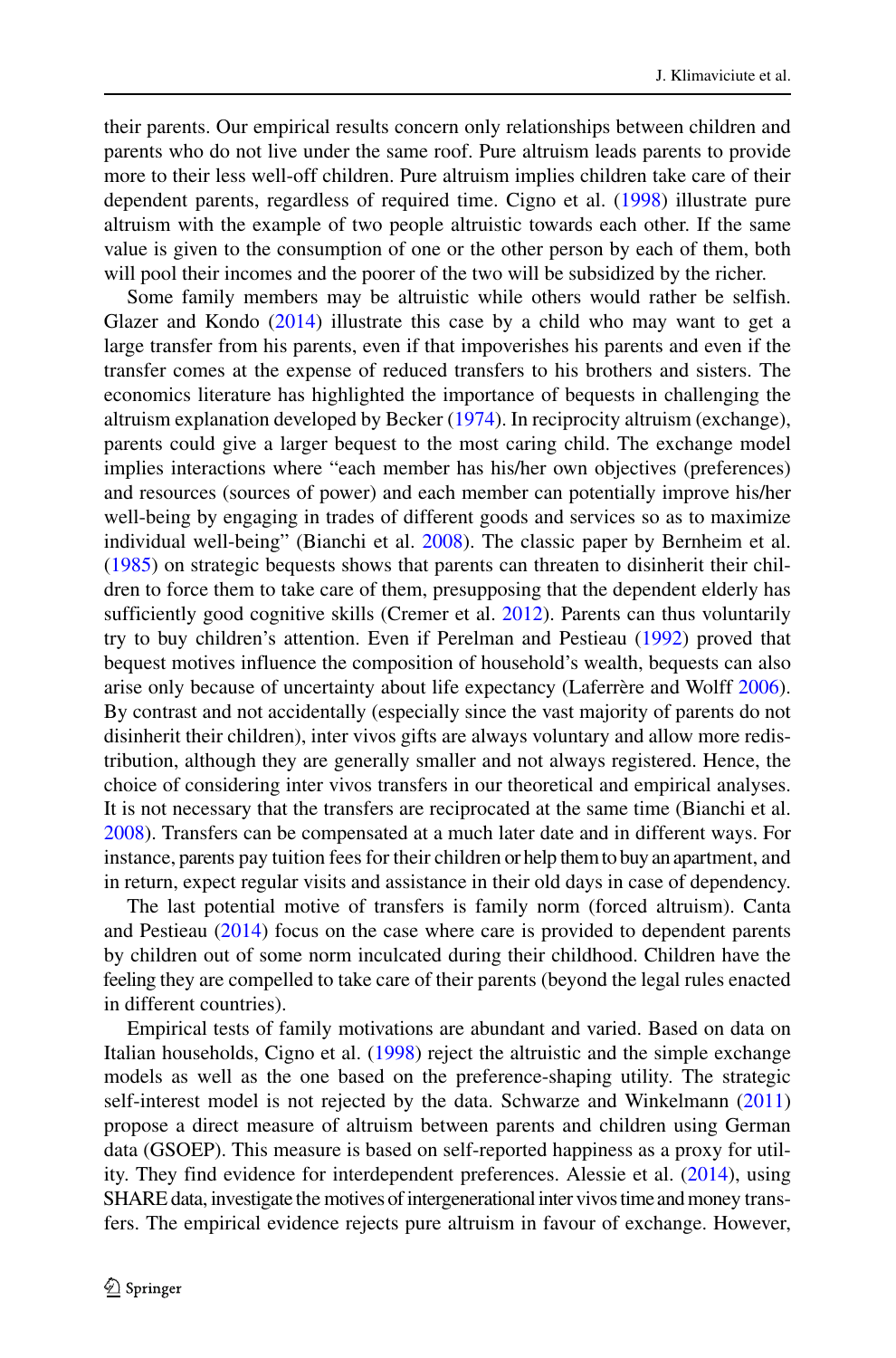Laferreire and Wolff  $(2006)$  $(2006)$  conclude that transmission practices are more in accordance with the existence of family demonstration or education mechanisms. Children help their parents if the latter have themselves provided care to their own parents (see Laferrere and Wolff  $2006$  for a large review of the empirical US and European literature). The objective of our research is to bring new results to the question of motivation, with the idea of continuing opening the family black box.

Indeed, depending on intergenerational support reasons, impacts of public policies can widely vary. A well-known implication of altruism is that redistribution is ineffective since public transfers will crowd out private transfers (Becker [1974\)](#page-37-6). Alessie et al. [\(2014\)](#page-37-0) discuss the effectiveness of formal care provision as a substitute for informal care and the impact of taxation. As the exchange motive seems to prevail, they conclude that a higher tax rate on intergenerational monetary transfers is likely to increase the demand for formal care (because of the potential decrease of informal care), thus increasing public spending on health care. Glazer and Kondo [\(2014\)](#page-38-10), in the case of altruism, show that governmental transfers restricting reallocations from a person who saves much to the one who saves little reduce the effect of the so-called Good Samaritan Dilemma and lead to a Pareto-superior outcome than the equilibrium without government taxation and transfers. Cigno et al. [\(1998\)](#page-37-8), highlighting the strategic self-interest motive in intergenerational agreements, advocate that a modest redistribution programme could be effective to address credit issue. Others study family solidarity in a dynamic world. Canta and Pestieau [\(2014\)](#page-37-11) develop an OLG model with traditional and 'modern' agents. They find two reasons for public action: redistribution and correction for the inefficiency in the child's choice. Finally, Ponthière  $(2013)$  $(2013)$  shows that the crowding out effect is not certain when State provides LTC to dependent persons who cannot rely on their children. Even if some models can be simplistic and lead to contradictory conclusions in terms of public policies, their different predictions can be testable to a certain extent. While we are in a crisis of both family (see Section [1\)](#page-1-0) and public transfers, it is essential to understand the motives of interactions within the family.

### <span id="page-4-0"></span>**3 Simple models**

There exist many ways of modelling intergenerational transfers. Here, we choose unitary models wherein a parent interacts with a child. The parent can offer some financial benefit whereas the child can provide informal care. The substitutability or complementarity between informal and formal care matters for the comparative statics. We consider three motives for caring: altruism, exchange and family norm. As it will appear, it is not always possible to discriminate their predictions.

### <span id="page-4-1"></span>**3.1 Altruism**

We assume a two-sided altruism with partial altruism of the child. The child's own utility depends on a single argument, *c*, his private consumption. It is represented by a strictly concave function:  $u(c)$  where

$$
c = (1 - a)w + b
$$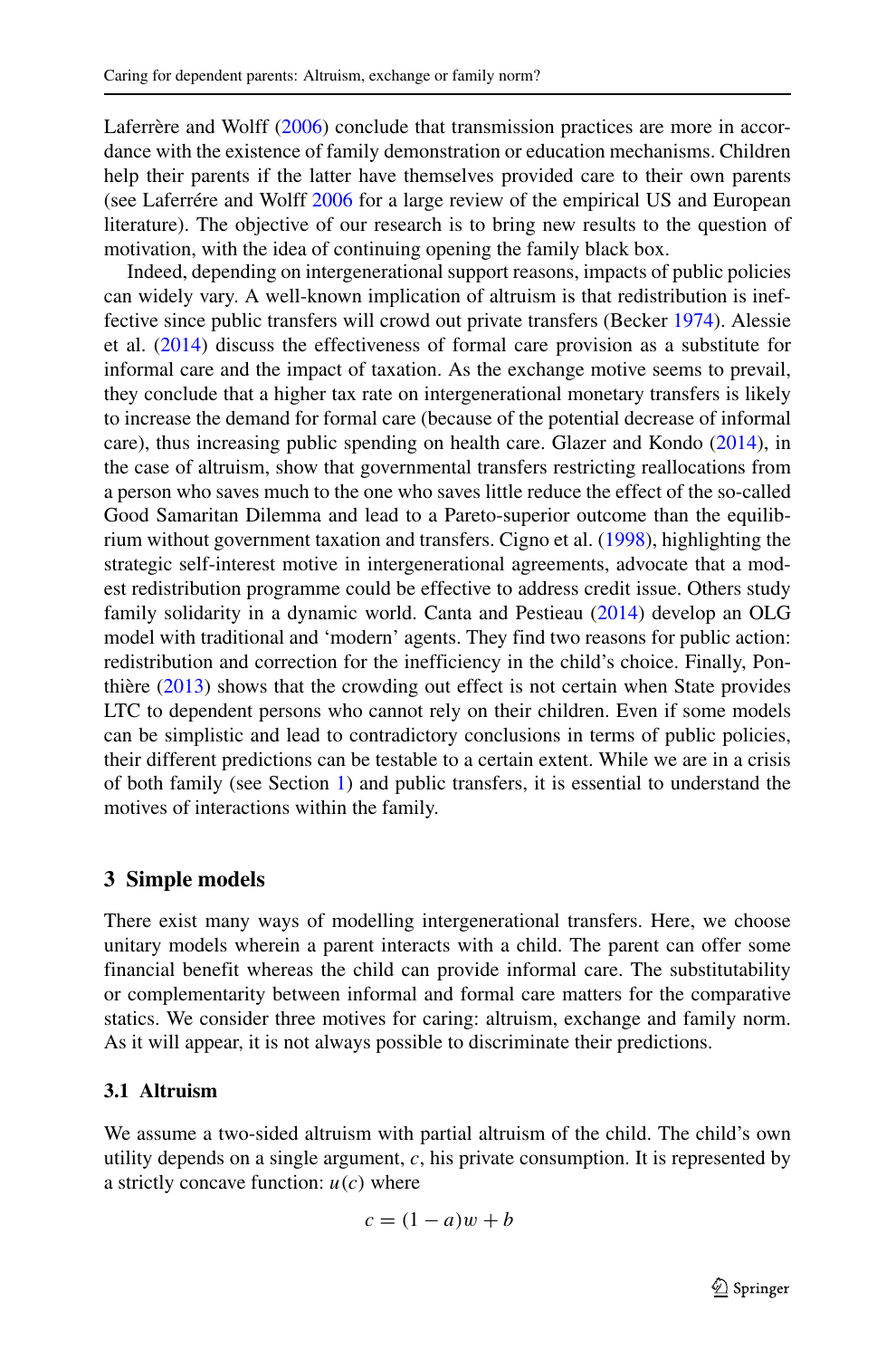where *w* is the wage rate; *a* is the time spent caring; *b* is the transfer from the parent, and;  $1 - a$  is the labour supply

The parent's own utility is represented by a quasi-concave utility function *H(m, a)* with two arguments: *m*, formal care and *a*, informal care. Formal care comprises the parent's wealth, *y*, minus *b*. We can now write the full utility of both the child and the parent:

$$
U_c = u((1 - a)w + b) + \alpha H(y - b, a)
$$

and

$$
U_p = H(y - b, a) + \beta u((1 - a)w + b)
$$

where  $\alpha$  and  $\beta$  are respectively the child's and the parent's altruism parameters with  $0 < \alpha < 1$  and  $\beta = 1$  as the parent is assumed to be perfectly altruistic. In other words, we assume that the parent is always perfectly altruistic whereas the child might or might not be a perfect altruist. We will discuss these two cases separately where relevant.

We assume that the parent moves first and chooses *b*. Then, the child chooses *a*. Moving backward, we first look at the first-order condition (FOC) of the child's choice:

 $\Delta = \frac{\partial U_c}{\partial a} = -u'(c) w + \alpha H_a(m, a) = 0$ From this, we obtain the effect of *b* on *a*:

$$
da/db = \frac{-u''(c) w - \alpha H_{am}(m, a)}{-\Delta_a}
$$

where  $\Delta_a$  < 0 is the second-order condition of the child's choice.

One easily checks that  $\frac{da}{db} > 0$  if  $H_{am} \le 0$ , that is, if formal and informal care are substitutes or independent of each other. In case of complementarity, namely if  $H_{am} > 0$ , we could have  $\frac{da}{db} < 0$ .<sup>[1](#page-5-0)</sup>

The intuition for these results is as follows. The first term in the numerator of  $\frac{da}{db}$  is always positive and calls for increasing *a* when *b* increases. Indeed, when *b* increases, the child becomes wealthier (and can consume more) and therefore values less the consumption lost due to an additional hour of care provision. The second term reflects the fact that the child cares about the utility of the parent and its sign depends on whether formal and informal care are substitutes or complements. An increase in *b* lowers the parent's wealth available to pay for formal care. If formal and informal care are substitutes, a decrease in formal care calls for increasing the amount of informal help and thus, the second term is positive just like the first one. The overall effect is therefore clearly an increase in *a*. We also have a clear increase in *a* if formal and informal care are independent of each other, in which case, the second term is zero and the result is driven only by the first term.

<span id="page-5-0"></span><sup>1</sup>Bonsang [\(2009\)](#page-37-12) has worked on the issue of substitutability and complementarity of formal and informal care.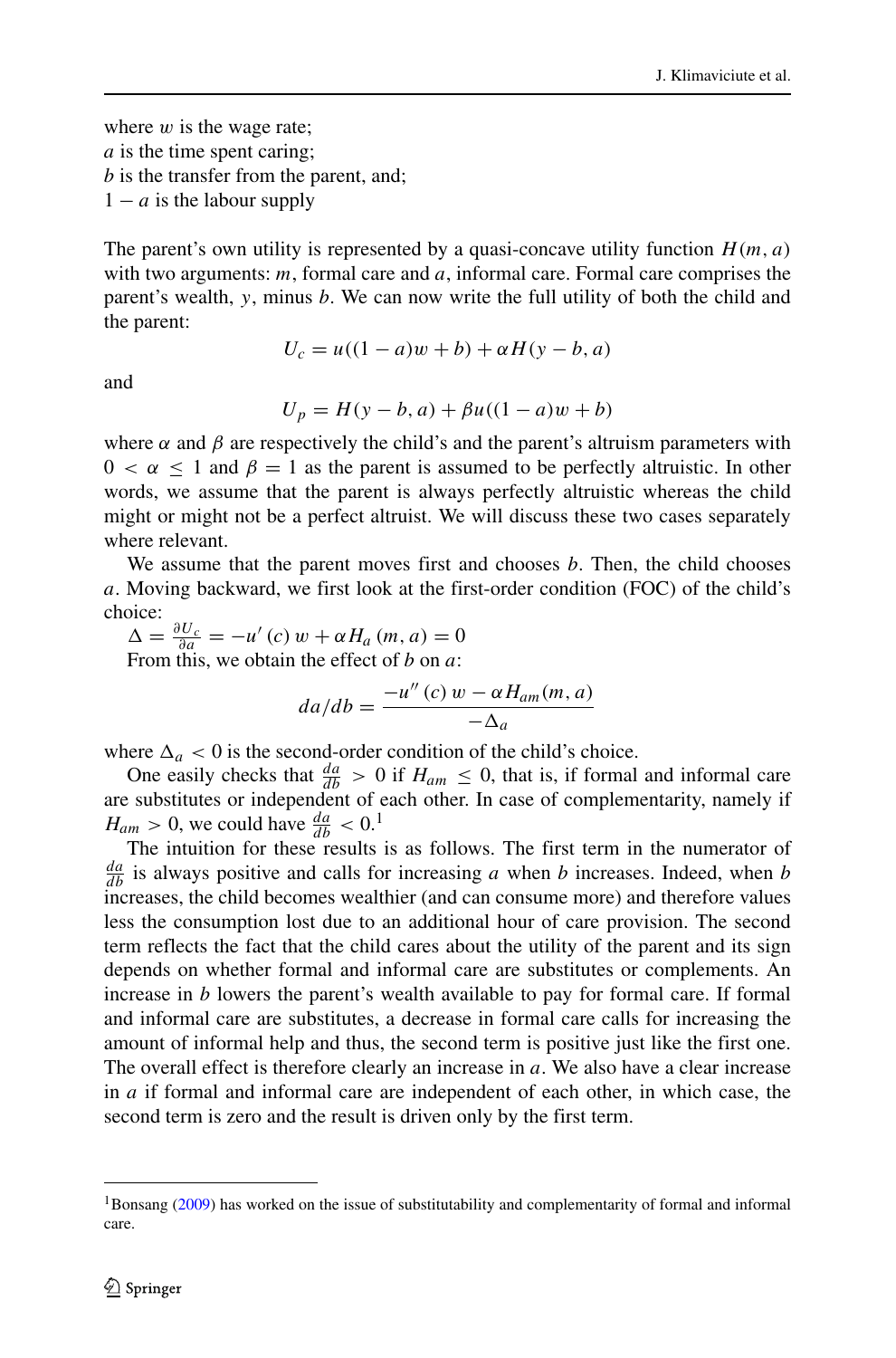On the other hand, if formal and informal care are complements, a decrease in formal care due to an increase in *b* calls for reducing informal care as well. The second term in the numerator is then negative and the overall effect is ambiguous. Thus, both  $\frac{da}{db} > 0$  and  $\frac{da}{db} < 0$  are possible.

Turning to the parent's decision, we obtain the first-order condition:

$$
\Lambda = -H_m + u'(c) + [H_a - u'(c) w] da/db = 0
$$

or, taking into account the child's first-order condition

$$
\Lambda = -H_m + u'(c) + [(1 - \alpha) H_a] da/db = 0
$$

Note that if the child is perfectly altruistic (i.e.  $\alpha = 1$ ), the third term in the parent's first-order condition disappears. Indeed, if  $\alpha = 1$ , both the parent and the child maximize exactly the same utility function (which is the sum of their individual utilities) and therefore the child's choice of informal care is exactly the same as the one wanted by the parent. There is thus no need for the parent to 'correct' the child's choice by using his transfer. In that case, the parent simply chooses the transfer so as to equalize his child's and his own marginal utilities. On the other hand, if the child is imperfectly altruistic (i.e.  $0 < \alpha < 1$ ), his chosen level of informal care is lower than wanted by the parent since the parent's utility is not fully taken into account. In that case, the parent wants to correct the child's choice and thus chooses his transfer accordingly. For instance, if  $\frac{da}{db} > 0$ , the parent chooses a higher transfer than he would choose if the child was perfectly altruistic since now the transfer has an additional role; that is, to foster informal care. In contrast, if  $\frac{da}{db} < 0$ , informal care is fostered by choosing a lower transfer.

We now use  $\Delta$  and  $\Lambda$  and the second-order conditions  $\Delta_a < 0$  and  $\Lambda_b < 0$  to obtain the following comparative statics:

$$
\bullet \quad \frac{da}{dw} = \frac{-u'(c) - w u''(c)(1-a)}{-\Delta_a} \gtrless 0
$$

• 
$$
\frac{du}{dy} = \frac{\alpha H_{am}(m, a)}{-\Delta_a} \gtrless 0 \qquad (>0 \text{ if } H_{am} > 0 \text{ , } <0 \text{ if } H_{am} < 0 \text{ and } =0 \text{ if } H_{am} = 0)
$$

• 
$$
\frac{db}{dw} = \frac{(1-a)u''(c) + (1-\alpha)H_a \frac{d(da/db)}{dw}}{-\Lambda_b} \geq 0
$$

• 
$$
\frac{db}{dy} = \frac{-H_{mm} + (1-\alpha)H_{am}\frac{da}{db} + (1-\alpha)H_a\frac{d(da/db)}{dy}}{-\Lambda_b} \geq 0
$$

Let us now discuss these results. The impact of an increase in the child's wage rate on the amount of caregiving  $\left(\frac{da}{dw}\right)$  can be decomposed into two effects. The first effect (reflected by the first term in the numerator) is the substitution effect: an increase in the wage rate is an increase in the child's opportunity cost of caregiving (every additional hour of care provision now costs more in terms of what is lost by not working on the labour market), and this pushes the child to provide less care. The first term in the numerator is thus negative. The second effect (reflected by the second term in the numerator) is the income effect: an increase in the wage rate means that, at any given level of labour supply, the child now earns more than before. This allows him to reduce his labour supply and thus to increase care provision. The second term in the numerator is therefore positive. Taken the two effects together, it is not clear which one of them prevails, which means that the total impact can be positive or negative, or even zero if the two effects compensate each other.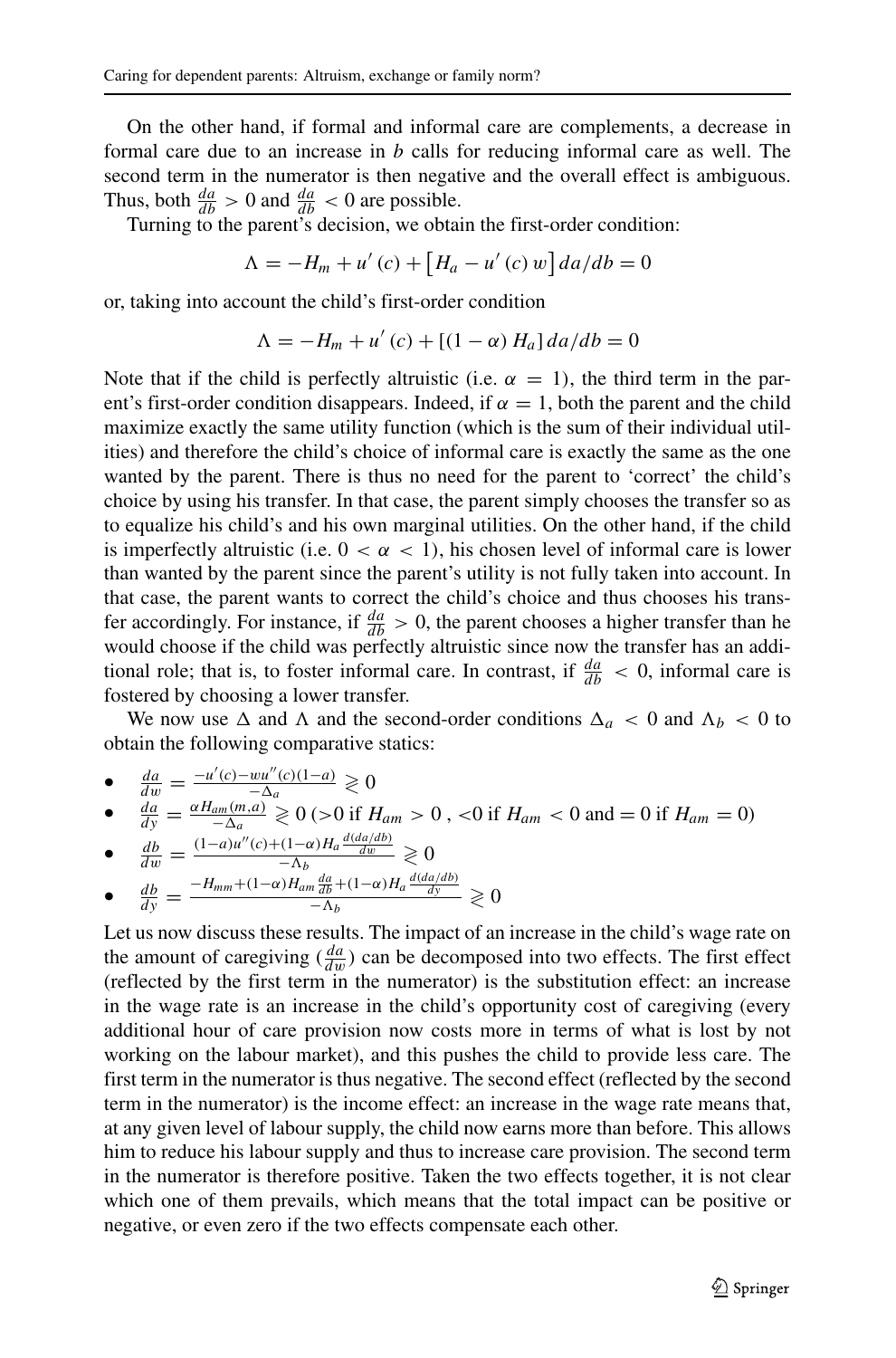The way the child's caregiving is affected by an increase in the parent's wealth  $\left(\frac{da}{dy}\right)$  depends on whether formal and informal care are substitutes, complements or independent of each other. When the parent becomes wealthier, he can afford buying more formal care. If formal and informal care are complements, he then also values more the informal care provided by his child. Since the child cares about the utility of the parent, the increase in the parent's valuation of informal care induces him to enhance his caregiving. On the other hand, if formal and informal care are substitutes, a rise in the parent's wealth and thus in the amount of formal care decreases the parent's valuation of informal help, which induces the child to reduce his care provision. Finally, if formal and informal care are independent of each other, an increase in formal care does not change the parent's valuation of informal aid and thus the child does not adjust his caregiving.

Let us now turn to the impact of an increase in the child's wage rate on the parent's transfer  $(\frac{db}{dw})$ . The first term in the numerator of  $\frac{db}{dw}$  is negative: since the child starts earning more, there is less need for the parent's financial support and this pushes for lowering the transfer. If the child is perfectly altruistic (i.e.  $\alpha = 1$ ), this is the only effect that an increase in *w* has on *b*, which means that the sign of  $\frac{db}{dw}$  is clearly negative. However, if the child is imperfectly altruistic (i.e.  $0 < \alpha < 1$ ), another effect comes into play as well. Since, as discussed above, in that case, the parent wants to correct the child's choice of informal care, it has to be considered that an increase in the child's wage rate also affects the way in which the child adjusts his caregiving in response to the parent's transfer (i.e.  $\frac{da}{db}$  also depends on *w*). It can be verified that the sign of  $\frac{d(da/db)}{d\theta}$  is generally ambiguous and therefore different situations are possible. If  $\frac{d(d a/d b)}{d w} < 0$  (i.e. an increase in the child's wage rate induces him to increase his caregiving by less (if  $\frac{da}{db} > 0$ ) or to decrease it by more (if  $\frac{da}{db}$  < 0) when the parent's transfer goes up), the second term in the numerator of  $\frac{db}{dw}$  is negative and pushes for lowering the transfer. Indeed, if an increase in w makes the transfer less successful (or more unsuccessful) in fostering informal care, the transfer should be reduced. In that case, the overall sign of  $\frac{db}{dw}$  is clearly negative. On the other hand, if  $\frac{d(d a/d b)}{d w} > 0$  (i.e. an increase in the child's wage rate induces him to increase his caregiving by more (if  $\frac{da}{db} > 0$ ) or to decrease it by less (if  $\frac{da}{db} < 0$ ) when the parent's transfer goes up), the second term in the numerator is positive and pushes for a higher transfer. In that case, the overall sign of  $\frac{db}{dw}$  is ambiguous. If the positive effect on  $\frac{da}{db}$  is large enough (i.e. if an increase in *w* makes the transfer sufficiently more productive (or sufficiently less unproductive) in eliciting care from the child) and/or the degree of the child's altruism is sufficiently low (so that 'correcting' his choice of caregiving is considerably important for the parent), the second term might outweigh the first one and the sign of  $\frac{db}{dw}$  might turn positive.

Finally, let us look at how the parent's transfer is impacted by an increase in his wealth  $(\frac{db}{dy})$ . If the child is perfectly altruistic, there is only one effect playing a role: a wealthier parent can afford giving more financial support to his child and he thus increases his transfer. This is reflected by the positive first term in the numerator of  $\frac{db}{dy}$ . If the child is not perfectly altruistic, then the fact that his caregiving is insufficient needs to be taken into account and this result in additional effects coming into play. First, an increase in the parent's wealth changes his appreciation of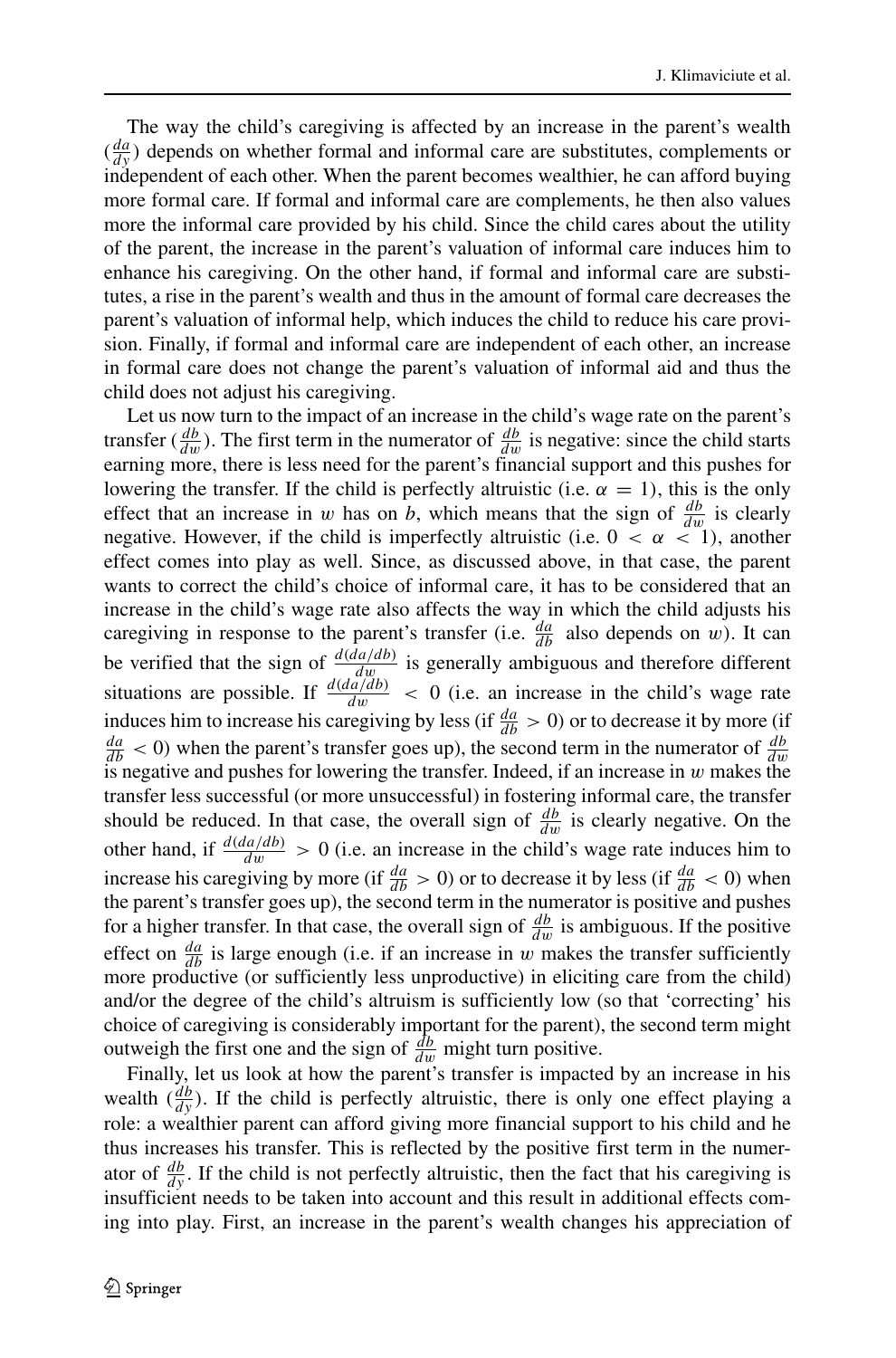informal care: a wealthier parent can afford more formal care and, depending on whether formal and informal care are substitutes or complements, his marginal utility of informal aid either decreases or increases. The effect on his transfer then also depends on whether the child's caregiving is increasing or decreasing in the amount of the transfer. This effect is reflected by the second term in the numerator. For instance, if formal and informal care are substitutes (i.e.  $H_{am} < 0$ ), the child's caregiving is always increasing in the transfer (i.e.  $\frac{da}{db} > 0$ ), which means that the second term is negative and pushes for lowering the transfer: since the parent's valuation of informal care decreases, he has less need to use the transfer for eliciting the child's aid. If formal and informal care are complements, both  $\frac{da}{db} > 0$  and  $\frac{da}{db} < 0$  are possible (see the discussion above), which means that the second term might be positive or negative. In addition to this, an increase in the parent's wealth also affects  $\frac{da}{db}$ , and this is reflected by the third term in the numerator. The sign of  $\frac{d(da/db)}{dy}$  is generally ambiguous and, similarly to the discussion of  $\frac{d(d a/d b)}{d w}$ , different situations are possible. Thus, overall, when the child is not perfectly altruistic, the sign of  $\frac{db}{dy}$  is not clear and both  $\frac{db}{dy} > 0$  and  $\frac{db}{dy} < 0$  are possible, while with perfect altruism we clearly have  $\frac{db}{dy} > 0$ .

### **3.2 Exchange**

We now assume that there is a market for assistance at price *p*. The parent and the child behave like agents who, respectively, demand and supply *a*. The child maximizes

$$
u(w(1-a)+pa)
$$

This gives an infinitely elastic supply function for *a* at  $p = w$ .

The parent maximizes

$$
H(m, a) = H(y - pa, a)
$$

This yields the FOC:

$$
-H_m p + H_a = 0
$$

From this condition, one obtains a demand function  $a(p)$  such that

$$
da/dp = \frac{-H_m + H_{mm}pa - aH_{am}}{-\Delta_a}
$$

The first two terms in the numerator unsurprisingly push for lowering the demand for assistance when its price goes up. The sign of the third term depends on whether formal and informal care are substitutes or complements. It can be easily checked that  $\frac{da}{dp}$  < 0 if  $H_{am} \ge 0$ . Indeed, an increase in the price of the child's assistance leaves the parent with fewer resources to buy formal care. If formal and informal care are complements, a decrease in formal care also pushes for a decrease in informal help and thus, the third term in the numerator goes in the same direction as the first two terms. If  $H_{am}$  < 0, the third term is positive since a decrease in formal care calls for increasing informal aid. Then, the expression is generally ambiguous. For it to turn positive, however, we would generally need a very large absolute value of *Ham* (that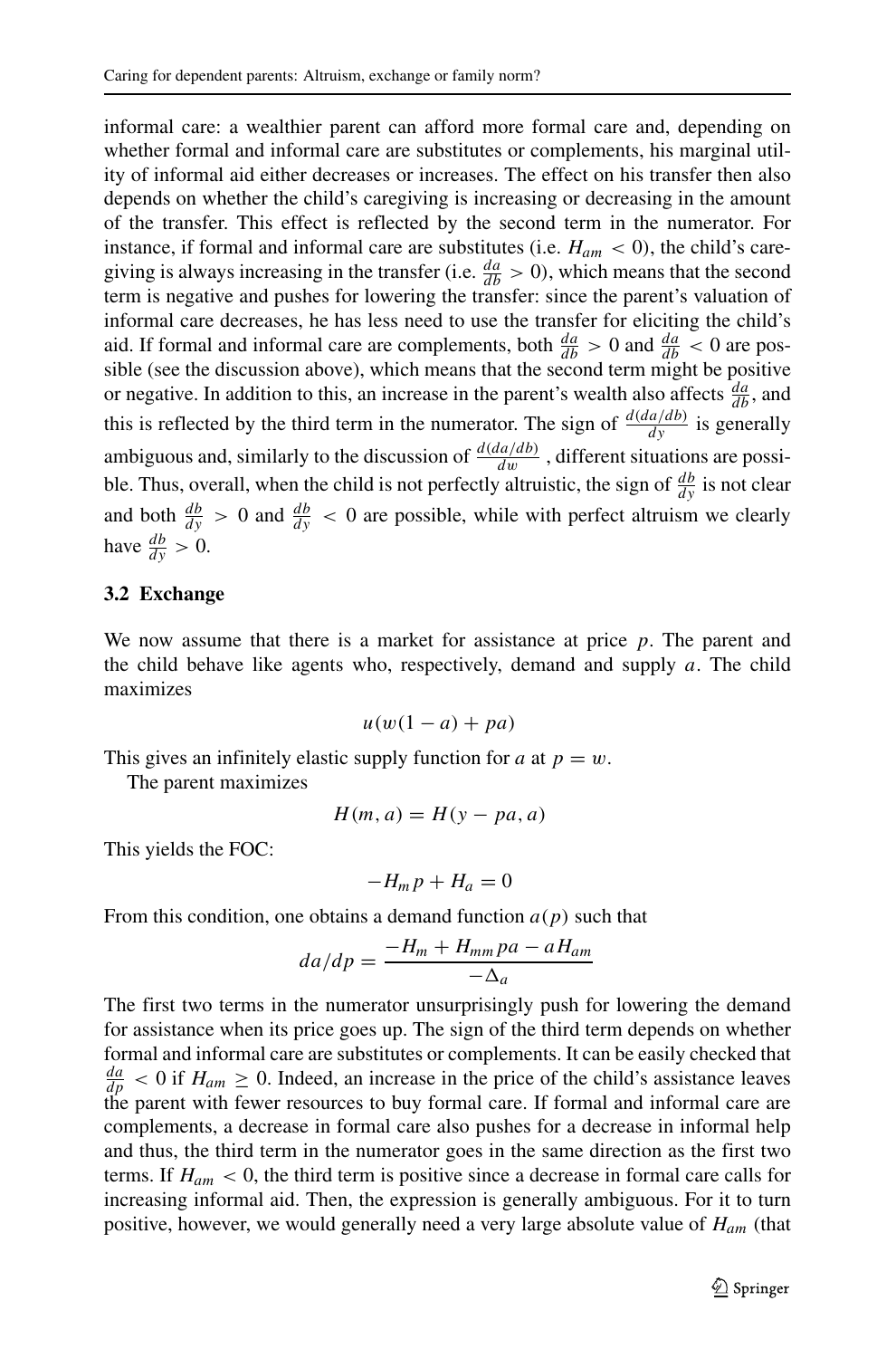is, a very high degree of substitutability between formal and informal care), which does not seem to be very likely. We thus expect  $\frac{da}{dp} < 0$  to hold. Nevertheless, to give the model all its chances and not to miss any possibilities, we keep the case of  $\frac{da}{dp} > 0$  under consideration as well.

Quite clearly, the equilibrium price is  $p = w$ . We can obtain from the FOC the impact of *y* and *w* on *a* and *b*. Note that, here, *b* is simply the amount paid for *a*, namely  $b = wa$ .

For the impact of *y* we get:

- $da/dy = \frac{-H_{mm}p + H_{am}}{2a} > 0$  if  $H_{am} \ge 0$  (otherwise ambiguous)
- $db/dy = w(da/dy) > 0$  if  $H_{am} \ge 0$  (otherwise ambiguous)

When the parent becomes wealthier, he can afford buying more care from the child. This is reflected by the positive first term in the numerator of  $\frac{da}{dy}$ . However, at the same time, he can also afford more formal care. If formal and informal care are complements, an increase in formal care increases the parent's valuation of informal aid and thus reinforces his demand for the child's assistance  $\left(\frac{da}{dy}\right)$  is clearly positive). On the other hand, if formal and informal care are substitutes, the valuation of informal aid is decreased and thus pushes for demanding less assistance. In that case, the overall sign of  $\frac{da}{dy}$  is not clear.

It is important to note that, since *b* here is simply a linear function of *a*, the sign of  $\frac{db}{dy}$  directly depends on the sign of  $\frac{da}{dy}$ , which means that in this model, the two signs always coincide. This will appear to be crucial for the interpretation of our empirical results.

For the impact of  $w$ , we should first note that a change in  $w$  changes the equilibrium price of informal care. The equilibrium quantity of *a* is then equal to the parent's demand at this price. Therefore, the impact of *w* on *a* coincides with the impact of *p* derived above, that is,

 $da/dw = da/dp < 0$  if  $H_{am} \ge 0$  (otherwise ambiguous)

The impact on *b* is then as follows:

 $db/dw = a + w(da/dw) \geqslant 0$ 

On the one hand, an increase in the price of informal care means that the parent has to pay more for the amount of care he buys (the first term of  $\frac{db}{dw}$ ); on the other hand, the demand for informal care is reduced (the second term). It is thus overall not clear whether the parent's total payment increases or decreases when the child's wage rate goes up.

# **3.3 Norm**

We now assume that the child has to provide an amount of care  $\bar{a}$  that is determined by the tradition and the culture of the social environment, by some family norm. It is likely that this level is higher than what he would freely choose.

Unsurprisingly, we clearly have that:

- $(d\bar{a})/dw = 0$
- $(d\bar{a})/dy = 0$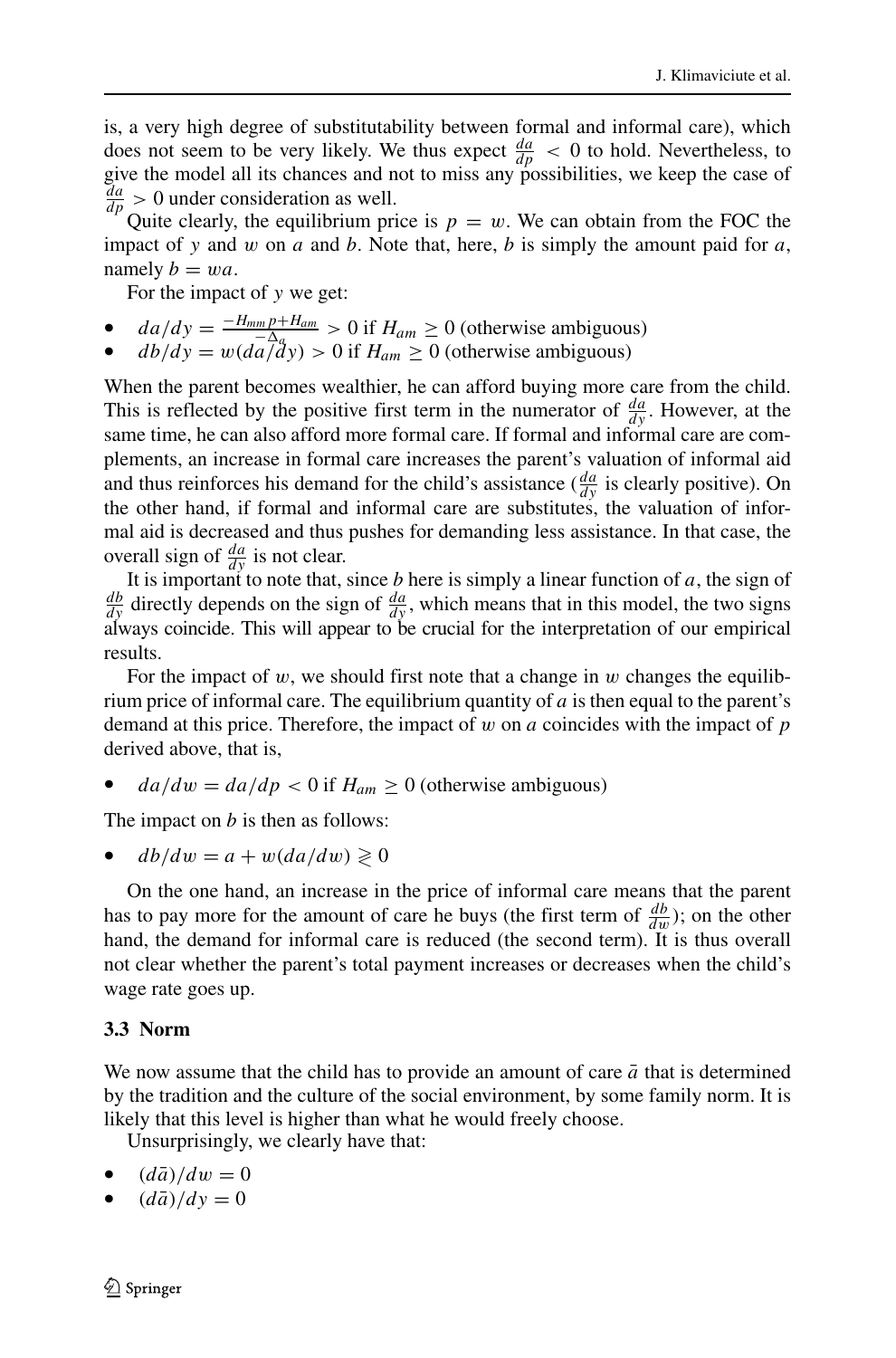As to the parent, his objective is to maximize

$$
U_p = H (y - b, \bar{a}) + \beta u ((1 - \bar{a}) w + b)
$$

The parameter  $\beta$  reflects the extent of descending altruism. If  $\beta = 0$ ,  $b = 0$ . In other words, if the parent is not altruistic, he will not make any transfer since his transfer has no effect on the child's aid which is determined by the norm. In that case, all the comparative statics will simply be equal to zero.

If  $\beta > 0$ , namely the parent is concerned by the welfare of his child, then the first-order condition is:

$$
\Lambda = -H_m (y - b, \bar{a}) + \beta u' ((1 - \bar{a}) w + b) = 0
$$

Hence,

• 
$$
db/dw = \frac{\beta(1-\bar{a})u''(c)}{-\Delta_b} < 0
$$

• 
$$
db/dy = \frac{-H_{mm}(m,\bar{a})}{-\Lambda_b} > 0
$$

The signs of  $\frac{db}{dw}$  and  $\frac{db}{dy}$  in this case actually coincide with their signs in the model of altruism when the child is perfectly altruistic. As in that case, the parent decreases his support when the child starts earning more and increases it when he himself becomes wealthier. This is, however, different from the case of an imperfectly altruistic child where, as discussed before, the parent needs to make 'corrections' of the child's caregiving choice. Such corrections are not made neither in the case of the norm nor in the case of a perfectly altruistic child, but for slightly different reasons. When the child is perfectly altruistic, he chooses exactly the amount of care the parent wants and there is thus no need for the parent to correct it. In the case of the norm, the child's caregiving is determined by the social environment and therefore is not affected by the parent's transfer. The amount of care determined by the norm might or might not be the one which is optimal for the parent.

The findings of the theoretical models are summarized in Table [1.](#page-10-0) In particular, Table [1](#page-10-0) summarizes the comparative statics  $\frac{da}{dy}$ ,  $\frac{da}{dw}$ ,  $\frac{db}{dy}$  and  $\frac{db}{dw}$  predicted by each of the models. The aim of the empirical part of our paper will be to test empirically the

|             | Child's help side<br>da/dy                   | da/dw                  | Parent's transfer side<br>db/dy         | dh/dw                             |
|-------------|----------------------------------------------|------------------------|-----------------------------------------|-----------------------------------|
| Altruism    | $> 0$ if comp                                |                        | $>0$ if $\alpha = 1$                    | $< 0$ if $\alpha = 1$             |
|             | $< 0$ if subs<br>0 if indep                  | $\geqslant 0$          | $\geqslant 0$ if $0 < \alpha < 1$       | $\geqslant 0$ if $0 < \alpha < 1$ |
| Exchange    | $> 0$ if comp or indep                       | $< 0$ if comp or indep | $> 0$ if comp or indep                  |                                   |
|             | $\geqslant 0$ if subs (but<br>same as db/dy) | $\geqslant 0$ if subs  | $\geq 0$ if subs (but<br>same as da/dy) | $\geqslant 0$                     |
| Family norm | $\Omega$                                     | $\Omega$               | $> 0$ (P altruist)                      | $< 0$ (P altruist)                |
|             |                                              |                        | $0(P \text{ not altitude})$             | $0$ (P not altruist)              |

<span id="page-10-0"></span>**Table 1** Summary of theoretical models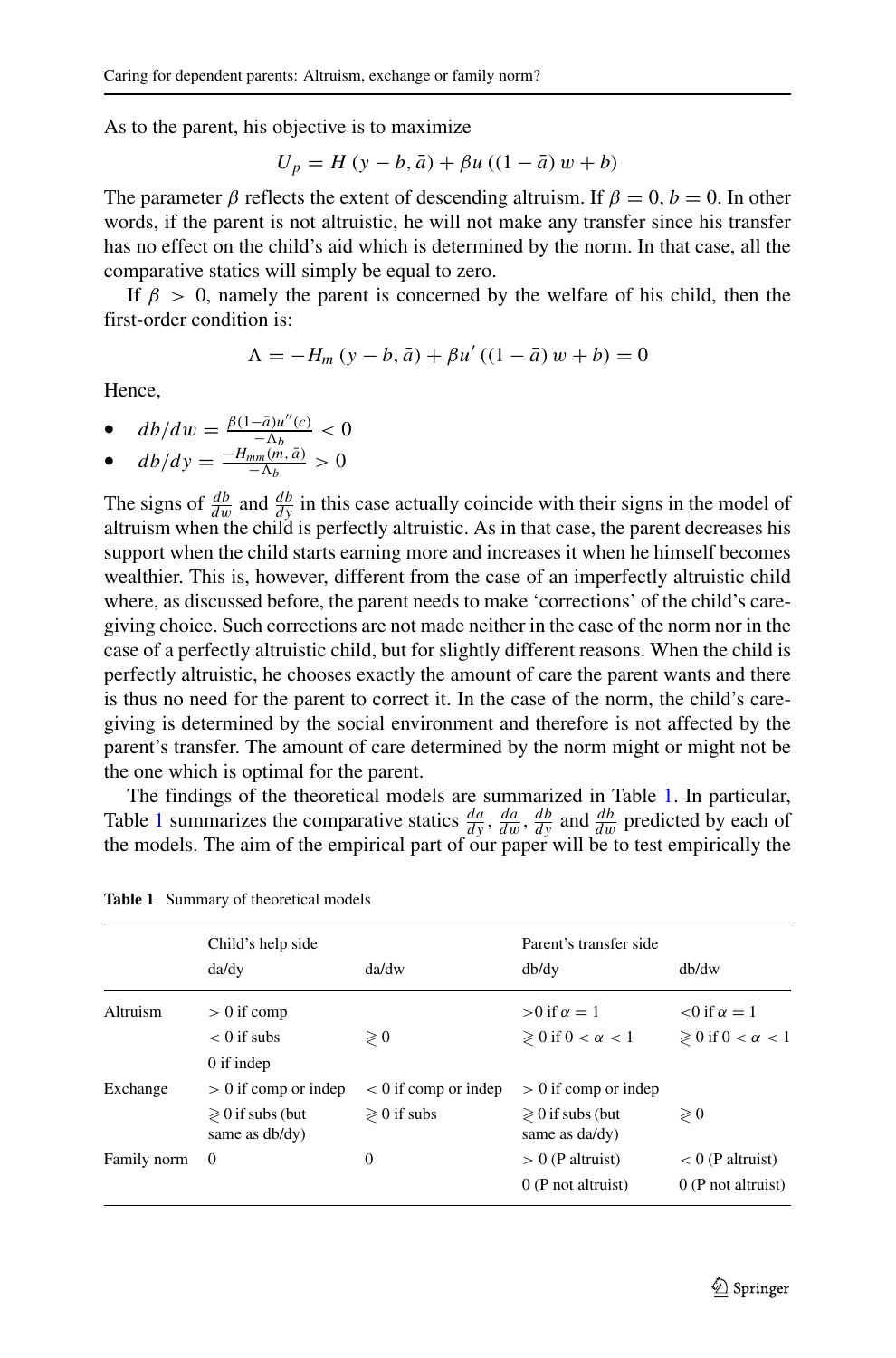signs of these four derivatives in order to verify which of the theoretical models is the most compatible with the data. As it can be seen from Table [1,](#page-10-0) the predictions of the theoretical models are not always unambiguous and the signs of some derivatives might coincide for several models. For this reason, our strategy primarily consists in considering each model 'as a whole', that is, considering together both the parent's and the child's side and requiring compatibility between the theoretical and empirical signs for all the four derivatives in question as well as paying a particular attention to verifying whether no contradictions arise. As it will be seen in the analysis, this will appear to be particularly important in the case of the model of exchange where the model's predictions might (to some extent) be compatible with the empirical results if the parent's and the child's decisions are analyzed separately but as soon as the two sides are considered together, it becomes evident that the empirical findings in fact contradict the model.

We are able to consider the models as a whole since, as will be explained below, we use a single sample where the information about children and their parents is linked, which is not the case in Alessie et al. [\(2014\)](#page-37-0) who use separate samples for children and for parents.

# <span id="page-11-0"></span>**4 Data and sample**

The Survey of Health, Ageing and Retirement in Europe (SHARE) is a free-access database created in 2002 in order to study the phenomenon of ageing in Europe. The survey, inspired by HRS and ELSA (USA and UK counterparts), brings together many disciplines (epidemiology, economics, sociology, psychology and demography). The survey is large (more than 85,000 individuals aged 50+ interviewed in the first four waves) and longitudinal. We use in this paper the sixth release of the second wave of the survey, conducted in 2007. We do not use a more recent wave<sup>2</sup> because only wave 2 links information on informal care and financial transfers between adult children and their parents. In addition, the information relative to the amount of informal care (hours per month) provided by children is available for this second wave<sup>3</sup>. Table [2](#page-12-0) summarizes the two relevant questions. We are now able to know exactly if a child has taken care of his (her) parents and if a child has received or not financial transfers from his (her) parents.

### **4.1 Sample selection criteria**

SHARE questioned people aged 50 and over. Their partner is also interviewed if agreed but some questions (financial and children issues for instance) are only posed to one of the two. The reason is to avoid wasting time and to have higher response

<sup>2</sup>The sixth wave ended at the end of 2015.

<span id="page-11-2"></span><span id="page-11-1"></span><sup>3</sup>Data are also available for the first wave of SHARE conducted in 2004 but this wave contains fewer observations and fewer countries; hence, the decision to study only the second wave.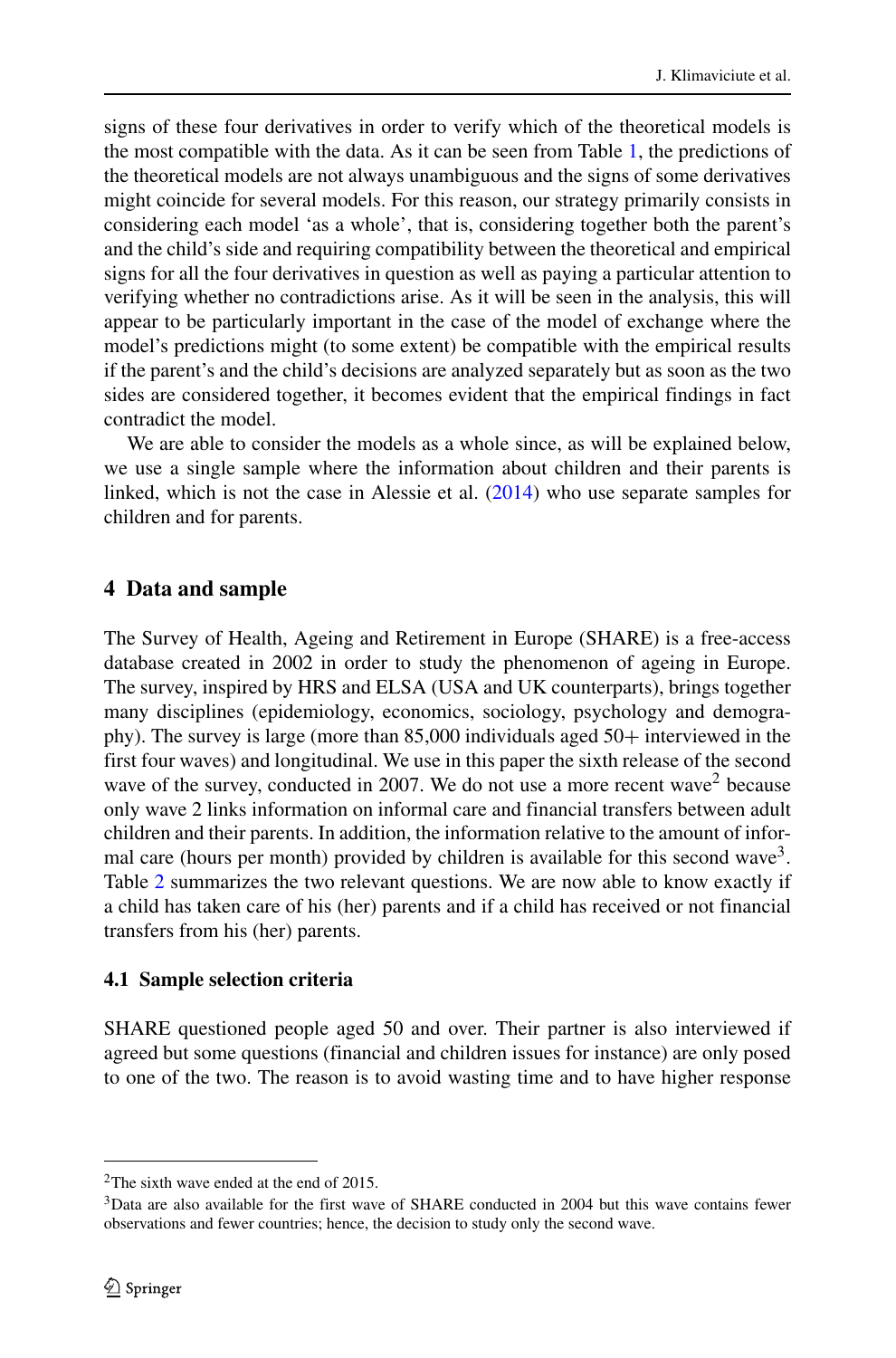| Key variables      | <b>Ouestion</b>                                                                                                                                                                                                                                                                                                                                                                                               |
|--------------------|---------------------------------------------------------------------------------------------------------------------------------------------------------------------------------------------------------------------------------------------------------------------------------------------------------------------------------------------------------------------------------------------------------------|
| Informal care      | Now please think of the last 12 months. Has any family member from outside the<br>household, any friend or neighbour given you (or your partner) any kind of help?<br>$((1)$ Dressing, bathing or showering, eating, getting in or out of bed, using toilet;<br>(2) With home repairs, gardening, transportation, shopping, household chores;<br>(3) Filling out forms, settling financial or legal matters.) |
| Financial transfer | Now please think of the last 12 months. Not counting any shared housing or<br>shared food, have you (or your partner) given any financial or material gift or<br>support to any person inside or outside this household amounting to 250 euro (in<br>local currency) or more?                                                                                                                                 |

<span id="page-12-0"></span>**Table 2** Interest variables from SHARE wave 2 questionnaire

and retention rates. Whereas Alessie et al.  $(2014)$  used two different samples<sup>4</sup>, we created only one sample from information obtained on respondents' children. Our base sample therefore consists of respondents' children for whom accurate information about their age, gender, location, marital status, employment status, level of education and number of siblings is available<sup>5</sup>. In the main models, we duplicated the information about children, help and transfer to the partner not interviewed on these issues<sup>6</sup>. Indeed, it seemed reasonable to assume that the aid received will benefit the entire household and that financial transfers are a common decision. However, monthly hours of help and the total amount of gifts were shared equally among partners in order to not overestimate the ascending and descending flows. Regarding the informal support received and financial transfers made by parents from/to their children, three people<sup>7</sup> are potentially nameable by respondents in each case. In SHARE, information regarding the amount of informal care received (financial transfers given) is collected for only up to three potential informal caregivers (receivers). So, if the respondent has more than three caregivers (receivers), it is possible that our variable of informal care (financial transfer) underestimates the amount of informal care (financial transfer) provided (given) by (to) all the children (and the children's spouse and their children). Of the 33,132 respondents (parents in our model), 29.7  $\%$ <sup>[8](#page-12-5)</sup> reported having made a financial donation of more than 250 euros in the last 12 months. Eleven thousand seven hundred four children received a transfer

<span id="page-12-1"></span><sup>4</sup>They built two different samples: the one in which they consider the respondents as parents (the 'young' sample) and the one in which they consider the respondents as children (the 'old' sample). They use the young sample to analyze financial transfers from parents to their children and the old sample to analyze services provided by each child to parents.

<span id="page-12-2"></span><sup>5</sup>Among the 33,132 respondents considered in wave 2, 29,655 declare having at least one child while 3,178 report not having one. There are 299 missing values (due to a refusal to answer). In addition, this complete information is available on up to *four* children in a household. That represents 93.3% of households for which complete information on all their children is available.

<span id="page-12-3"></span><sup>6</sup>As explained previously, only one household member is interviewed about the children and/or stepchildren, financial transfers and help received to reduce the duration of the interview.We also focus our analysis on single respondents in order to not have this duplication issue. See Section [5.4.](#page-26-0)

<sup>7</sup>That can be children, but also partner, other relatives, friends, and so on.

<span id="page-12-5"></span><span id="page-12-4"></span> $8412$  respondents refused or did not know the answer (1.2 %). 69.1 % declared not having made a transfer.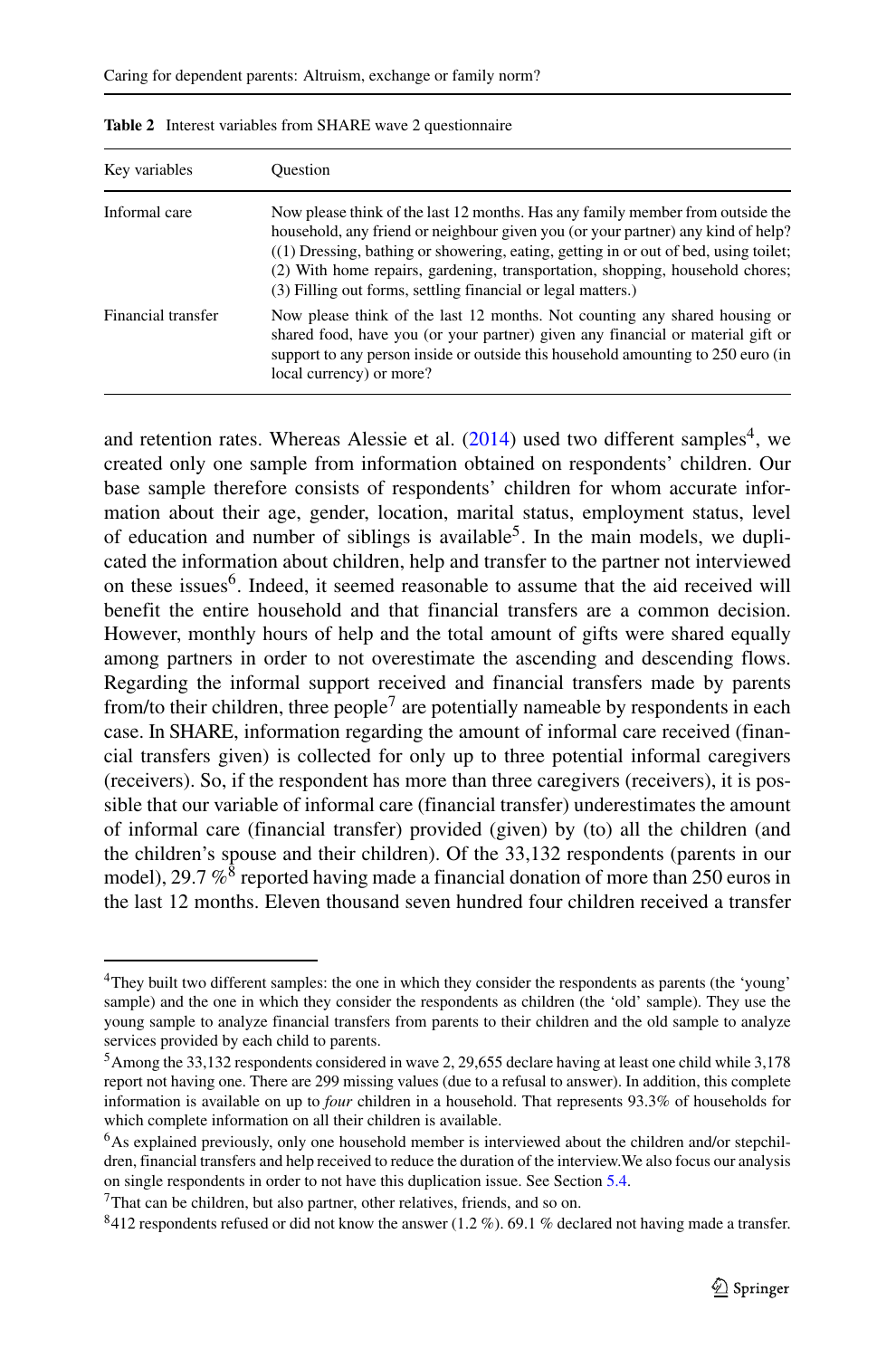from their parents, which is equivalent to 74.4 % of all recipients<sup>9</sup>. Looking into informal help,  $20.9\%$ <sup>[10](#page-13-1)</sup> of the 33,132 respondents declared having received help from outside the household. Five thousand sixty-seven children provided informal help to their parents, which is equivalent to 49.2 % of all suppliers<sup>11</sup>. Finally, information about the health, education, gender, age, marital status of respondents and the presence of cohabiting child in the household is collected at the individual level while wealth is collected at the household level.

A panel of children is now built and allows testing both ascendant (help) and descendant (gift) flows on this unique children-file, bringing symmetry to the issue we try to address. The questions and answers to these questions in SHARE are very specific; we know exactly which child helped his parent and which child received a transfer from his parent. The sample is now composed of the children of the respondents, with some who help their parents, others who receive transfers from them, some who help and who receive money and a majority who does not help and does not receive anything. There are 69,069 children in the sample (from 19,852 households) but since the goal of the research relates in part to informal care and because the population aged 65 or older is more at risk of dependency (OCDE [2013\)](#page-38-13), the sample selected will be the entirety of children whose at least one parent is more than 65 years old. There remain 32,637 children in the sample from 10,216 households. We also drop from the sample the children still living with their parents in order to conduct our analyses only on non-cohabiting children. This corresponds to 2,377 children now withdrawn from the sample. However, we keep the information on the presence of a cohabiting child in the household.

Once we remove the children for whom the information is not complete<sup>12</sup>, our final sample consists of  $28,780^{13}$  children (from 9471 households) coming from 13 countries: Austria (AT), Germany (DE), Sweden (SW), Netherlands (NL), Spain (ES), Italy (IT), France (FR), Denmark (DK), Greece (GR), Switzerland (CH), Belgium (BE), Czech Republic (CZ), Poland (PL). Three thousand four hundred fiftyfive children received a financial gift from a parent (12.0 %) while 3109 children provided informal help to a parent (10.8 %). There are differences in the propensity to help or to receive money and the intensity of these actions depending on countries.

<sup>&</sup>lt;sup>9</sup>The other transfers recipients are: Family for 21.4 % and other relationships 4.2 %

<span id="page-13-1"></span><span id="page-13-0"></span> $10258$  respondents refused or did not know the answer (0.8 %). 78.3 % declared not receiving informal help.

<span id="page-13-2"></span><sup>&</sup>lt;sup>11</sup>The other care suppliers are: Family other than children (nephew, niece, uncle, etc.) for 20.3 %, childrenin-law 6.9 % (unfortunately, no complete information on their characteristics is available) and other relationships 23.6 %.

<span id="page-13-3"></span><sup>&</sup>lt;sup>12</sup>1107 children with missing information about age, 446 with employment status, 380 with education level, 121 with siblings, 231 with location, 652 with level of parent education, 58 with health status of parent.

<span id="page-13-4"></span><sup>&</sup>lt;sup>13</sup>The sum of missing information is not equal to the difference between 32,235 and 31,416. Indeed, the sum is equal to 2995 when the difference is only 1480. This is because some missing information relates to the same child.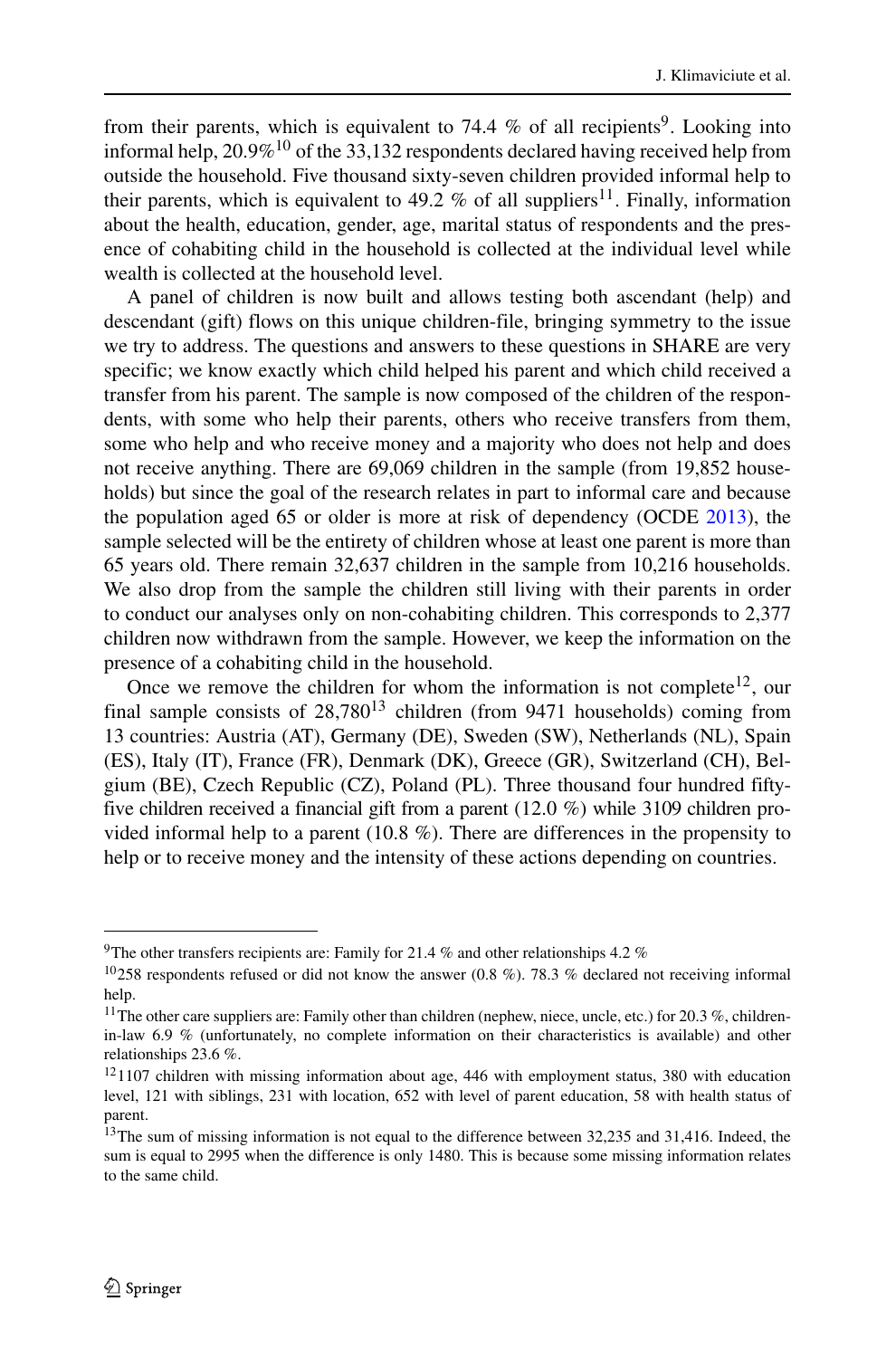### **4.2 Variables and descriptive statistics**

As mentioned above, the aim of the empirical analysis is to test the signs of four relationships predicted by the theoretical models. In these relationships, there are two dependent variables, namely, the child's informal help and the parent's financial transfer (*a* and *b* in the theoretical models). In the empirical analysis, we focus on the ascending help and downward transfers that cover a year of respondents' life (last 12 months in the question). Even if our results are thus like a window into people's life, we suppose that the size of the sample (more than 28,000 children) allows thinking that many circumstances of life are encountered and evoking longterm behaviour.

Table [3](#page-15-0) details the information on the two dependent variables. The first column *Help* (%) gives the percentage of children caring while the column *Transfer* (%) indicates the proportion of children receiving inter vivos transfers. Parents are once assistance beneficiaries, once financial donors. We can note the heterogeneity of the propensity for aid and transfer between countries; 30.3 % of Czechs children declare helping their parents when they are only 4.9 % in the Netherlands, and 2.6 % of Spanish children received a transfer from their parents when they are almost 20 % in Sweden. Besides, we note that in the southern and eastern countries, the intensity of care (in hours) seems more important once we consider children who help. While Danish or Dutch children helpers support their parents less than 11 h per month on average, Italian, Spanish and Greek caregivers spend more than 33 h per month on average caring for their parents. The north/south-east gradient is present. The countries of Central Europe (France, Germany, Belgium, Austria and Switzerland) are in between, as the Eastern ones. For the amount of financial transfers, the gradient appears to exist but it is less clear than for informal care. Indeed, Italian parents approach the French behaviour while Swiss and particularly Belgian parents seem more 'generous' than their counterparts from northern Europe. This first look at raw data seems to be confirmed when we dwell on medians and last deciles conditional to a transfer. We note also that the average is greater than the median, meaning many children help a few hours and many parents make low financial transfers.

The explanatory variables involved in the relationships to be tested are the parent's and the child's endowments, namely, the parent's wealth (*y)* and the child's wage rate (*w)*. To use the first variable in the first part of empirical analysis (descriptive Figs. [1](#page-16-0) and [2\)](#page-16-1), quartiles of parents' wealth were created by country on the initial base sample (50+*)*. As far as the second variable is concerned, we use the child's education as a proxy for his/her wage rate. For the level of education of children, the International Standard Classification of Education  $(ISCED)^{14}$  $(ISCED)^{14}$  $(ISCED)^{14}$  1997 classification is used in order to create three categories. The lowest one corresponds to children with at best a lower

<span id="page-14-0"></span><sup>&</sup>lt;sup>14</sup>ISCED or *International Standard Classification of Education* was created by UNESCO in order to facilitate comparisons of educations statistics and indicators across countries.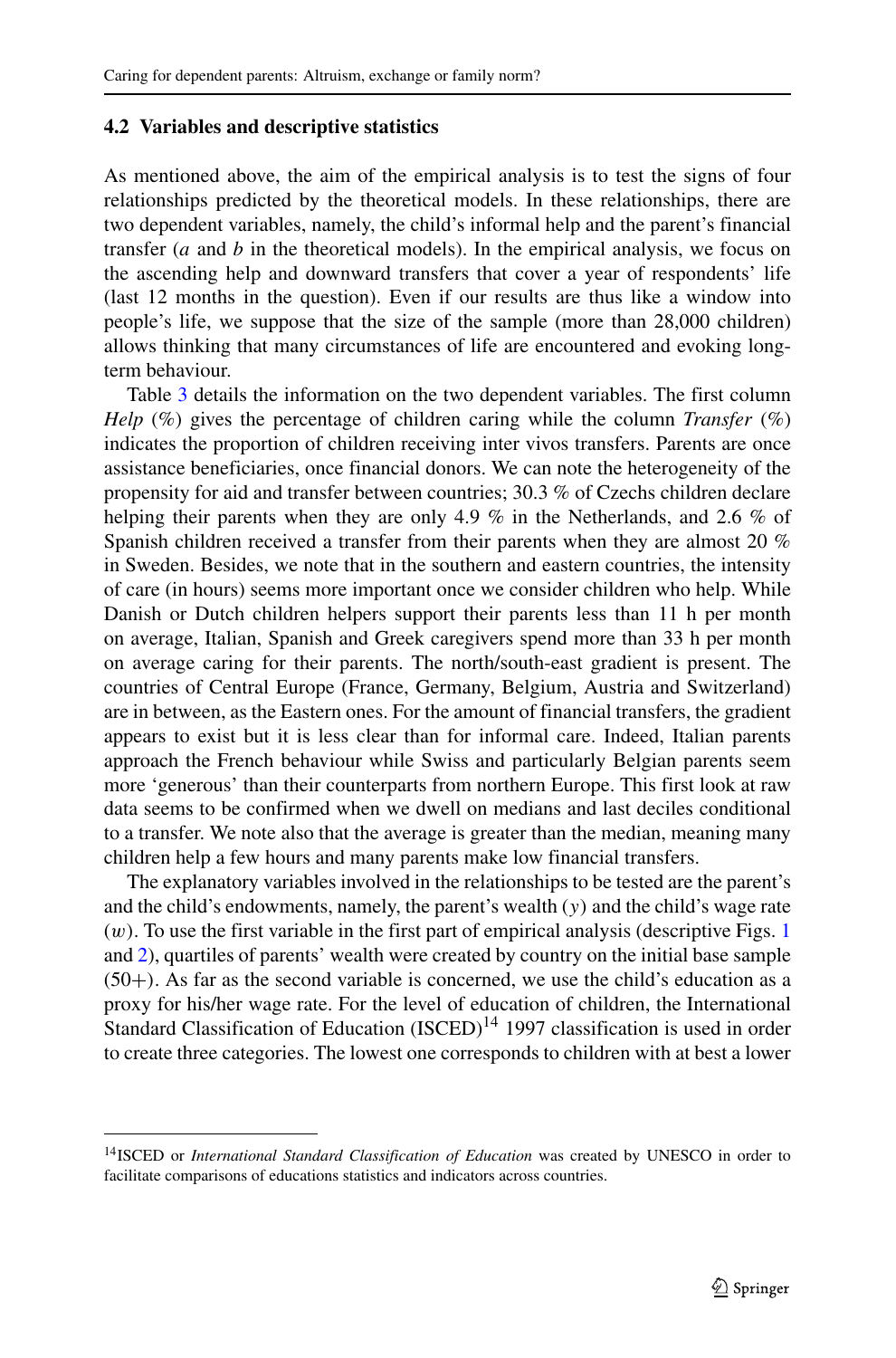|        |           | Help<br>$(\%)$ | month) |      | Informal help given by a child<br>to a parent if help (Hours by |       | Transfer<br>$(\%)$ | (PPP euros) |      | Transfer received by a child<br>from a parent if transfer |        |
|--------|-----------|----------------|--------|------|-----------------------------------------------------------------|-------|--------------------|-------------|------|-----------------------------------------------------------|--------|
|        |           |                | Mean   | 50th | 90th                                                            | 95th  |                    | Mean        | 50th | 90th                                                      | 95th   |
| North  | SW        | 9.1            | 10.8   | 2.0  | 13.0                                                            | 30.4  | 19.3               | 2814        | 830  | 6459                                                      | 18,453 |
|        | DK        | 10.0           | 4.1    | 0.8  | 12.0                                                            | 17.4  | 16.4               | 2398        | 1211 | 4845                                                      | 8576   |
|        | NL        | 4.9            | 7.3    | 1.2  | 15.2                                                            | 17.4  | 10.7               | 2572        | 982  | 5891                                                      | 9818   |
| Centre | AT        | 10.1           | 23.2   | 6.5  | 60.8                                                            | 89.0  | 15.4               | 1942        | 590  | 4916                                                      | 7374   |
|        | DE        | 12.5           | 17.0   | 4.1  | 30.4                                                            | 60.8  | 16.1               | 2312        | 722  | 4812                                                      | 9625   |
|        | FR        | 7.3            | 22.0   | 5.0  | 60.8                                                            | 91.2  | 11.0               | 5054        | 1170 | 13,201                                                    | 24,001 |
|        | BE        | 10.5           | 15.8   | 4.3  | 30.4                                                            | 45.6  | 12.3               | 7067        | 1195 | 15,890                                                    | 35,846 |
|        | <b>CH</b> | 6.4            | 11.5   | 2.1  | 30.4                                                            | 34.7  | 11.2               | 7194        | 1802 | 11,266                                                    | 32,446 |
| South  | ES        | 7.3            | 33.7   | 6.5  | 121.6                                                           | 173.6 | 2.6                | 1817        | 662  | 5199                                                      | 6631   |
|        | <b>IT</b> | 8.2            | 33.6   | 7.6  | 91.2                                                            | 152.1 | 12.9               | 3249        | 481  | 4810                                                      | 9619   |
|        | <b>GR</b> | 15.1           | 37.6   | 8.7  | 91.2                                                            | 152.1 | 7.6                | 1535        | 678  | 3515                                                      | 5859   |
| East   | CZ        | 30.3           | 24.0   | 6.5  | 60.8                                                            | 91.2  | 9.1                | 840         | 332  | 1824                                                      | 3316   |
|        | PL        | 10.4           | 20.7   | 6.5  | 45.6                                                            | 60.8  | 9.3                | 536         | 243  | 1375                                                      | 2188   |
| All    |           | 10.8           | 21.2   | 4.3  | 60.8                                                            | 91.2  | 12.0               | 3166        | 721  | 6760                                                      | 11,949 |

<span id="page-15-0"></span>**Table 3** Informal help (hours per month) and transfers (PPP euros)

Source: SHARE wave 2 release 2.6.0, own computations

secondary degree. The medium level of education corresponds to ISCED 3 (upper secondary education) while the highest level matches post-secondary degrees<sup>15</sup>.

Table [4](#page-18-0) provides some descriptive statistics of the two key explanatory variables as well as of some other independent variables that will be used in the econometric analysis for control. The first part of the table focuses on the characteristics of the parents (potential financial donors) in terms of average and median wealth, health limitations, age, gender, presence of a cohabiting child and couple status. The second part provides information concerning children (potential care providers) in terms of education, age, gender, employment status and distance from parent. Significant differences appear in wealth levels between countries. Children's places of residence also vary widely by country. At a roughly comparable country-scale, Italian, Spanish or Polish children are on average closer (more or less than 70 km) to their parents than German, Swedish or French ones (over 100 km). Moreover and because of average differences in life expectancy, mothers are more represented (54.2 %) in the sample (65+*)* than fathers while the parents' average age is 74.2 years. Children are 45.2 years old on average and there are almost as many men (50.2 %) as

<span id="page-15-1"></span><sup>15&#</sup>x27;Low' is from ISCED 0 (pre-primary education) to 2 (lower secondary or second state of basic education) through 1 (primary education or first stage of basic education) when 'High' ranges from ISCED 4 (postsecondary non-tertiary education) to 6 (second stage of tertiary education) through 5 (first stage of tertiary education).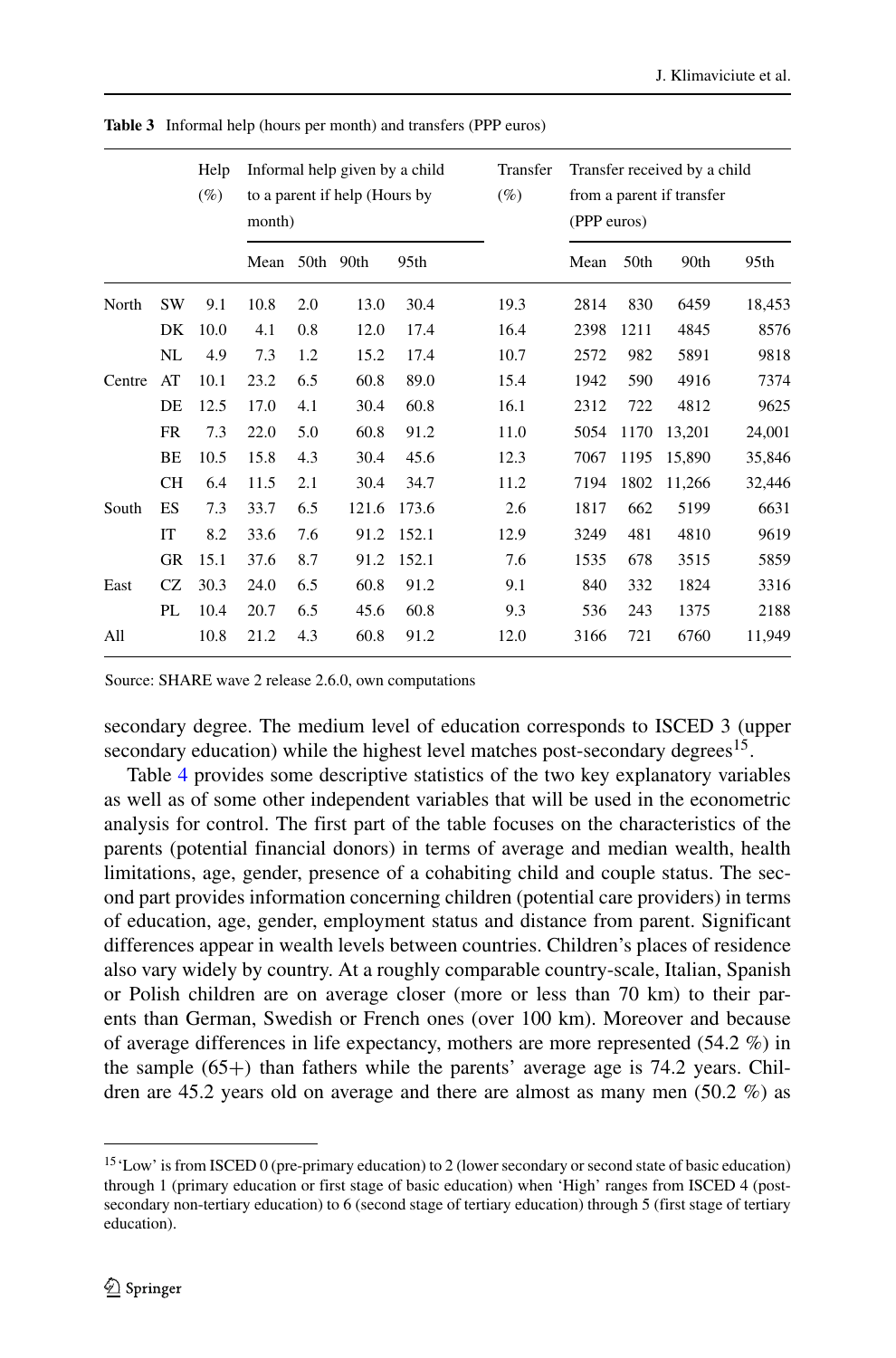<span id="page-16-0"></span>

**Fig. 1** Informal help from children to parents. Source: SHARE wave 2 release 2.6.0, own computations

women (49.8 %) in the sample. The percentage of parents living in a couple varies from 56.0 % in Austria to 79.6 % in Spain. Focusing on cohabiting children, we can see that Italian, Polish and Spanish households seem more intergenerational (more than 20 % of children still have a sibling living with their parents). The employment status of children varies between countries, with many children without work in the countries of the South and in Poland. In addition, data show that children who are not employed are the ones who help their parents the most (on average more than 6 h per week versus less than 2 h for child employed children). Finally, the differences

<span id="page-16-1"></span>

Fig. 2 Transfers to children from parents. Source: SHARE wave 2 release 2.6.0, own computations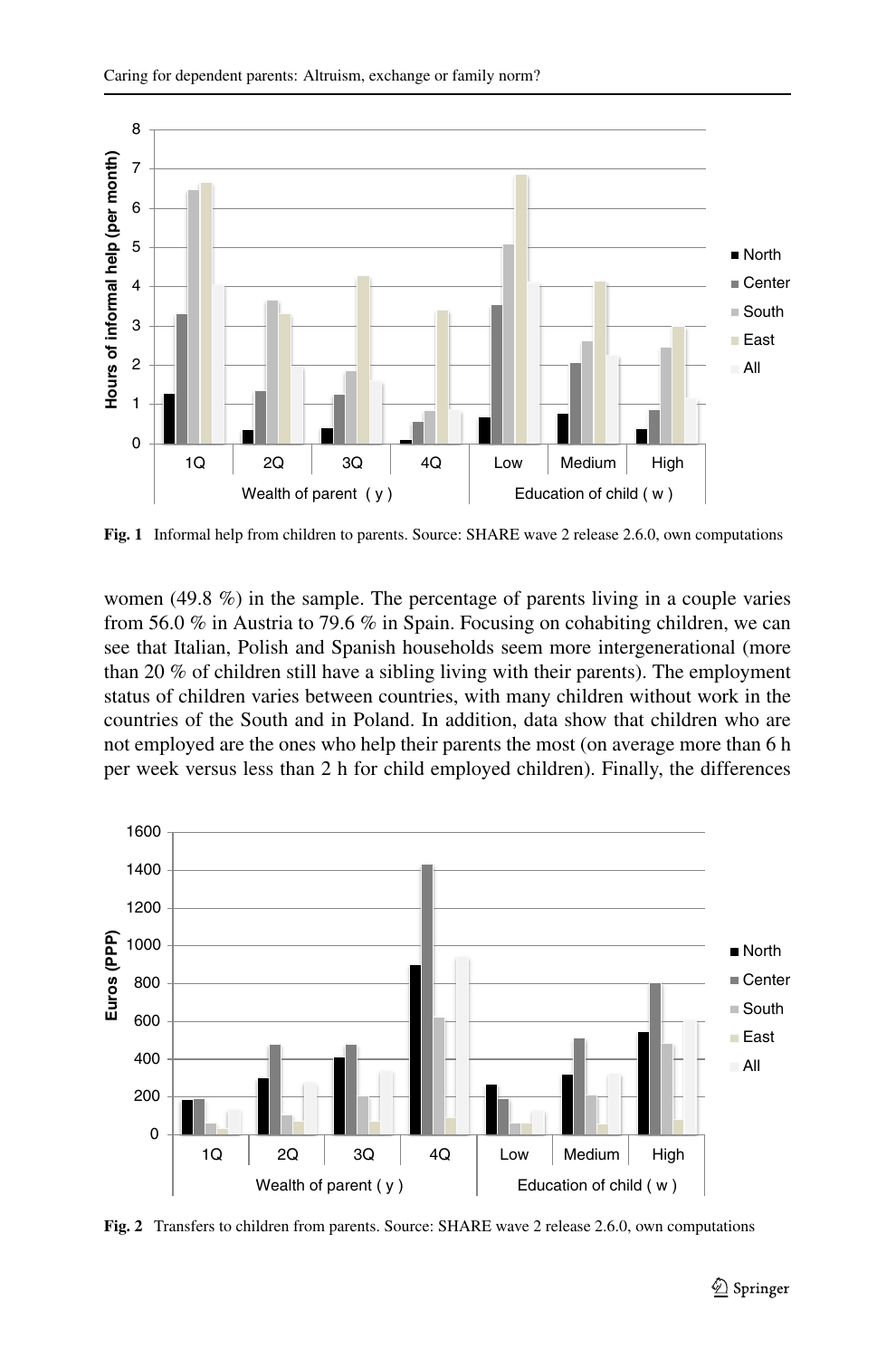between the education levels of children are very important. Indeed, children from South and East Europe have a low level of education. The reverse holds in North and Central Europe.

If we have a first look at the relationship between informal care and the two explanatory variables, the descriptive statistics shown in Fig. [1](#page-16-0) seem to confirm the altruism of children in care provision. The poorer the parents are, the more care they receive from their children. This negative link between aid received and wealth of parents holds for all regions<sup>16</sup> except in the east where the link is not continuous. In parallel, first descriptive results suggest that the more educated the children, the less help they provide to their parents, which depending on our theoretical model can illustrate either altruism or exchange, not a norm.

If we have a first look at the question of financial inter vivos downward transfers, the descriptive statistics in Fig. [2](#page-16-1) seem to confirm, at first view, altruism or the role of the family norm for parents. The poorer the parents, the less money they transfer to their children. This positive link between transfer received and wealth of parents holds for all regions<sup>17</sup>. The exchange motive cannot be confirmed as the first descriptive results seem to be contrary to the proposed theoretical model. Indeed, the theoretical model of exchange implies the same type of relationship (either positive or negative) both between aid and the parents' wealth and between transfer and the parents' wealth, whereas the first descriptive results on the contrary suggest opposite relationships. In parallel, the first descriptive results suggest that the more educated the children, the more they receive from their parents, which according to our theoretical models can only illustrate exchange or altruism (in case where child is not perfectly altruist), not a norm. However, the same remark about the rejection of the exchange model must be mentioned.

Summing up, depending on the country, altruistic motives may be those behind help and transfers, even if the family norm could be a secondary driver. These first descriptive results from Figs. [1](#page-16-0) and [2](#page-16-1) must be confirmed by a rigorous econometric analysis $18$ .

# <span id="page-17-0"></span>**5 Estimation results**

The first empirical model consists in analyzing the effect of parents' and children's endowments, represented, respectively, by parents' wealth and children's education, on informal care provided by the adult children to their parents. Three types of informal care are considered: personal care, practical household help and help with paperwork, as mentioned in Table [2.](#page-12-0) The two-part model introduced by Duan et al. [\(1983\)](#page-38-14), which applies the separation of behaviour into two steps—first, the decision

<span id="page-17-1"></span><sup>&</sup>lt;sup>16</sup>The negative link appears also when we only look at the people who have received help even if it is less strong.

<span id="page-17-2"></span><sup>&</sup>lt;sup>17</sup>The negative link appears also when we only look at the people who have made a transfer even if it is less strong.

<span id="page-17-3"></span><sup>&</sup>lt;sup>18</sup>These initial results are a bit contrasted in the case of a sample of children whose parents have no more/no partner. See Table [11.](#page-31-0) in [Appendix.](#page-31-1) That is why we analyze this particular sample in a specific way.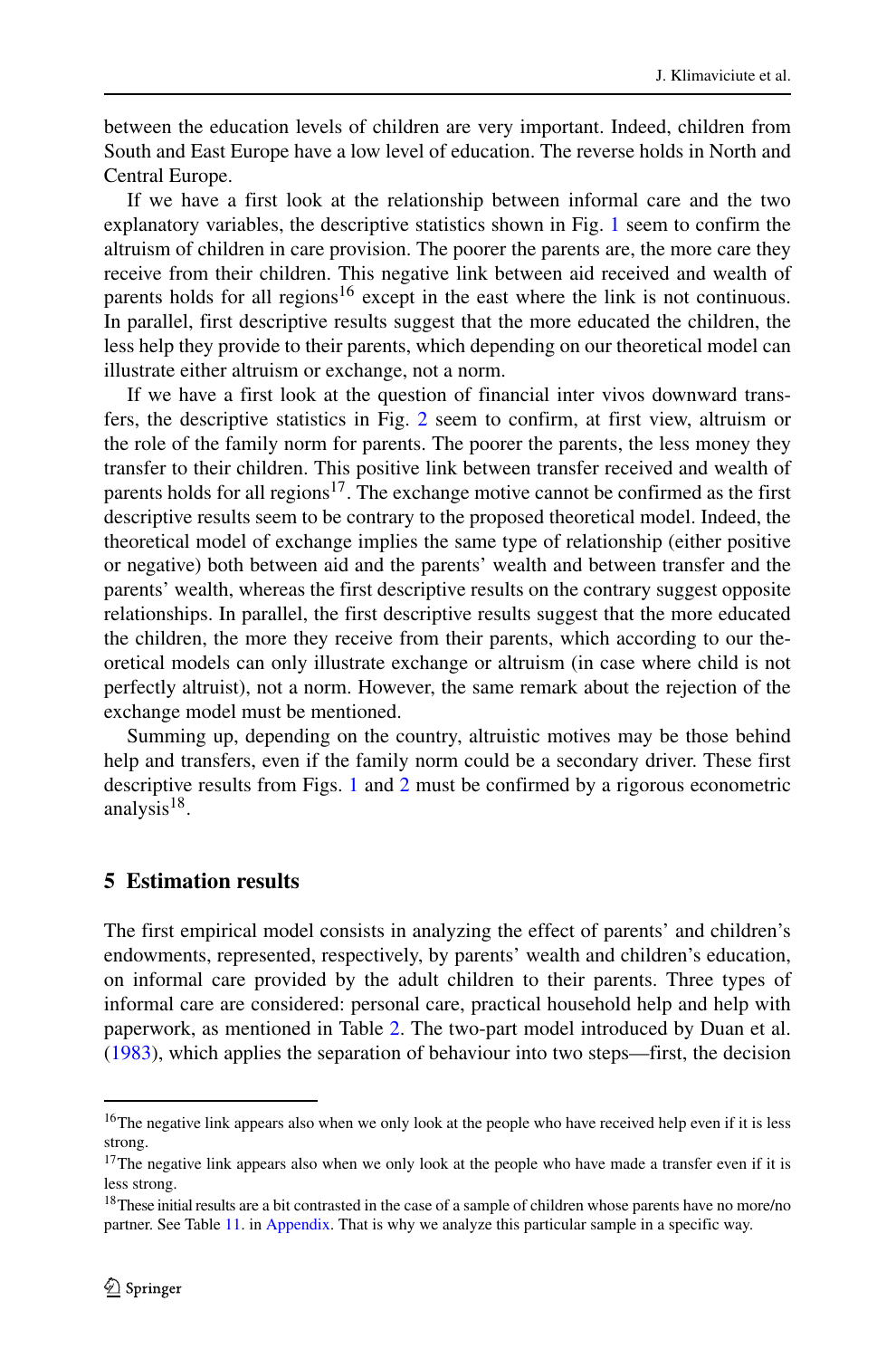<span id="page-18-0"></span>

| i<br>1 |
|--------|
| 1      |
| V      |
|        |
|        |

|                        | Table 4 Summary statistics                                |                                    |                       |       |       |        |       |              |                 |       |       |       |                            |      |      |        |
|------------------------|-----------------------------------------------------------|------------------------------------|-----------------------|-------|-------|--------|-------|--------------|-----------------|-------|-------|-------|----------------------------|------|------|--------|
|                        |                                                           |                                    | North                 |       |       | Centre |       |              |                 |       | South |       |                            | East |      | E      |
|                        |                                                           |                                    | $\mathbb{R}^{\infty}$ | DK    | Ę     | R      | DЕ    | $\mathbb{E}$ | BE              | FO    | ES    | ᄇ     | $\widetilde{\mathfrak{B}}$ | S    | 리    |        |
| Observations           |                                                           |                                    | 2787                  | 2359  | 2475  | 1188   | 2330  | 2465         | 2838            | 1279  | 2046  | 2644  | 2295                       | 1929 | 2145 | 28,780 |
| Dependent<br>variables | Ascending<br>informal<br>help                             | Mean (hours per<br>month)          | 0.98                  | 0.41  | 0.36  | 2.35   | 2.13  | 1.61         | 1.66            | 0.74  | 2.45  | 2.76  | 5.68                       | 7.27 | 2.16 | 2.29   |
|                        | Downward mon-<br>etary transfers                          | Mean $(\in$ PPP)                   | 542.2                 | 394.4 | 274.4 | 299.2  | 372.1 | 553.6        | 871.6           | 804.4 | 47.1  | 420.2 | 116.4                      | 76.6 | 50.0 | 380.1  |
| Parent                 | Net worth in $\in$ of<br>the parent                       | Median (€ 1000 PPP) 131.9          |                       | 129.8 | 176.2 | 100.7  | 135.1 | 222.9        | 215.1           | 198.3 | 187.9 | 155.8 | 100.8                      | 62.7 | 30.8 | 135.3  |
|                        |                                                           | Mean $(\in$ 1000 PPP)              | 274.2                 | 231.4 | 269.2 | 165.8  | 215.8 | 398.8        | 300.1           | 475.2 | 278.9 | 260.8 | 156.5                      | 87.3 | 52.1 | 243.8  |
|                        | Limited in activi-<br>ties because of a<br>health problem | Severely limited (%)               | 16.4                  | 16.1  | 21.0  | 16.0   | 21.1  | 23.9         | 20.6            | 11.2  | 9.0   | 21.1  | 12.6                       | 26.6 | 44.5 | 20.3   |
|                        |                                                           | Limited but not<br>severely $(\%)$ | 31.9                  | 28.8  | 29.5  | 40.7   | 37.7  | 26.7         | 29.3            | 29.9  | 43.1  | 34.7  | 32.8                       | 4.7  | 35.4 | 33.8   |
|                        |                                                           | Not limited (%)                    | 51.7                  | 55.1  | 49.5  | 43.3   | 41.2  | 49.4         | 50.1            | 58.9  | 47.9  | 44.2  | 54.6                       | 28.7 | 20.1 | 45.9   |
|                        | Age                                                       | Mean                               | 74.3                  | 74.3  | 74.0  | 73.5   | 72.8  | 74.8         | 74.6            | 75.1  | 74.3  | 73.5  | 75.5                       | 73.6 | 74.3 | 74.2   |
|                        | Gender                                                    | (% of women)                       | 49.4                  | 55.3  | 52.5  | 59.6   | 52.0  | 57.2         | 55.7            | 55.4  | 52.2  | 51.5  | 58.0                       | 56.9 | 53.8 | 54.2   |
|                        | Child in HH                                               | Yes $(\%)$                         | $1.3\,$               | 2.0   | 1.9   | 7.3    | 4.2   | 5.8          | $\overline{61}$ | $\Xi$ | 24.8  | 19.6  | 10.3                       | 5.9  | 28.3 | 9.24   |
|                        | Partner                                                   | Yes $(\%)$                         | 75.2                  | 66.7  | 73.9  | 56.0   | 77.1  | 65.6         | 69.4            | 65.6  | 79.6  | 78.8  | 60.3                       | 61.5 | 72.2 | 70.2   |
| Child                  | (ISCED 1997)<br>Education                                 | Low $(0-2)$ $(%)$                  | 17.6                  | 10.8  | 29.7  | 8.8    | 2.7   | 17.5         | 16.6            | 3.6   | 56.3  | 41.4  | 30.2                       | 38.6 | 11.8 | 22.7   |
|                        |                                                           | Medium $(3)(%)$                    | 38.2                  | 40.5  | 33.4  | 49.2   | 54.2  | 42.3         | 36.5            | 55.8  | 23.5  | 39.1  | 39.5                       | 41.8 | 66.4 | 42.2   |
|                        |                                                           | $High (4-6) (%)$                   | 44.2                  | 48.7  | 36.9  | 42.0   | 43.1  | 40.2         | 46.9            | 40.6  | 20.2  | 19.5  | 30.3                       | 19.6 | 21.8 | 35.1   |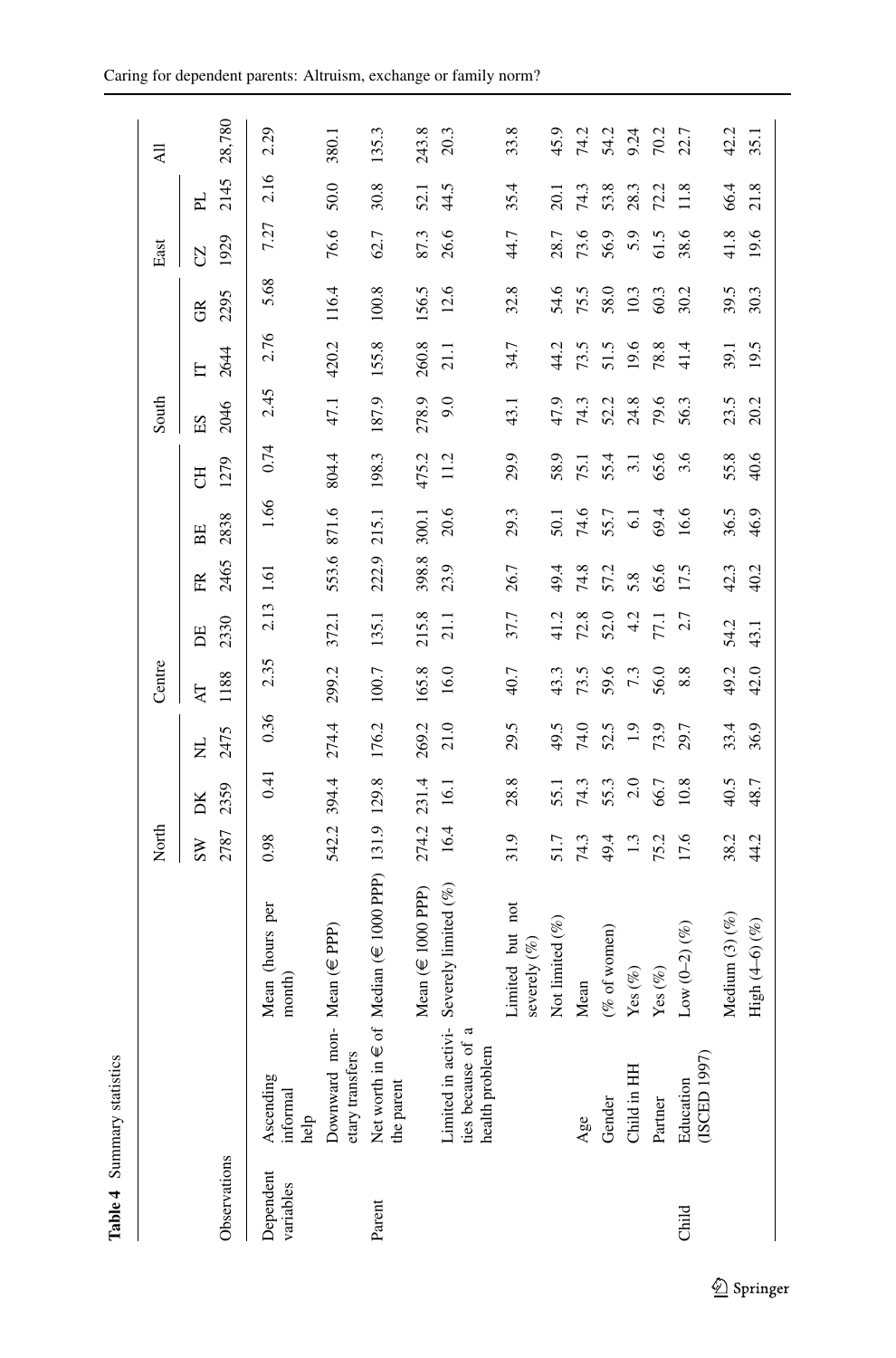|                      |                              | North          |                          |              | Centre         |                |       |      |        | South |                  |                          | East |      | $\overline{A}$                       |
|----------------------|------------------------------|----------------|--------------------------|--------------|----------------|----------------|-------|------|--------|-------|------------------|--------------------------|------|------|--------------------------------------|
|                      |                              | S <sub>N</sub> | DK                       | $\Xi$        | $\overline{R}$ | DΕ             | Æ     | BE   | H      | ЕS    |                  | $\widetilde{\mathbb{G}}$ | S,   | E,   |                                      |
| <b>Observations</b>  |                              | 2787           | 2359                     | 2475         | 1188           | 2330           | 2465  | 2838 | 1279   | 2046  | 2644             | 2295                     | 1929 | 2145 | 28,780                               |
| Employment<br>status | Full employed (%)            | 79.5           | $\overline{\phantom{0}}$ | 61.1         | 72.6           | 68.8           | 76.2  | 71.4 | 66.1   | 77.6  | 72.5             | 74.5                     | 85.3 | 69.3 | 73.7                                 |
|                      | Partially employed (%)       | 9.3            | 5.4                      | 22.9         | 12.6           | 14.3           | 5.1   | 10.8 | 21.1   | 2.1   | 4.2              | 3.5                      | 0.9  |      | 8.5                                  |
|                      | Not employed (%)             | 10.2           | 10.3                     | 13.2         | 14.4           | 15.7           | 16.4  | 15.2 | 11.7   | 19.8  | 23.2             | 21.7                     | 12.5 | 24.1 | 16.1                                 |
|                      | Disabled $(\%)$              | 1.0            | 3.2                      | 2.8          | 0.4            | 1.2            | 2.3   | 2.6  | $\Box$ | 0.5   | $\overline{0}$ . | 0.3                      | 1.3  | 4.8  | 1.7                                  |
| Age                  | Mean                         | 45.1           | 46.0                     | 44.5         | 45.2           |                | 45.8  | 46.0 | 45.1   | 43.6  | 43.9             | 45.7                     | 46.8 | 46.4 | $45.2$<br>$46.4$<br>$83.1$<br>$2.02$ |
| Gender               | v <sub>omen</sub><br>(% of w |                | 50.7                     | 50.9<br>83.6 | 49.6           | $44.1$<br>49.9 | 51.4  | 49.8 | 46.0   | 45.1  | 43.6             | 43.9                     | 45.7 | 46.8 |                                      |
| Partner              | Yes $(\%)$                   | 50.0<br>79.5   | 78.2                     |              | 78.5           |                | 78.6  | 83.2 | 78.0   | 88.8  | 89.1             | 85.5                     | 86.8 | 88.4 |                                      |
| Siblings             | Mean                         | 1.88           | 1.99                     | 2.33         | 1.87           | 1.82           | 2.10  | 2.24 | 2.07   | 2.45  | 2.02             | 1.60                     | 1.43 | 2.39 |                                      |
| Distance             | in kilometers)<br>Mean (     | 132.8          | 96.6                     | 70.6         | 83.4           | 103.7          | 154.4 | 44.0 | 81.7   | 66.7  | 70.8             | 88.0                     | 52.4 | 70.1 | 86.9                                 |
| from parents         |                              |                |                          |              |                |                |       |      |        |       |                  |                          |      |      |                                      |
|                      |                              |                |                          |              |                |                |       |      |        |       |                  |                          |      |      |                                      |

Source: SHARE wave 2 release 2.6.0, own computations Source: SHARE wave 2 release 2.6.0, own computations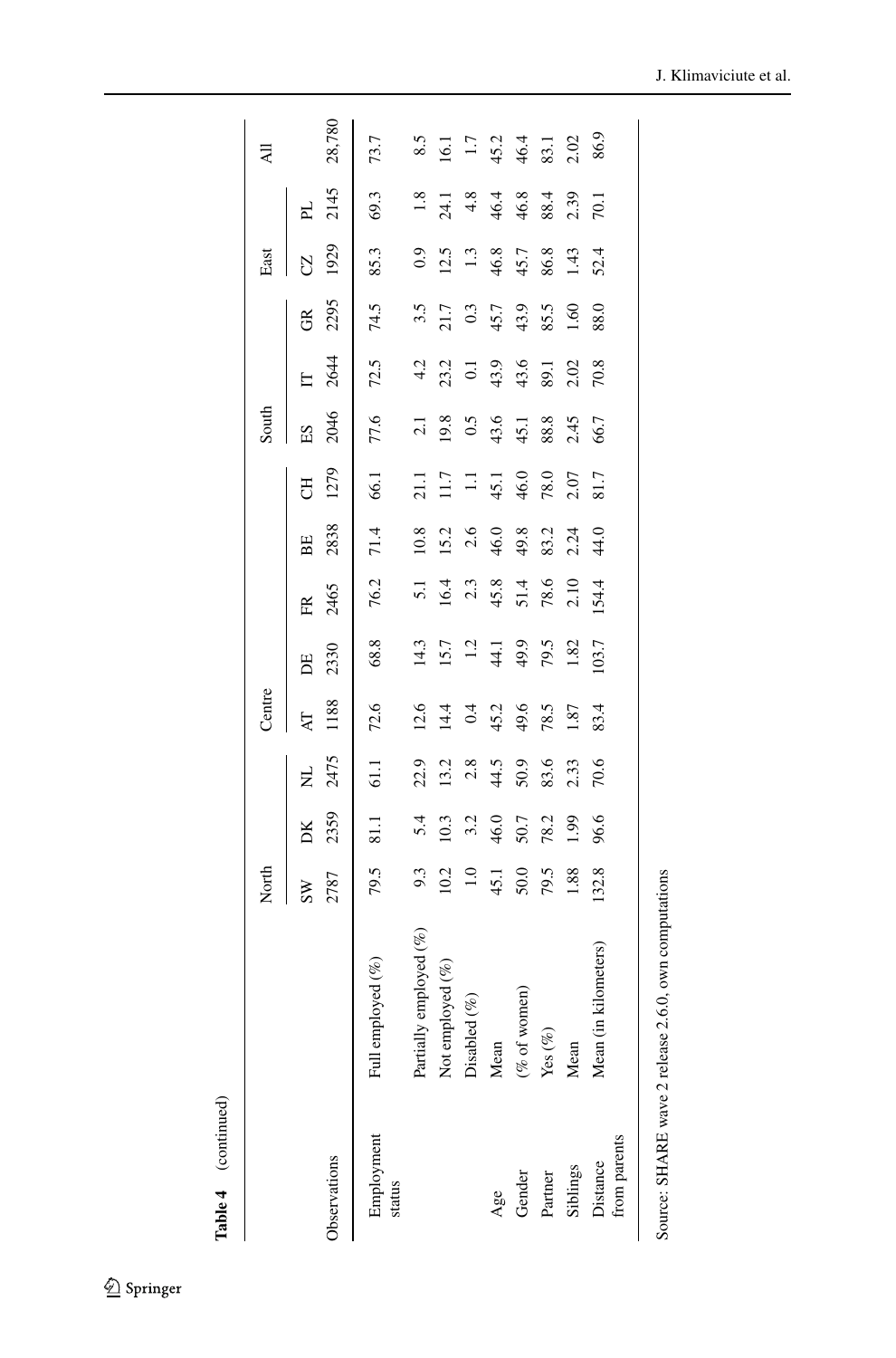regarding providing informal care to parents (the extensive margin), and second, a decision regarding the level of this help (the intensive margin), conditional on providing any, was considered, but finally dropped since our theoretical models only deal with the intensive margin. That is why we opted for the Tobit model, a model where the dependent variable is continuous but is observable on a certain interval. Thus, these are models that lie halfway between the linear regression models where the endogenous variable is continuous and observable and the qualitative models. More formally, if we consider *N* couples of variables  $(X_i, Y_i^*)$  where the variable  $Y_i^*$  is such that  $E[Y_i^* | X_i] = X_i \theta$  (where  $\theta$  is a vector of parameters), the linear model is perfectly adapted to the situation. Unfortunately, and as for qualitative variables, the variable  $Y_i^*$  is a latent variable which is not always observable. We can observe it only if its value is higher than a threshold *c*. It is thus possible to build an observable variable  $Y_i$  which is equal to  $Y_i^*$  when this one is observable and which is equal to *c* by convention when  $Y_i^*$  is not observable. The Tobit models are censored models: contrary to  $Y_i^*$ , we observe  $X_i$  for the whole sample.<sup>19</sup>

The second model focuses on the impact of parents' and children's endowments on transfers received by adult children from their parents. These financial transfers are higher than 250 euros in the last 12 months. A two-part model was also considered but also dropped because the theoretical models explain the intensive margins. A Tobit model is thus applied. For the two considered models, we take the logarithm of *(*1 + variable*)* to deal with high values of hours of help and amount of transfers and the indeterminacy problem of the logarithm of zero (some children do not help their parents and do not receive financial transfer from their parents).

These two analyses are conducted not only on the entire sample but also on groups of countries (Northern, Central, Southern and Eastern Europe). Heckman selection model was also considered but no obvious exclusion restrictions were available. Future research should address this problem, as well as the issue of endogeneity. Indeed, the question of simultaneous care and transfers is not directly tackled. We conduct two reduced models and the combination of the results allows us to draw a conclusion about the motives of intergenerational family ties. These empirical analyses are carried out on the whole of the selected sample but also only on the children whose parents are single since descriptive results seem to show differences between the two cases. In the models, the parent's wealth variable is a continuous variable built on wealth deciles while the education of the child variable is also a continuous variable based on seven categories of ISCED codes (from 1, lowest to 7, highest). In order to perfectly follow the theoretical models, we took the option to run the 'help model' and then the 'transfer model' twice. Indeed, in the theoretical models, we look at the comparative statics between the help offered/transfer made and the wealth of the parent when the wage of the child (proxied by education) is fixed and the comparative statics between the help offered/transfer made and the wage of the child when the wealth of the parent is fixed. We adopt exactly the same process in the empirical part, applying Tobit models but with dummies for children's education

<span id="page-20-0"></span><sup>&</sup>lt;sup>19</sup>This property challenges the assumption of linearity and shows that the ordinary least squares are not the relevant method for estimating such a relationship.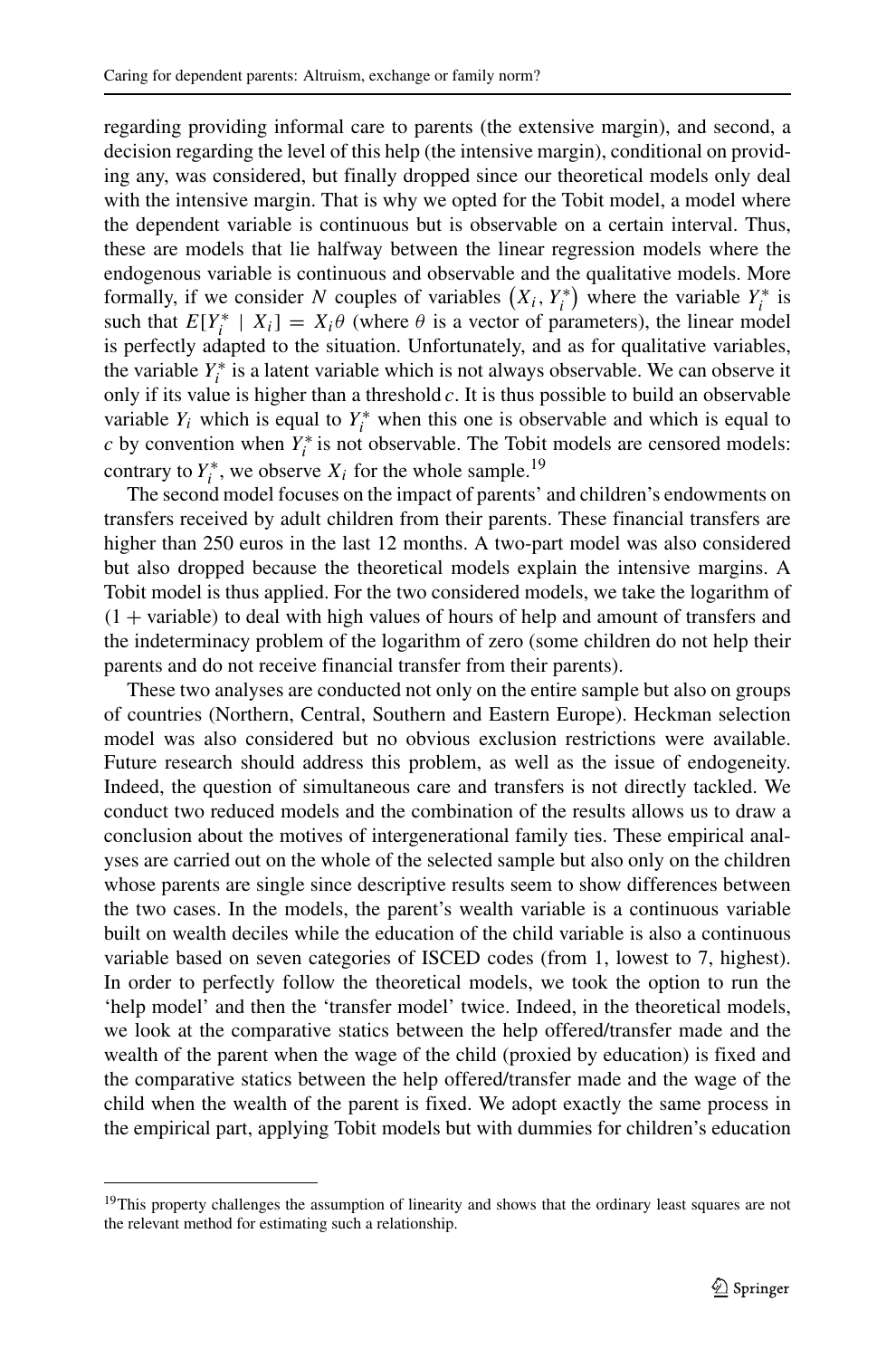when we study the effect of the wealth of the parent on help/transfer and with deciles dummies for the wealth of the parents when we focus on the effect of the education of the child on help/transfer.

### **5.1 Main drivers of providing informal help**

As mentioned previously, the first model focuses on drivers of hours of help provided by children to their parents. The dependent variable is the logarithm of (number of hours of help  $+ 1$ ). Table [5](#page-22-0) summarizes the results in five columns when children from all types of households are considered. The results from the first regression (endowments of children are fixed) seem to indicate that the wealthier the parents, the less they will be helped by their children, except in the east where there is no effect. The results from the second regression (endowments of parents are fixed) concern the impact of education of the child, as proxy for his/her wage, and no clear and significant relation appears from the regression, regardless of the region considered. Country dummies are also included in the model; controlling for health, age and education of the parent, employment status, partner and age of the child. Coefficients associated to the covariates may slightly vary but the significance does not.

Being a woman leads to offering (child side, except in the north) and receiving (parent side, except in the south and the east of Europe) more help. Other studies<sup>20</sup> have already highlighted the preponderant role of daughters in informal support to parents. And the higher life expectancy of women implies they are more likely to be helped (they are also more numerous in the sample, see Table [4\)](#page-18-0). If the child still has a brother or sister who lives with his parents, he will help less.

Looking more specifically at the characteristics of parents more likely to be helped, age influences positively receiving care<sup>21</sup> while having a partner decreases it. The partner would be the first supplier of informal care. The level of help also seems to depend on the age of the caregiver. The older the child, the more care is provided. Finally, the location distance of potential caregivers and the fact that they have siblings (substitutes) negatively impacts the help offered.

### **5.2 Main drivers of downward financial transfers**

The second model focuses on the drivers of transfers received by adult children from their parents in the last 12 months. These financial transfers are higher than 250 euros. The dependent variable is the logarithm of (amount of downward trans $fers + 1$ ). As above, a Tobit model is applied. The intensive margins resulting from the five regressions are presented in Table [6,](#page-23-0) summarizing the results in five columns when children from all types of households are considered. The results from the first regression (endowments of children are fixed) seem to indicate that the wealthier the parents, the more the children receive from their parents, except in the east where

<span id="page-21-0"></span><sup>&</sup>lt;sup>20</sup>Daughters have been shown in numerous studies to be much more likely to provide care to elderly parents than sons, and to provide more care (Mellor [2001\)](#page-38-15).

<span id="page-21-1"></span> $21$ As dependency increases with age (OCDE  $2013$ ), it seems normal that help received raises with age.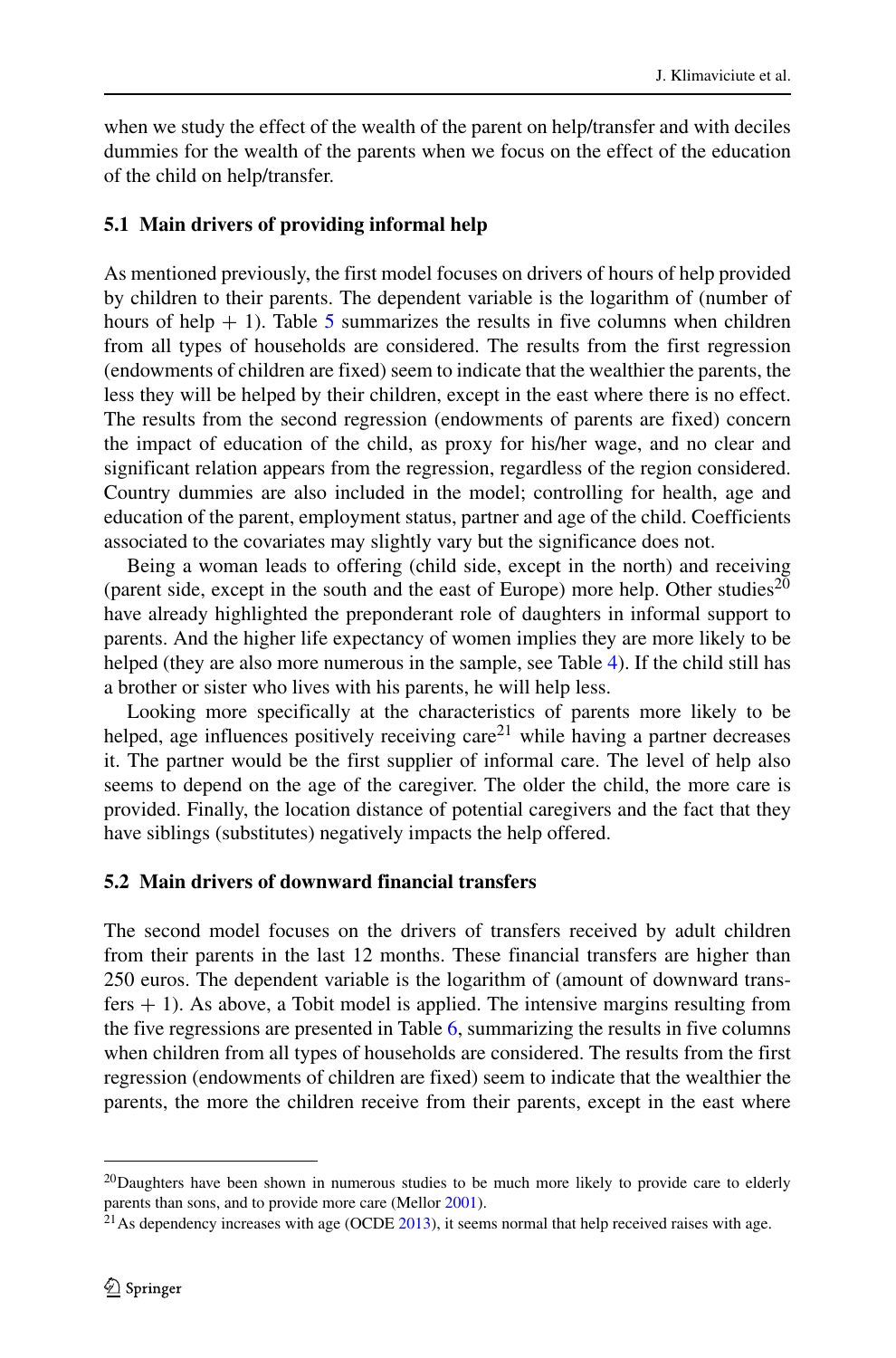| Explanatory variables                             | All                                                   | North       | Centre      | South       | East        |  |  |  |  |  |
|---------------------------------------------------|-------------------------------------------------------|-------------|-------------|-------------|-------------|--|--|--|--|--|
| Model controlling with children education dummies |                                                       |             |             |             |             |  |  |  |  |  |
| Parent characteristics                            |                                                       |             |             |             |             |  |  |  |  |  |
| Wealth                                            | $-0.064***$                                           | $-0.065***$ | $-0.059*$   | $-0.182***$ | 0.0397      |  |  |  |  |  |
| Woman                                             | $0.259**$                                             | $0.282*$    | $0.368*$    | $-0.060$    | 0.250       |  |  |  |  |  |
| Child in HH                                       | $-0.972***$                                           | 0.083       | $-0.870**$  | $-0.998***$ | $-1.148***$ |  |  |  |  |  |
| Partner                                           | $-0.988***$                                           | $-0.589***$ | $-1.175***$ | $-1.255***$ | $-0.849***$ |  |  |  |  |  |
| Children characteristics                          |                                                       |             |             |             |             |  |  |  |  |  |
| Education                                         | Fixed                                                 | Fixed       | Fixed       | Fixed       | Fixed       |  |  |  |  |  |
| Woman                                             | $0.500***$                                            | 0.061       | $0.464***$  | $1.273***$  | $0.372*$    |  |  |  |  |  |
| Location                                          | $-0.648***$                                           | $-0.450***$ | $-0.709***$ | $-0.797***$ | $-0.555***$ |  |  |  |  |  |
| Siblings                                          | $-0.195***$                                           | $-0.152***$ | $-0.169***$ | $-0.261***$ | $-0.206**$  |  |  |  |  |  |
| Log likelihood                                    | $-12,047.2$                                           | $-2294.6$   | $-3769.6$   | $-2921.4$   | $-2909.7$   |  |  |  |  |  |
|                                                   | Model controlling with parents wealth deciles dummies |             |             |             |             |  |  |  |  |  |
| Parent characteristics                            |                                                       |             |             |             |             |  |  |  |  |  |
| Wealth                                            | Fixed                                                 | Fixed       | Fixed       | Fixed       | Fixed       |  |  |  |  |  |
| Woman                                             | $0.267**$                                             | $0.299*$    | 0.388**     | $-0.060$    | 0.241       |  |  |  |  |  |
| Child in HH                                       | $-0.975***$                                           | 0.079       | $-0.929**$  | $-1.003***$ | $-1.152***$ |  |  |  |  |  |
| Partner                                           | $-1.018***$                                           | $-0.633***$ | $-1.181***$ | $-1.289***$ | $-0.861***$ |  |  |  |  |  |
| Children characteristics                          |                                                       |             |             |             |             |  |  |  |  |  |
| Education                                         | 0.022                                                 | 0.016       | $-0.038$    | 0.103       | 0.066       |  |  |  |  |  |
| Woman                                             | $0.494***$                                            | 0.074       | $0.458***$  | $1.259***$  | $0.373*$    |  |  |  |  |  |
| Location                                          | $-0.652***$                                           | $-0.464***$ | $-0.714***$ | $-0.808***$ | $-0.552***$ |  |  |  |  |  |
| Siblings                                          | $-0.193***$                                           | $-0.159***$ | $-0.170***$ | $-0.274***$ | $-0.221***$ |  |  |  |  |  |
| Log likelihood                                    | $-12,040.8$                                           | $-2284.4$   | $-3767.9$   | $-2905.1$   | $-2912.2$   |  |  |  |  |  |
| Observations                                      | 28,780                                                | 7621        | 10,100      | 6895        | 4074        |  |  |  |  |  |

#### <span id="page-22-0"></span>**Table 5** Tobit model of informal help (all)

Source: SHARE Wave 2 release 2.6.0, own computations; Country dummies are also included in the model; controlling for health, age and education of the parent, employment status, partner and age of the child <sup>∗</sup>*p <* 0.05; ∗∗*p <* 0.01; ∗∗∗*p <* 0.001

there is no effect. The results from the second regression (endowments of parents are fixed) concern the impact of education of the child, as proxy for his/her wage, and no clear and significant relation appears from the regressions, except when we consider all regions together. Country dummies are also included in the model; controlling for health, age and education of the parent, employment status, partner and age of the child. Coefficients associated to the covariates may slightly vary but the significance does not.

Being a daughter leads to receiving more transfer when north and east regions are considered. It is the opposite in the south. Mothers are less likely to make gifts. Results are now driven by southern countries in view of the non-significance of the results for the countries of Central, Northern and Eastern Europe. The older one is, the less one receives (as an adult child, results driven by Northern and Central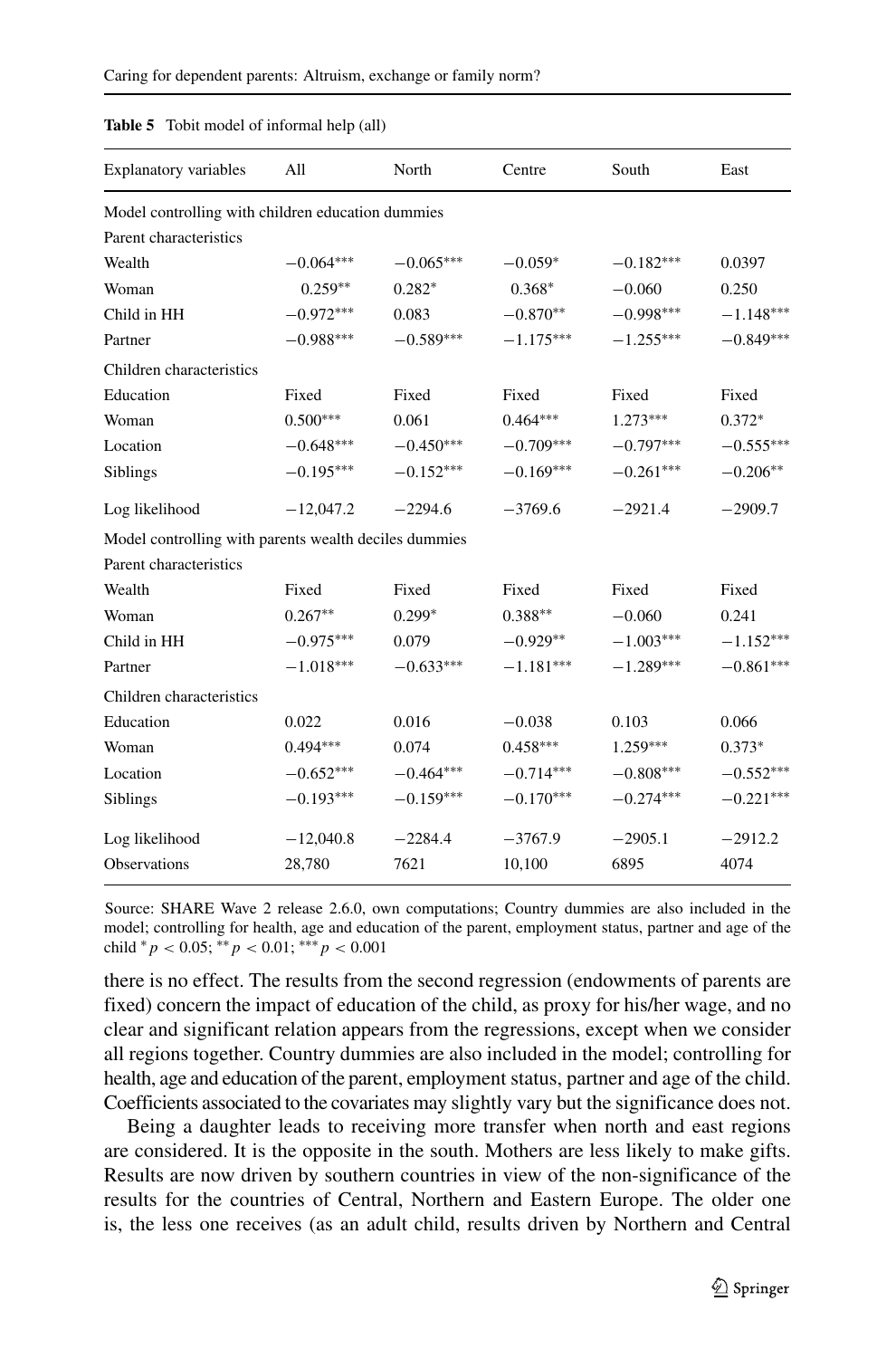| <b>Explanatory variables</b>                          | All          | North       | Centre      | South       | East        |  |  |  |
|-------------------------------------------------------|--------------|-------------|-------------|-------------|-------------|--|--|--|
| Model controlling with children education dummies     |              |             |             |             |             |  |  |  |
| Parent characteristics                                |              |             |             |             |             |  |  |  |
| Wealth                                                | $0.686***$   | $1.010***$  | $0.752***$  | $0.562***$  | 0.144       |  |  |  |
| Woman                                                 | $-0.457*$    | $-0.518$    | 0.151       | $-1.190*$   | $-0.816$    |  |  |  |
| Child in HH                                           | $-1.557***$  | $-2.375$    | 0.191       | $-2.205***$ | $-1.764*$   |  |  |  |
| Partner                                               | $-0.148$     | $-2.428**$  | 1.228**     | $-0.581$    | 1.248       |  |  |  |
| Children characteristics                              |              |             |             |             |             |  |  |  |
| Education                                             | Fixed        | Fixed       | Fixed       | Fixed       | Fixed       |  |  |  |
| Woman                                                 | 0.165        | $0.936*$    | $-0.331$    | $-1.233*$   | $1.346*$    |  |  |  |
| Location                                              | 0.046        | $0.377**$   | $0.225*$    | $-0.349*$   | $-0.443*$   |  |  |  |
| Siblings                                              | $-1.490$ *** | $-1.398***$ | $-1.586***$ | $-2.002***$ | $-0.959***$ |  |  |  |
| Log likelihood                                        | $-19,277.4$  | $-6361.9$   | $-7315.9$   | $-3308.7$   | $-2177.6$   |  |  |  |
| Model controlling with parents wealth deciles dummies |              |             |             |             |             |  |  |  |
| Parent characteristics                                |              |             |             |             |             |  |  |  |
| Wealth                                                | Fixed        | Fixed       | Fixed       | Fixed       | Fixed       |  |  |  |
| Woman                                                 | $-0.431$     | $-0.470$    | 0.175       | $-1.271*$   | $-0.805$    |  |  |  |
| Child in HH                                           | $-1.511***$  | $-2.472$    | 0.359       | $-2.152**$  | $-1.742*$   |  |  |  |
| Partner                                               | $-0.241$     | $-2.677***$ | $1.165*$    | $-0.778$    | 1.174       |  |  |  |
| Children characteristics                              |              |             |             |             |             |  |  |  |
| Education                                             | $0.237*$     | 0.195       | 0.121       | 0.412       | $-0.036$    |  |  |  |
| Woman                                                 | 0.177        | $0.955*$    | $-0.350$    | $-1.223*$   | $1.375*$    |  |  |  |
| Location                                              | 0.045        | $0.357**$   | $0.231*$    | $-0.352*$   | $-0.451**$  |  |  |  |
| Siblings                                              | $-1.494***$  | $-1.406***$ | $-1.568***$ | $-1.998***$ | $-0.918***$ |  |  |  |
| Log likelihood                                        | $-19,253.6$  | $-6355.5$   | $-7304.6$   | $-3284.2$   | $-2165.4$   |  |  |  |
| Observations                                          | 28,780       | 7621        | 10,100      | 6895        | 4074        |  |  |  |
|                                                       |              |             |             |             |             |  |  |  |

<span id="page-23-0"></span>**Table 6** Tobit model of downward transfers (All)

Country dummies are also included in the model; controlling for health, age and education of the parent, employment status, partner and age of the child  $p < 0.05$ ; \*\*  $p < 0.01$ ; \*\*\*  $p < 0.001$ 

Europe) or the smaller financial transfer one makes (as a parent, results driven by Southern Europe). Being in a couple seems to have different impacts on the decision to give according to the region considered (significant differences exist between northern–negative effect–and central–positive effect–countries) while the distance from the parents influences positively the amount of financial transfers, except in the south and in the east. Finally, transfers decrease with the number of siblings<sup>22</sup>,

<span id="page-23-1"></span><sup>&</sup>lt;sup>22</sup>For sibling rivalry, see Buchanan [\(1983\)](#page-37-13), Bernheim et al. [\(1985\)](#page-37-9), Behrman [\(1997\)](#page-37-14) and Chang and Luo [\(2015\)](#page-37-15).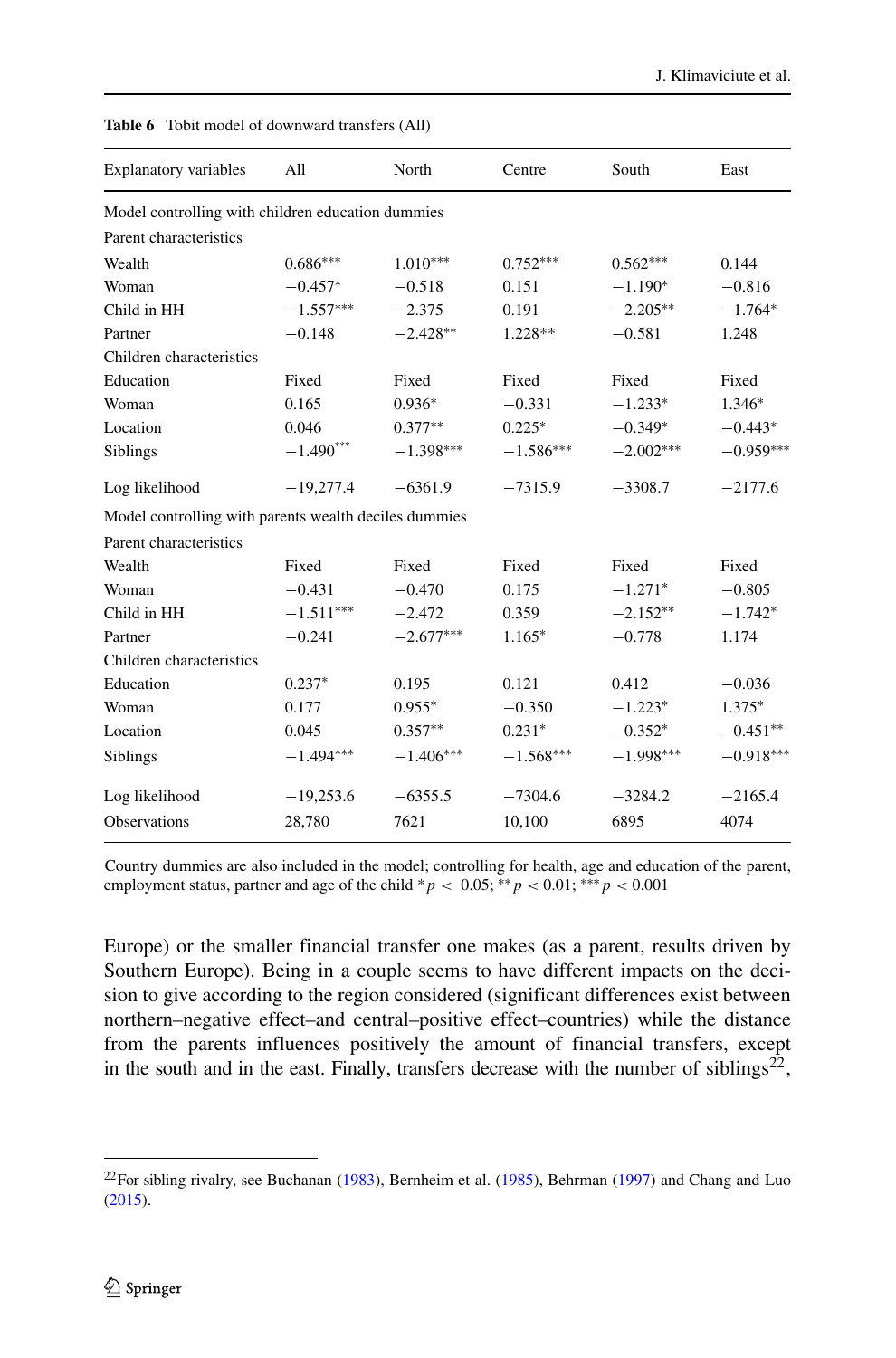and particularly once one of them still lives with parents, and the fact of having a partner.

### **5.3 Summary of empirical findings**

Table [7](#page-24-0) illustrates the results from the empirical analyses by applying two Tobit models which take into account the fact that several observations of hours of help/amount of transfers are zero. Four key variables interact in the models: *a*, the care provided by adult children to parents; *b*, the financial inter vivos transfer from parent to child; *y*, the wealth of the parent and *w*, the wage of the child, proxied here by the level of education.

Having determined empirically the signs of the four key relationships, namely,  $\frac{da}{dy}$ ,  $\frac{da}{dw}$ ,  $\frac{db}{dy}$  and  $\frac{db}{dw}$ , we can now return to the comparative statics derived in the theoretical models of Section [3](#page-4-0) and verify which models best match the empirical findings. As mentioned before, to conclude that a model is compatible with the data we will require compatibility between the theoretical and empirical signs for all the four relationships in question and we will pay a particular attention to verifying whether no contradictions arise. We will proceed by considering each model in turn.

Let us begin with the model of exchange. This model provides an interesting case which highlights the importance of making sure that no contradictions arise. Indeed, if one compares the theoretical signs presented in Table [1](#page-10-0) to the empirical ones indicated in Table [7](#page-24-0) and simply counts the number of relationships that in the model of exchange could be compatible with the empirical findings, one might be tempted to conclude that there is a possible compatibility of all of them. However, if we consider the model as a whole (and in particular, consider together the child's and the parent's sides), we note that the theoretical model of exchange implies  $\frac{da}{dy}$  and  $\frac{db}{dy}$  always having the same sign (whether under the hypothesis of complementarity or of substitutability between formal and informal care), while we clearly see from Table [7](#page-24-0) that for all SHARE countries together as well as for all regions separately, except for the east, the empirical signs of  $\frac{da}{dy}$  and  $\frac{db}{dy}$  are actually opposite. This clearly indicates that the exchange model does not apply to these countries. As far as the east is concerned,  $\frac{da}{dy} = \frac{db}{dy} = 0$  could be compatible with exchange, but then another contradiction arises.

| Countries    | Child's help |       | Parent's transfet |       |
|--------------|--------------|-------|-------------------|-------|
|              | da/dy        | da/dw | db/dv             | db/dw |
| <i>SHARE</i> | < 0          | $= 0$ | > 0               | > 0   |
| North        | < 0          | $= 0$ | > 0               | $= 0$ |
| Center       | < 0          | $= 0$ | > 0               | $= 0$ |
| South        | < 0          | $= 0$ | > 0               | $= 0$ |
| East         | $= 0$        | $= 0$ | $= 0$             | $= 0$ |

<span id="page-24-0"></span>**Table 7** Summary of empirical findings (All HHs sample,  $n = 28,780$ )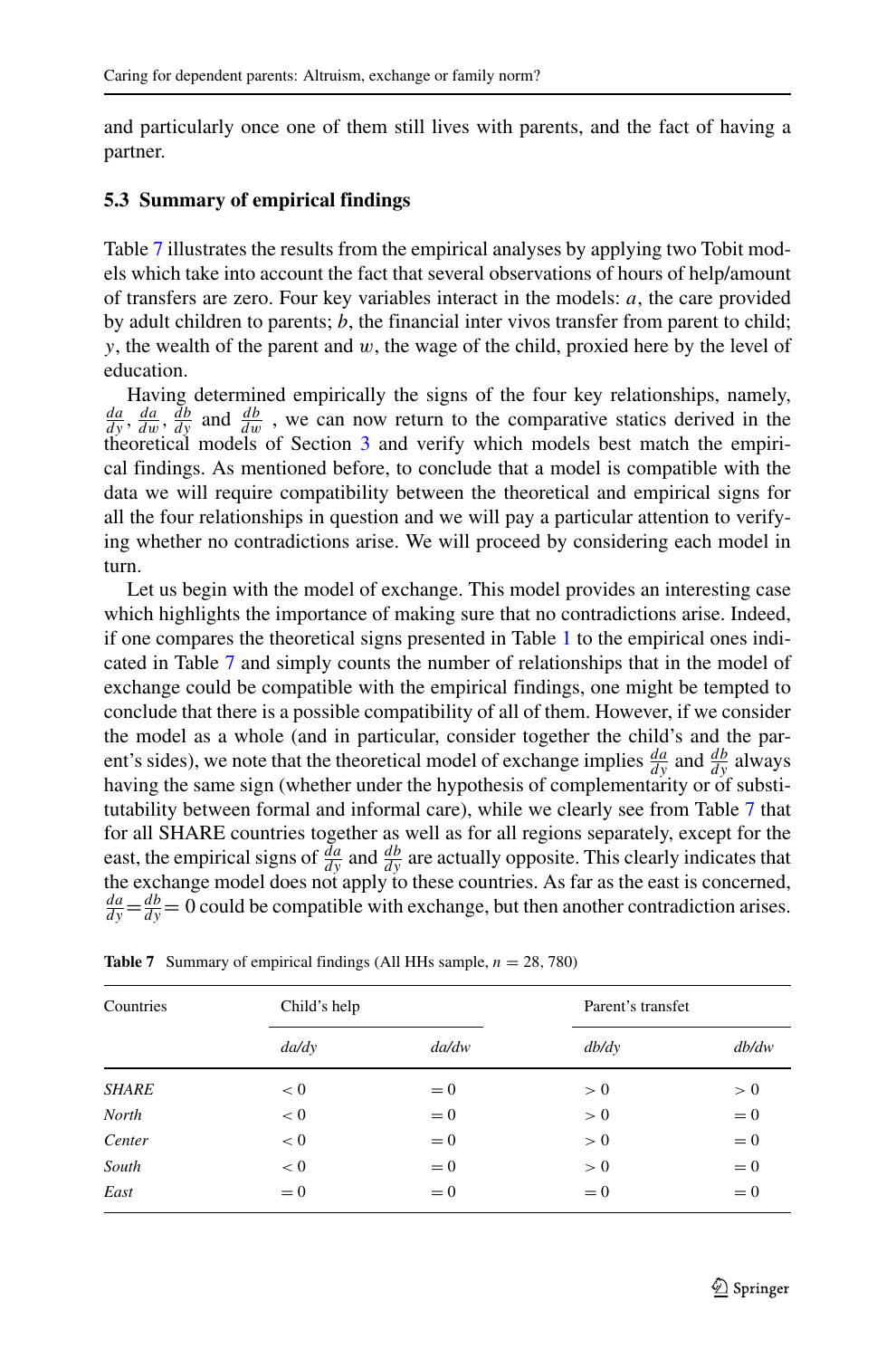In particular, it can be easily verified that in the model of exchange it is not possible to have  $\frac{da}{dy} = 0$  and  $\frac{da}{dw} = 0$  at the same time:  $\frac{da}{dy} = 0$  implies that  $\frac{da}{dw} < 0$  should hold.<sup>[23](#page-25-0)</sup> Thus, the exchange model cannot apply to the eastern countries either.

Let us now turn to the norm model. It is straightforward to see that this model is not compatible with the empirical findings for all SHARE countries together and all regions separately, except for the east, since empirically we have  $\frac{da}{dy} < 0$  whereas the child's aid should be constant according to the model of the norm. For the eastern countries, on the other hand, the situation is substantially different: all the four empirical signs are zero indicating a strong compatibility with the version of the norm model in which the parent is not altruistic.

Finally, let us consider altruism and let us first look at the case of the model where the child is perfectly altruistic  $(\alpha = 1)$ , i.e. the case of perfect two-sided altruism since, as mentioned in Section [3.1,](#page-4-1) in the model of altruism the parent is always assumed to be perfectly altruistic. It can be seen from Table [1](#page-10-0) that in this case we have unambiguous theoretical signs  $\frac{db}{dy}$  > 0 and  $\frac{db}{dw}$  < 0. Comparing this to Table [7,](#page-24-0) we see that the theoretical sign of  $\frac{db}{dy}$  is compatible with the empirical one for most of the regions, but the sign of  $\frac{db}{dw}$  is not compatible for any. We thus conclude that the model of perfect two-sided altruism cannot be validated.

Let us now inspect the case of an imperfectly altruistic child  $(0 < \alpha < 1)$ . In that case, as discussed in Section [3.1,](#page-4-1) the theoretical signs of  $\frac{db}{dy}$  and  $\frac{db}{dw}$  are generally ambiguous and different situations are possible. Moreover, the signs of  $\frac{da}{dy}$  and  $\frac{da}{dw}$ are generally ambiguous as well. Comparing the results in Tables [1](#page-10-0) and  $\tilde{7}$ , it can be seen that for all SHARE countries together and all regions separately, except for the east, all the four theoretical signs can be compatible with the empirical findings if we assume substitutability between formal and informal care. In addition to this, no contradictions seem to arise. Therefore, for these groups of countries, the altruism model with an imperfectly altruistic child and substitutability between formal and informal care seems to be compatible with the data. Due to the ambiguity of the theoretical signs, it would be somewhat too strong to assert that this model *is* the model underlying intergenerational transfers between parents and children, but rejecting this model is not possible either. On the other hand, for the eastern countries, for which all the four empirical signs are zero, the altruism model seems to be contradicted by the data. Indeed, it can be seen from the results in Section [3.1](#page-4-1) that  $\frac{da}{dy} = 0$  can only be compatible with altruism if formal and informal care are independent of each other (i.e.  $H_{am} = 0$ ). However, if that is the case, it can be verified that  $\frac{db}{dy}$  must be positive $2<sup>4</sup>$ , which is not the case empirically. It therefore seems that the prevalent motive in the eastern countries is the norm, as discussed above.

<span id="page-25-0"></span><sup>&</sup>lt;sup>23</sup>In particular, if we have  $\frac{da}{dy} = \frac{-H_{mm}p + H_{am}}{-\Delta_a} = 0$ , it must be that  $H_{am} = H_{mm}p$ . Using this, we get  $\frac{da}{dx} = \frac{da}{dx} = -\frac{H_m}{2} > 0$  $\frac{da}{dw} = \frac{da}{dp} = \frac{-H_m}{-\Delta_a} < 0$ 

<span id="page-25-1"></span><sup>&</sup>lt;sup>24</sup>It can be verified that if  $H_{am} = 0$ ,  $\frac{db}{dy}$  reduces to  $\frac{-H_{mm}}{-\Delta_b} > 0$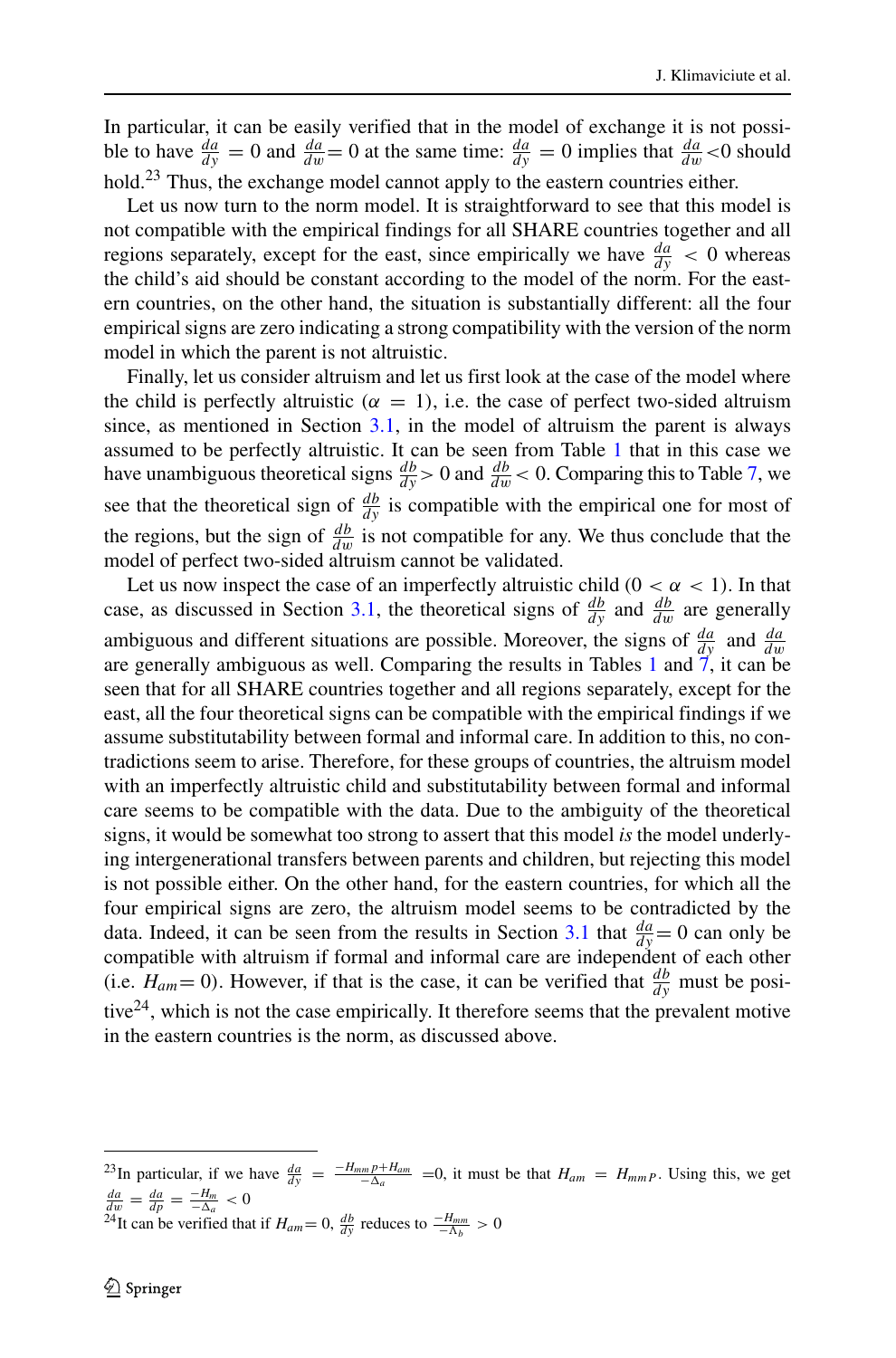| <b>Explanatory variables</b>                          | All                    | North       | Centre                 | South                  | East        |
|-------------------------------------------------------|------------------------|-------------|------------------------|------------------------|-------------|
| Model controlling with children education dummies     |                        |             |                        |                        |             |
| Parent characteristics                                |                        |             |                        |                        |             |
| Wealth                                                | 0.015                  | 0.026       | $-0.017$               | $-0.057$               | 0.087       |
| Woman                                                 | $0.366*$               | 0.250       | $0.644*$               | $-0.171$               | 0.491       |
| Child in HH                                           | $-1.522***$            | $-0.511$    | $-1.260**$             | $-1.920***$            | $-1.569***$ |
| Children characteristics                              |                        |             |                        |                        |             |
| Education                                             | Fixed                  | Fixed       | Fixed                  | Fixed                  | Fixed       |
| Woman                                                 | $0.900***$             | 0.032       | $0.826***$             | $1.623***$             | $1.263***$  |
| Location                                              | $-0.736***$            | $-0.461***$ | $-0.809***$            | $-0.946***$            | $-0.558***$ |
| Siblings                                              | $-0.340***$            | $-0.155*$   | $-0.372***$            | $-0.511***$            | $-0.333***$ |
| Log likelihood                                        | $-5587.6$              | $-1079.7$   | $-1945.7$              | $-1263.1$              | $-1228.4$   |
| Model controlling with parents wealth deciles dummies |                        |             |                        |                        |             |
| Parent characteristics                                |                        |             |                        |                        |             |
| Wealth                                                | Fixed                  | Fixed       | Fixed                  | Fixed                  | Fixed       |
| Woman                                                 | $0.382*$               | 0.307       | $0.668*$               | $-0.216$               | 0.409       |
| Child in HH                                           | $-1.512***$            | $-0.602$    | $-1.286**$             | $-1.885***$            | $-1.748***$ |
| Children characteristics                              |                        |             |                        |                        |             |
| Education                                             | $-0.033$               | 0.039       | $-0.110$               | 0.093                  | $-0.171$    |
| Woman                                                 | $0.893^{\ast\ast\ast}$ | 0.068       | $0.813^{\ast\ast\ast}$ | $1.581^{\ast\ast\ast}$ | $1.218***$  |
| Location                                              | $-0.740***$            | $-0.466***$ | $-0.816***$            | $-0.937***$            | $-0.539***$ |
| Siblings                                              | $-0.335***$            | $-0.154*$   | $-0.367***$            | $-0.523***$            | $-0.326***$ |
| Log likelihood                                        | $-5584.5$              | $-1075.4$   | $-1943.4$              | $-1255.9$              | $-1229.1$   |
| Observations                                          | 8563                   | 2123        | 3213                   | 1887                   | 1340        |

<span id="page-26-1"></span>**Table 8** Tobit model of informal help (single-parent households)

Source: SHARE Wave 2 release 2.6.0, own computations; Country dummies are also included in the model; controlling for health, age and education of the parent, employment status, partner and age of the child <sup>∗</sup>*p <* 0.05; ∗∗*p <* 0.01; ∗∗∗*p <* 0.001

### <span id="page-26-0"></span>**5.4 Robustness tests**

We performed robustness tests to verify that the results obtained were valid for different samples. Looking at the negative relationship between the child's support and the fact the parent has a partner; we felt it was essential to analyze the case where the parent was alone, widow(er) or single, in the household. We first used exactly the same method as for the analyses with the complete sample. Table [8](#page-26-1) summarizes in five columns the results for informal help when children whose parents are single are considered. The results from the first regression (endowments of children are fixed) seem to indicate no effect of the wealth of the parents on help provided by the child. The results from the second regression (endowments of parents are fixed) concern the impact of education of the child, as proxy for his/her wage, and no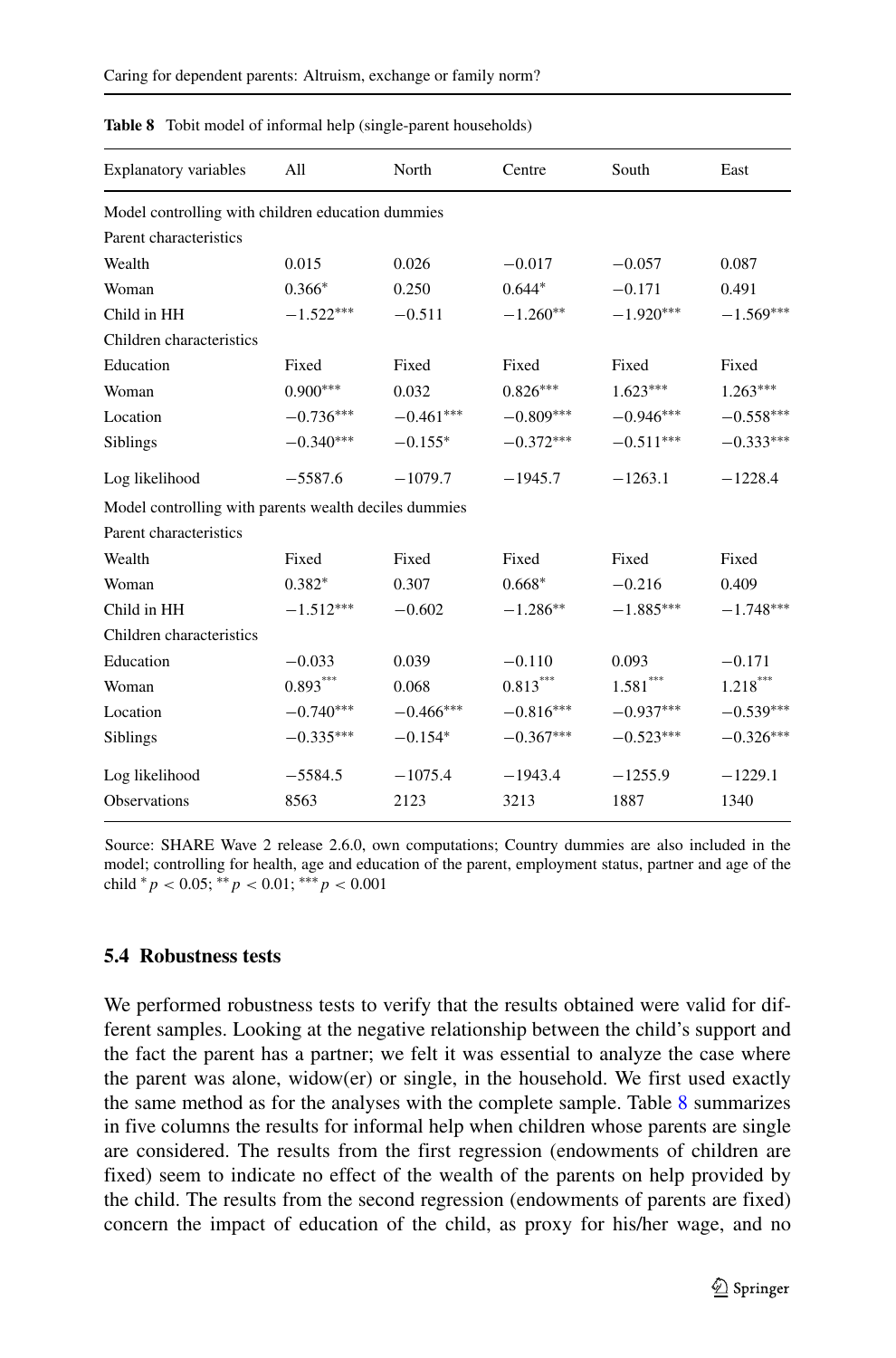| <b>Explanatory variables</b>                          | All         | North       | Centre      | South       | East       |
|-------------------------------------------------------|-------------|-------------|-------------|-------------|------------|
| Model controlling with children education dummies     |             |             |             |             |            |
| Parent characteristics                                |             |             |             |             |            |
| Wealth                                                | $0.614***$  | $1.067***$  | $0.747***$  | 0.016       | $-0.115$   |
| Woman                                                 | $-2.705***$ | $-3.146***$ | $-0.863$    | $-3.672*$   | $-4.629**$ |
| Child in HH                                           | $-1.029$    | $-2.050$    | 2.942       | $-1.521$    | $-4.404*$  |
| Children characteristics                              |             |             |             |             |            |
| Education                                             | Fixed       | Fixed       | Fixed       | Fixed       | Fixed      |
| Woman                                                 | 0.154       | $-1.583*$   | 0.369       | 1.956       | $3.573*$   |
| Location                                              | $-0.234$    | 0.219       | $-0.468$    | $-0.218$    | $-0.625$   |
| Siblings                                              | $-1.373***$ | $-0.951**$  | $-1.823***$ | $-2.475***$ | $-0.909$   |
| Log likelihood                                        | $-4559.7$   | $-1691.2$   | $-1609.8$   | $-669.0$    | $-514.6$   |
| Model controlling with parents wealth deciles dummies |             |             |             |             |            |
| Parent characteristics                                |             |             |             |             |            |
| Wealth                                                | Fixed       | Fixed       | Fixed       | Fixed       | Fixed      |
| Woman                                                 | $-2.571***$ | $-2.774***$ | $-0.654$    | $-3.559*$   | $-4.826**$ |
| Child in HH                                           | $-0.817$    | $-2.371$    | 3.168       | $-0.578$    | $-4.515*$  |
| Children characteristics                              |             |             |             |             |            |
| Education                                             | 0.286       | 0.429       | 0.314       | $-0.485$    | $-0.193$   |
| Woman                                                 | 0.188       | $-1.408$    | 0.484       | 1.868       | 3.707**    |
| Location                                              | $-0.220$    | 0.243       | $-0.489$    | $-0.234$    | $-0.512$   |
| Siblings                                              | $-1.307***$ | $-0.862**$  | $-1.771***$ | $-2.240***$ | $-0.652$   |
| Log likelihood                                        | $-4543.5$   | $-1683.9$   | $-1599.6$   | $-660.4$    | $-511.5$   |
| Observations                                          | 8563        | 2123        | 3213        | 1887        | 1340       |

<span id="page-27-0"></span>**Table 9** Tobit model of downward transfers (single-parent households)

Source: SHARE Wave 2 release 2.6.0, own computations. Country dummies are also included in the model; controlling for health, age and education of the parent, employment status, partner and age of the child <sup>∗</sup>*p <* 0.05; ∗∗*p <* 0.01; ∗∗∗*p <* 0.001

clear and significant relation appears from the regression, regardless of the region considered.

Table [9](#page-27-0) summarizes in five columns the results for downward transfers when children whose parents are single are considered. The results from the first regression (endowments of children are fixed) seem to indicate that the wealthier the parent, the more the children receive from their parents, except in the south and in the east where there is no effect. The results from the second regression (endowments of parents are fixed) concern the impact of education of the child, as proxy for his/her wage, and no clear and significant relation appears from the regressions, regardless of the region considered.

Table [10](#page-28-0) clearly summarizes these results. It can first be noticed from Table [10](#page-28-0) that the results for the eastern countries remain the same as when all households are considered. The norm model with a non-altruistic parent thus seems to be the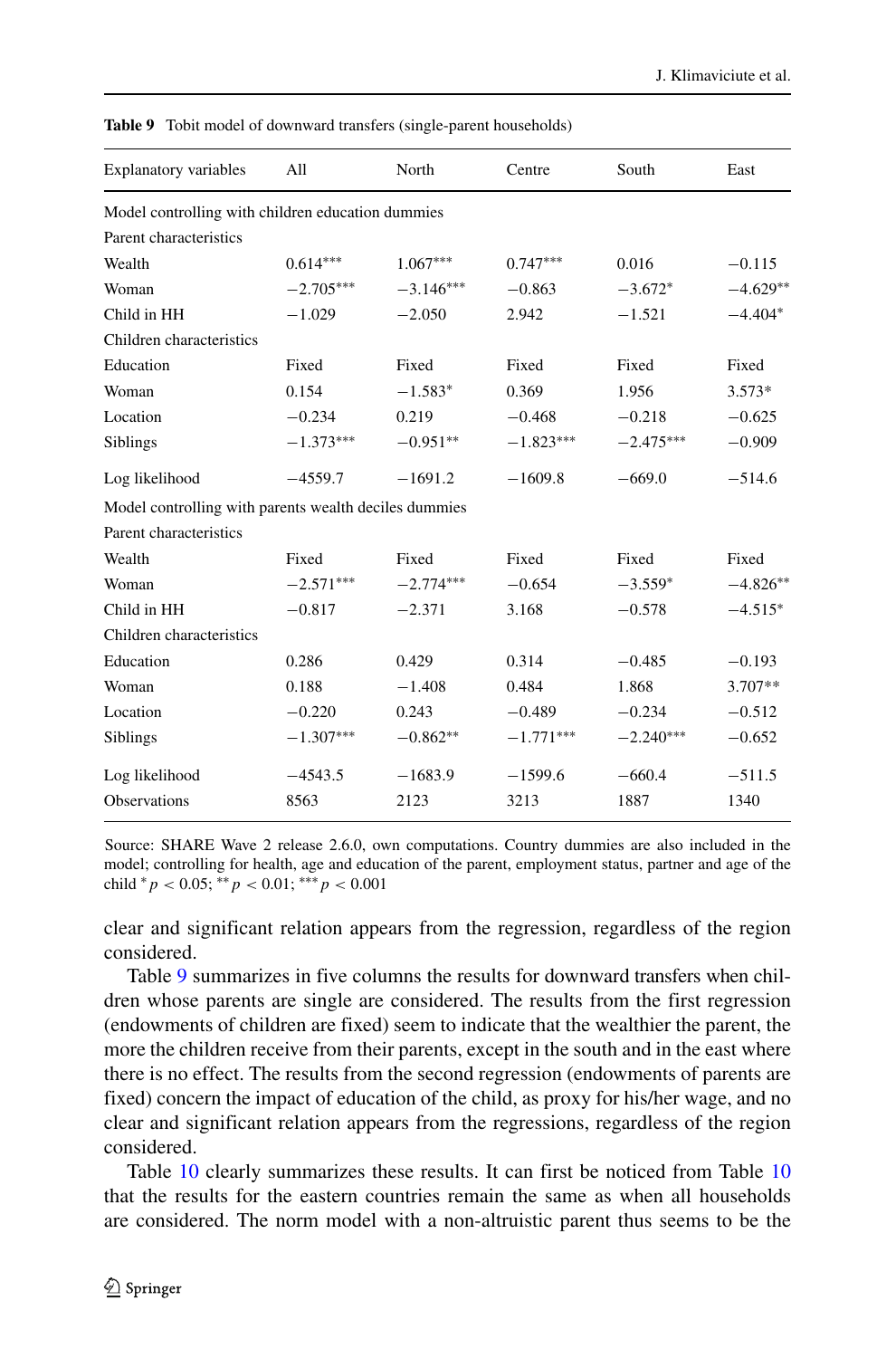underlying model for single-parent households as well. Interestingly, this model now also becomes relevant for the southern countries, for which the results of singleparent households are the same as those for the east. Thus, while in the case of all households the findings for the south are compatible with altruism, single-parent households rather exhibit norm-related behavior.

This seems to be quite intuitive since in the case of the parent being alone, children might be more obliged to help him/her than in the case where the two parents have each other. If the parent is alone, taking care of him might become more a necessity than a choice of the child. Likewise, an elderly person living alone might be obliged to be more cautious and to think more about himself/herself, which could explain the underlying model with a non-altruistic parent.

The results for the other regions and for all SHARE countries together also seem to become somewhat closer to the norm in the sense that the child's caregiving becomes invariant with respect to the parent's wealth. However, overall, the model of the norm cannot be validated in these cases since the signs of  $\frac{db}{dy}$  and  $\frac{db}{dw}$  are not coherent with this model neither assuming an altruistic nor a non-altruistic parent. The model of exchange is also rejected since  $\frac{da}{dy}$  and  $\frac{db}{dy}$  do not have the same sign, while perfect two-sided altruism cannot be compatible either due to a 'wrong' sign of  $\frac{db}{dw}$ . However, just like considering all households, the altruism model with an imperfectly altruistic child cannot be rejected. Nevertheless, it is interesting to note that now this model can be compatible with the data only if we assume that formal and informal care are independent of each other (i.e.  $H_{am} = 0$ ), whereas with all households they had to be substitutes. This seems to make sense since one can expect informal care to be more valuable and less substitutable for parents who are alone than for those who live in a couple and thus always have a relative close to them.

Up to now, the empirical method used was to report separately the results obtained, assuming either given parents' or children's endowments, differentiating the case of single parents. Conceptually, we follow our theoretical model and we are partially tackling the potential problem of the correlation of the error terms of children of the same parent, i.e. siblings. However, we perform other and complementary robustness tests in order to deal with the potential bias in the estimated coefficients. We decided to test our models using the Mundlak [\(1978\)](#page-38-16) methodology. As for Alessie et al. (2014) where units of observation in their 'transfer sample' are respondents' children, we treat the dataset as a panel, where the units dimension is given by the

<span id="page-28-0"></span>

| Countries    | Child's help |       |       | Parent's transfet |  |  |
|--------------|--------------|-------|-------|-------------------|--|--|
|              | da/dy        | da/dw | db/dy | db/dw             |  |  |
| <i>SHARE</i> | $= 0$        | $= 0$ | > 0   | $= 0$             |  |  |
| North        | $= 0$        | $= 0$ | > 0   | $= 0$             |  |  |
| Center       | $= 0$        | $= 0$ | > 0   | $= 0$             |  |  |
| South        | $= 0$        | $= 0$ | $= 0$ | $= 0$             |  |  |
| East         | $= 0$        | $= 0$ | $= 0$ | $= 0$             |  |  |

**Table 10** Summary of empirical findings (single-parent HHs sample,  $n = 8563$ )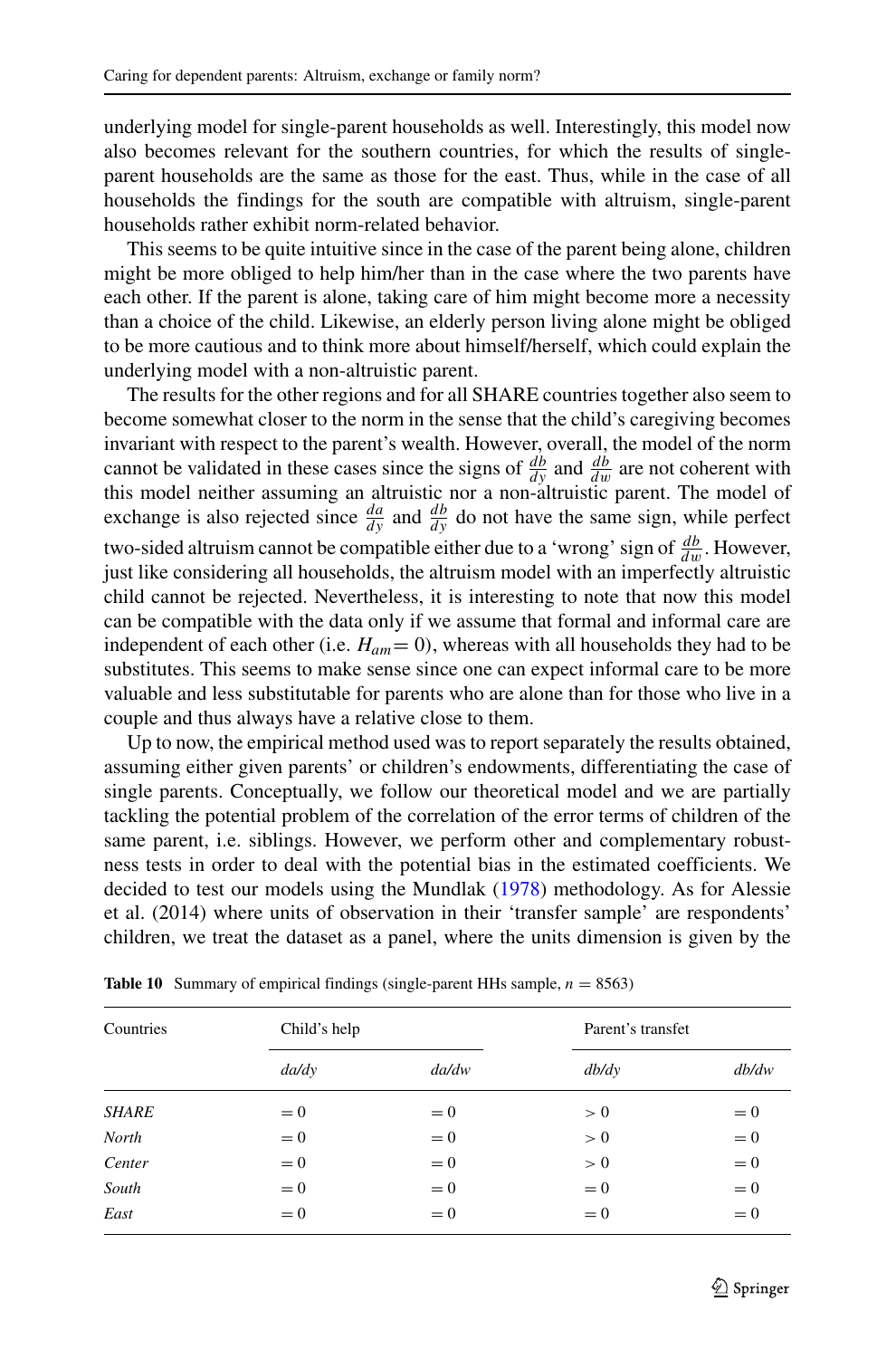different households, while the 'longitudinal' one represents children within the same households. This procedure allows us to control for correlated household-specific effects. The wealth characteristics of the parent do not vary within households but well only between households. That prevents us to use household fixed effect and lead us to consider 'random' effects. Mundlak [\(1978\)](#page-38-16) provides an alternative estimation procedure overcoming disadvantages of random effects. His approach may be used when the errors are heteroskedastic or have intragroup correlation and consists to add the averages within-groups of the regressors. This is the reason why we added averages by household of children's education, location, age, gender and partnership. We decided also to include the average of age and education of the parents by household when we consider the whole sample in order to take into account heterogeneity inside the household since we duplicate information about help they receive and transfers they can give. We remove these last two averages considering singleparent households. It should be noted that for this first 'Mundlak approach' method, we use only one regression where the two main explanatory variables are continuous (deciles of wealth  $(y)$  and ISCED codes of education $(w)$ ) (Table [11\)](#page-31-0).

The last method was the combination of the first method (report separately the results obtained, either assuming given parents' endowments, either children's endowments) and the second one (Mundlak approach correction). The summary of these two alternative methods as robustness tests is presented in Table [16](#page-36-0) in [Appendix.](#page-31-1) We will discuss the implications of the two changes (w.r.t to our own methodology) in Section [5.5.](#page-29-0) Complete tables of the regressions' results are given in [Appendix](#page-31-1) Tables [12–](#page-32-0)[16.](#page-36-0) Beyond these two important tests, if we change our two main explanatory variables (from deciles to percentiles for the wealth of the parent, from a continuous variable to three categorical variables for the education of the child), the results remain identical.

### <span id="page-29-0"></span>**5.5 Discussion**

To summarize, our results suggest that the underlying model for the eastern countries and the single-parent households in the south is that of family norm (and in particular, its version with a non-altruistic parent), whereas for the other regions and all SHARE countries together, the only compatible model seems to be the one of altruism with an imperfectly altruistic child and either substitutability (when all households are considered) or independence (when only single-parent households are considered) between formal and informal care. It should be noted that very similar conclusions can be made if we consider the empirical signs obtained using Mundlak correction and the combination of the two methods. The only differences in these cases are that (1) with the combination of the two methods, for the central countries we expect independence between formal and informal care also when all households are considered and (2) with both Mundlak correction and the combination of the two methods, the norm model is rejected for the eastern countries when all households are considered (and no other model seems to be compatible for these countries), but remains valid when only single-parent households are analyzed.

One of our main results is also the rejection of the model of exchange. Thus, our findings are opposite to those of Alessie et al. [\(2014\)](#page-37-0) who, also using SHARE data,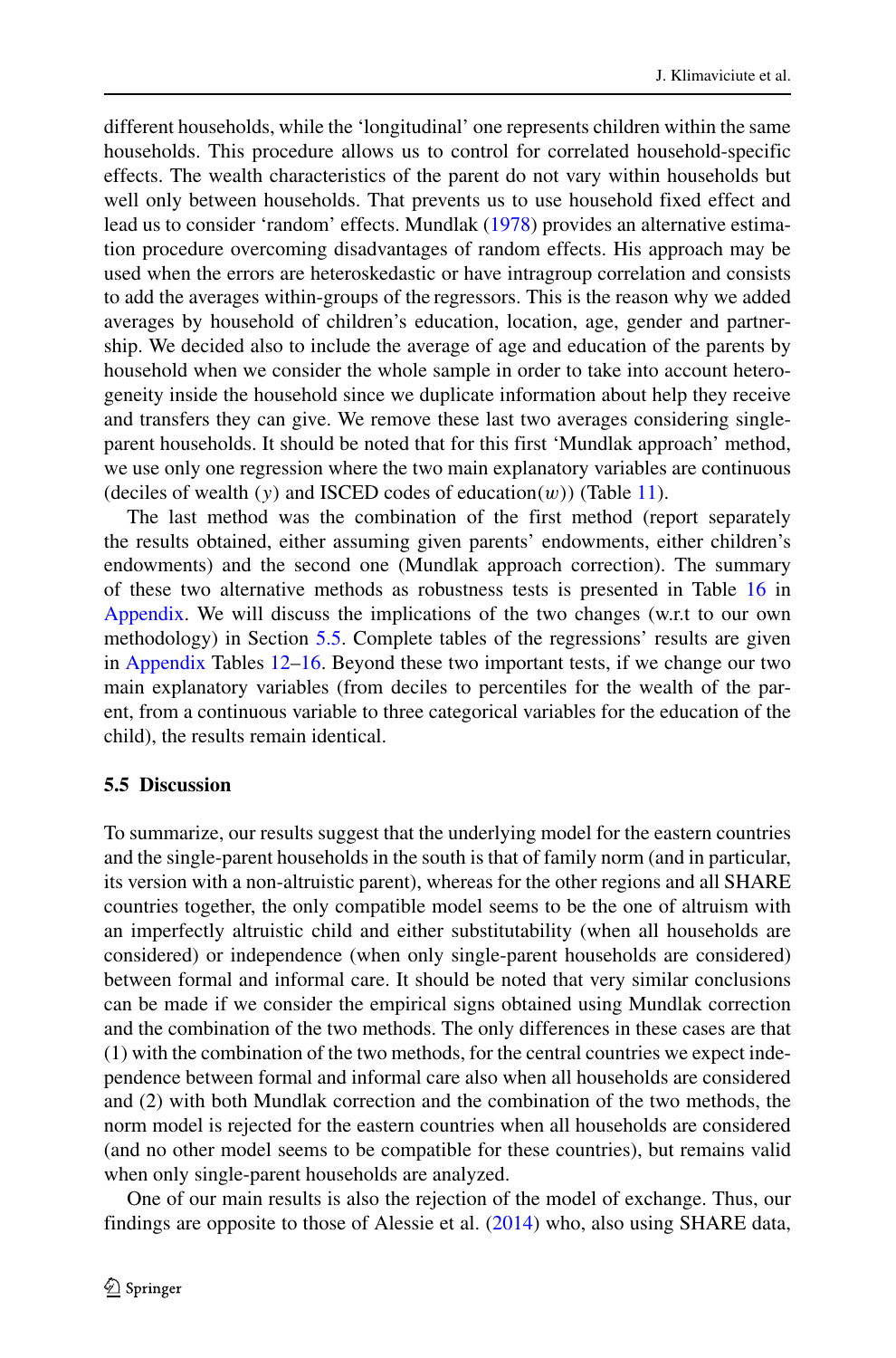on the contrary conclude in favour of exchange and reject altruism. An important reason for these differences is our strategy to adopt a 'global' view of the results, that is, to consider the results from the parent's and the child's sides together and to verify whether no contradictions with the theoretical models arise. This way, as explained above, we identify a contradiction which allows us to reject the model of exchange. It is interesting to note that in the theoretical model of exchange of Alessie et al. [\(2014\)](#page-37-0), as in ours, the parent's transfer and the child's aid also change to the same direction when the parent's wealth increases. Empirically, Alessie et al. [\(2014\)](#page-37-0) find that the parent's transfer increases with his wealth, but their results for the child's aid are mostly insignificant (thus showing no change) or showing a negative relationship with the parent's wealth. This would seem to contradict the model of exchange. However, Alessie et al.  $(2014)$  do not make such a conclusion since they do not adopt this global point of view and, using separate samples for children and for parents, rather look separately at the aid and the transfer sides. Their conclusion in favour of exchange is made on the basis of the comparative statics with respect to the child's education.

It should, however, be noted that the 'global' approach is not the only reason why our conclusions differ from those of Alessie et al. [\(2014\)](#page-37-0). Another reason is the difference in the theoretical models considered, especially those concerning altruism. Alessie et al. [\(2014\)](#page-37-0) consider a bargaining model in which the parent is assumed to have all the bargaining power and thus a control over all choice variables. We rather opt for a two-stage game between the parent and the child in which at first the parent chooses his transfer and then the child determines his aid. Among the differences between our models, there is also the fact that in Alessie et al. [\(2014\)](#page-37-0), the exogenous variable characterizing the child (empirically proxied by the child's education) is his income which in their model is independent of the child's caregiving time, whereas our exogenous variable (also proxied by education) is the child's wage rate. The child's income in our model is endogenous and depends on the time spent providing care to the parent. Our model thus captures the fact that better educated children not only earn more but also face a higher opportunity cost of providing care.

# <span id="page-30-0"></span>**6 Conclusion**

The purpose of this paper was to test three alternative models of long-term caring motives: pure altruism, exchange and family norm. For the design of LTC public policy but also for that of private insurance contracts, this distinction is extremely relevant. Depending on the prevailing motives, the extent of crowding out of informal care will vary and this will affect the desirability of either private or public insurance. Our database is the second wave of SHARE which provides for each family comprising elderly parents and their children a full range of information concerning financial transfers and informal care and the characteristics of the family members. The main result is the rejection of the exchange model while the empirical figures seem to lean towards family norm in the eastern and, for single-parent households, also in the southern countries. For the other regions, the only compatible model seems to be that of moderate altruism, especially if we assume that informal and formal care are substitutes.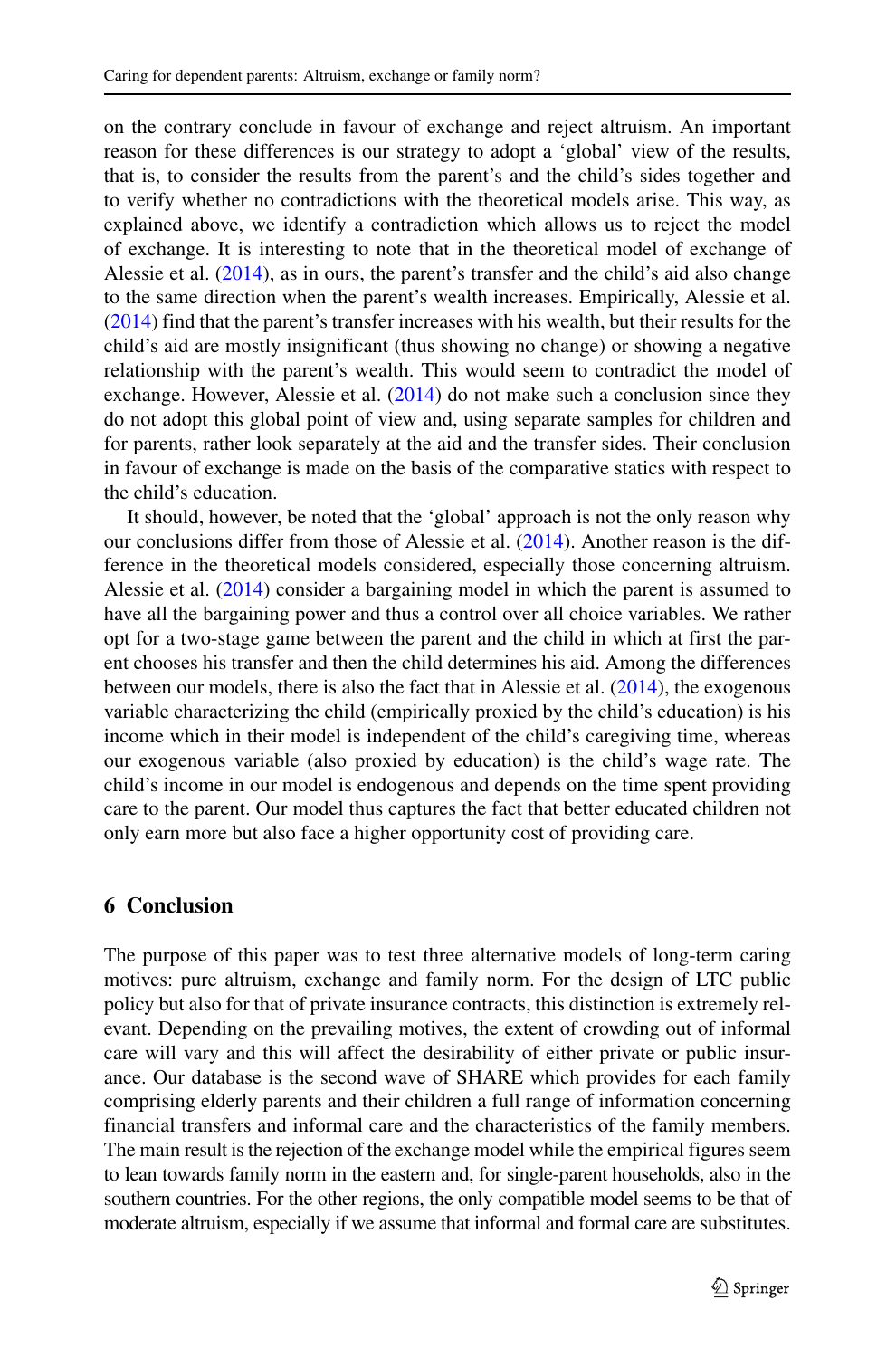**Acknowledgments** We are grateful to anonymous referees for their constructive comments and suggestions that significantly improved the paper. We also thank Eric Bonsang, Anne Laferrère and the participants of the fifth SHARE user conference in Luxembourg and CRESUS project Mid-Term Workshop in Antwerp for their helpful comments. We appreciate the methodological suggestions made by Vincent Starck, Bernard Lejeune and Julien Jacqmin. The authors remain responsible for all remaining errors. The financial support from the Belgian Science Policy Office (BELSPO) research project CRESUS is gratefully acknowledged. This paper uses data from SHARE wave 4 release 1.1.1, as of March 28, 2013 (DOI: 10.6103/SHARE.w4.111) or SHARE waves 1 and 2 release 2.6.0, as of November 29, 2013 (DOIs: 10.6103/SHARE.w1.260 and 10.6103/SHARE.w2.260) or SHARELIFE release 1.0.0, as of November 24, 2010 (DOI: 10.6103/SHARE.w3.100). The SHARE data collection has been primarily funded by the European Commission through the fifth Framework Programme (project QLK6-CT-2001-00360 in the thematic programme Quality of Life), through the 6th Framework Programme (projects SHARE-I3, RII-CT-2006- 062193, COMPARE, CIT5-CT-2005-028857, and SHARELIFE, CIT4-CT-2006-028812) and through the 7th Framework Programme (SHARE-PREP, N◦211909, SHARE-LEAP, No. 227822 and SHARE M4, No. 261982). Additional funding from the US National Institute on Aging (U01 AG09740-13S2, P01 AG005842, P01 AG08291, P30 AG12815, R21 AG025169, Y1-AG-4553-01, IAG BSR06-11 and OGHA 04-064) and the German Ministry of Education and Research as well as from various national sources is gratefully acknowledged (see www.share-project.org for a full list of funding institutions).

#### **Compliance with Ethical Standards**

<span id="page-31-1"></span>**Conflict of interests** The authors declare that they have no conflict of interest.

# **Appendix**

<span id="page-31-0"></span>

|                                                     | Wealth of parent $(y)$ |       |      |       |       | Education of child $(w)$ |      |
|-----------------------------------------------------|------------------------|-------|------|-------|-------|--------------------------|------|
|                                                     | 1Q                     | 2Q    | 3Q   | 4Q    | Low   | Medium 20                | High |
| Hours of provided informal help (single HHs)        |                        |       |      |       |       |                          |      |
| North                                               | 2.27                   | 0.78  | 0.40 | 0.66  | 1.59  | 2.31                     | 0.77 |
| Centre                                              | 5.87                   | 3.24  | 3.78 | 2.17  | 6.82  | 5.21                     | 2.35 |
| South                                               | 12.61                  | 10.40 | 6.81 | 1.16  | 12.21 | 7.02                     | 9.00 |
| East                                                | 11.84                  | 7.04  | 8.84 | 10.18 | 13.40 | 9.28                     | 5.32 |
| All                                                 | 7.08                   | 5.17  | 4.51 | 2.97  | 8.82  | 5.67                     | 3.11 |
| Amount of received financial transfers (single HHs) |                        |       |      |       |       |                          |      |
| North                                               | 276                    | 487   | 713  | 1334  | 306   | 536                      | 513  |
| Centre                                              | 181                    | 427   | 357  | 2600  | 257   | 503                      | 752  |
| South                                               | 98                     | 70    | 214  | 254   | 77    | 137                      | 223  |
| East                                                | 33                     | 128   | 125  | 83    | 75    | 80                       | 99   |
| All                                                 | 171                    | 299   | 369  | 1463  | 168   | 367                      | 538  |
| <b>Observations</b>                                 | 4071                   | 2102  | 1543 | 847   | 2340  | 3570                     | 2653 |

**Table 11** Descriptive statistics for single-parent households

Source: SHARE Wave 2 release 2.6.0, own computations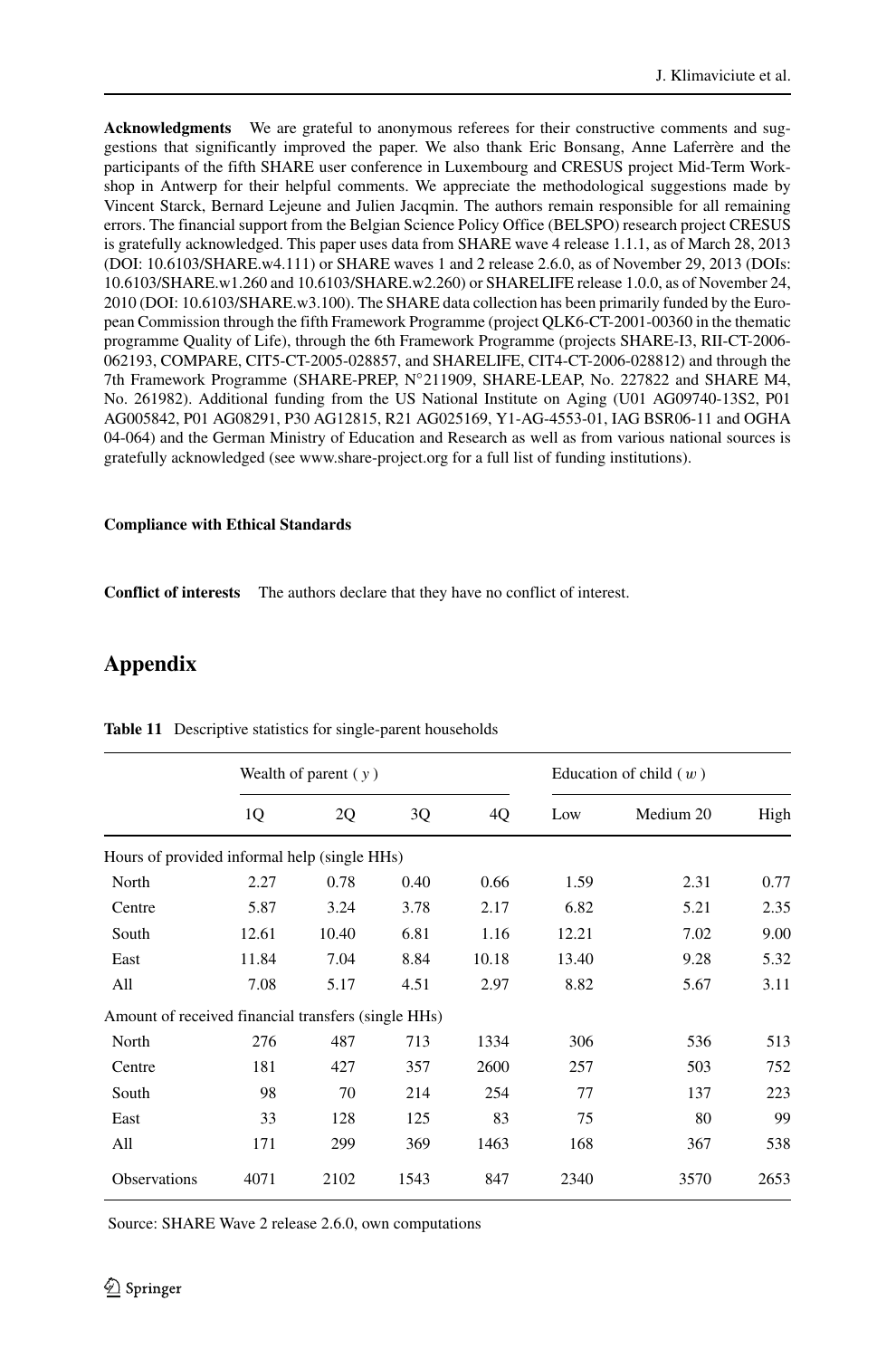| Help side                |             |             |             |             |             |
|--------------------------|-------------|-------------|-------------|-------------|-------------|
| Explanatory variables    | All         | North       | Centre      | South       | East        |
| Parent characteristics   |             |             |             |             |             |
| Wealth                   | $-0.056***$ | $-0.054*$   | $-0.052*$   | $-0.169***$ | 0.040       |
| Woman                    | 0.183       | 0.242       | 0.300       | $-0.229$    | 0.255       |
| Child in HH              | $-0.951***$ | 0.057       | $-0.868**$  | $-0.954***$ | $-1.152***$ |
| Partner                  | $-0.979***$ | $-0.583***$ | $-1.150***$ | $-1.286***$ | $-0.819***$ |
| Children characteristics |             |             |             |             |             |
| Education                | $0.182***$  | 0.135       | 0.103       | 0.266       | $0.276*$    |
| Woman                    | $0.519***$  | $-0.005$    | $0.356*$    | $1.745***$  | 0.325       |
| Location                 | $-0.834***$ | $-0.575***$ | $-0.867***$ | $-0.991***$ | $-0.804***$ |
| Siblings                 | $-0.223***$ | $-0.169***$ | $-0.180***$ | $-0.317***$ | $-0.250***$ |
| Log likelihood           | $-12,019.3$ | $-2292.6$   | $-3763.6$   | $-2291.8$   | $-2904.2$   |
| Observations             | 28,780      | 7621        | 10,100      | 6895        | 4074        |
| Transfers side           |             |             |             |             |             |
| Parent characteristics   |             |             |             |             |             |
| Wealth                   | $0.651***$  | $0.985***$  | $0.700***$  | $0.546***$  | 0.135       |
| Woman                    | $-0.549*$   | $-0.665$    | 0.156       | $-1.121$    | $-1.236$    |
| Child in HH              | $-1.571***$ | $-2.354$    | 0.182       | $-2.214**$  | $-1.778*$   |
| Partner                  | $-0.268$    | $-2.540***$ | 1.143*      | $-0.666$    | 1.079       |
| Children characteristics |             |             |             |             |             |
| Education                | $-0.126$    | 0.025       | $-0.338$    | $-0.071$    | $-0.207$    |
| Woman                    | 0.321       | 0.772       | 0.044       | $-1.143$    | 1.478       |
| Location                 | $-0.290**$  | $-0.222$    | 0.000       | $-0.630**$  | $-0.796**$  |
| Siblings                 | $-1.491***$ | $-1.386***$ | $-1.573***$ | $-2.045***$ | $-0.953***$ |
| Log likelihood           | $-19,244.5$ | $-6347.9$   | $-7308.7$   | $-3303.5$   | $-2170.9$   |
| Observations             | 28,780      | 7621        | 10,100      | 6895        | 4074        |

### <span id="page-32-0"></span>**Table 12** Tobit models with Mundlak approach (all)

Source: Country dummies are also included in the model; controlling for health, age and education of the parent, employment status, partner and age of the child; <sup>∗</sup>*p <* 0.05; ∗∗*p <* 0.01, ∗∗∗*p <* 0.001 applying Mundlak corrections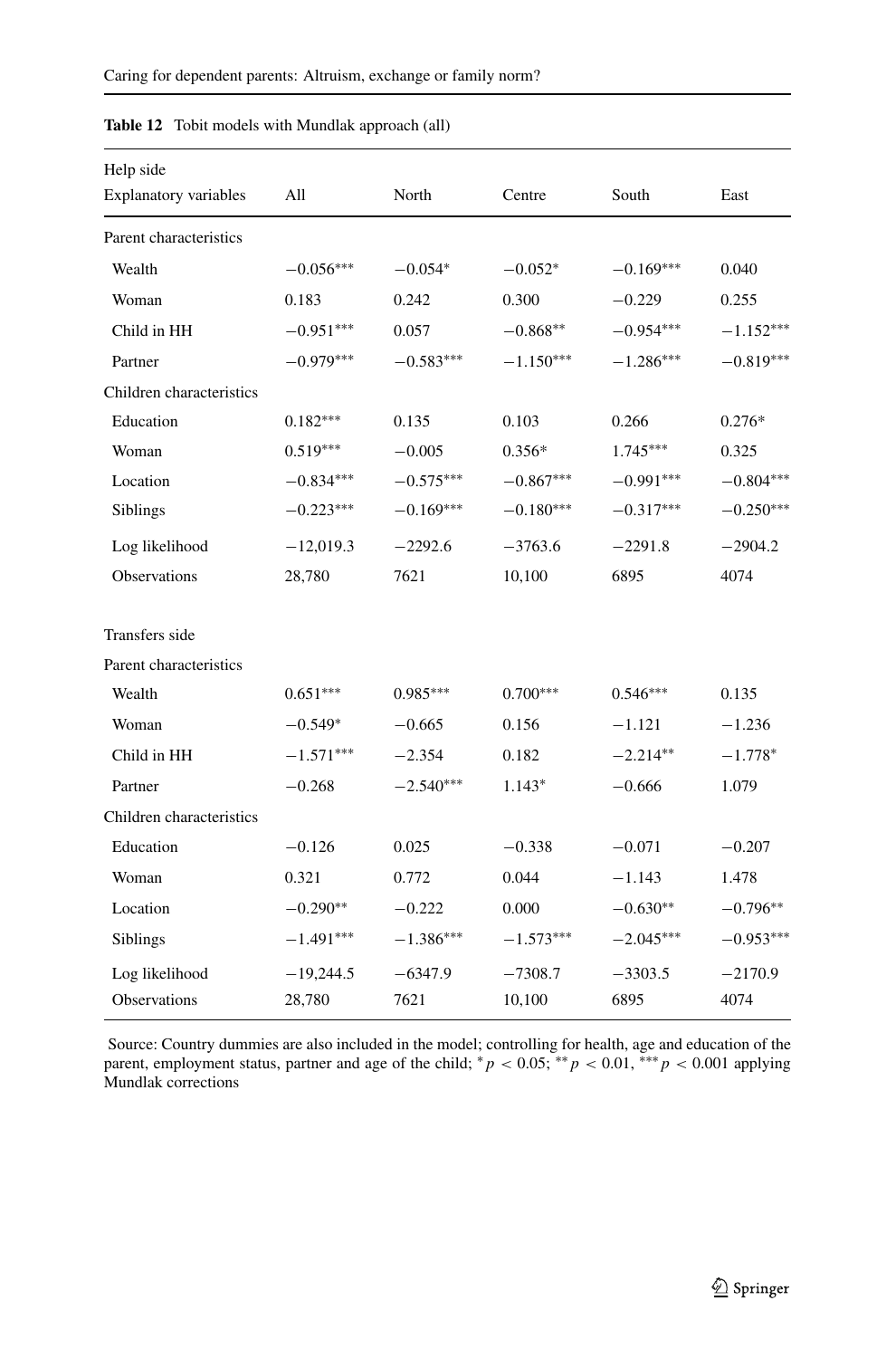| Help side                    |             |             |             |             |             |
|------------------------------|-------------|-------------|-------------|-------------|-------------|
| <b>Explanatory variables</b> | All         | North       | Centre      | South       | East        |
| Parent characteristics       |             |             |             |             |             |
| Wealth                       | 0.018       | 0.029       | $-0.014$    | $-0.049$    | 0.087       |
| Woman                        | 0.320       | 0.224       | $0.635*$    | $-0.304$    | 0.408       |
| Child in HH                  | $-1.511***$ | $-0.569$    | $-1.267**$  | $-1.880***$ | $-1.615***$ |
| Children characteristics     |             |             |             |             |             |
| Education                    | 0.078       | 0.081       | 0.011       | 0.227       | 0.160       |
| Woman                        | $0.869***$  | $-0.022$    | $0.997***$  | 1.844***    | 0.738       |
| Location                     | $-0.972***$ | $-0.646***$ | $-0.998***$ | $-1.222***$ | $-0.903***$ |
| Siblings                     | $-0.363***$ | $-0.164*$   | $-0.386***$ | $-0.542***$ | $-0.375***$ |
| Log likelihood               | $-5571.2$   | $-1073.3$   | $-1943.2$   | $-1260.5$   | $-1226.7$   |
| Observations                 | 8563        | 2123        | 3213        | 1887        | 1340        |
| Transfers side               |             |             |             |             |             |
| Parent characteristics       |             |             |             |             |             |
| Wealth                       | $0.575***$  | $1.015***$  | $0.698***$  | $-0.043$    | $-0.136$    |
| Woman                        | $-2.515***$ | $-2.821***$ | $-0.799$    | $-3.438*$   | $-4.625**$  |
| Child in HH                  | $-1.074$    | $-2.297$    | 2.842       | $-1.285$    | $-4.528*$   |
| Children characteristics     |             |             |             |             |             |
| Education                    | $-0.234$    | $-0.043$    | $-0.193$    | $-1.677$    | 0.116       |
| Woman                        | 0.577       | 0.079       | 0.753       | 1.272       | 1.106       |
| Location                     | $-0.602*$   | $-0.215$    | $-0.662$    | $-1.373*$   | $-0.426$    |
| Siblings                     | $-1.364***$ | $-0.901**$  | $-1.833***$ | $-2.498***$ | $-0.940$    |
| Log likelihood               | $-4542.8$   | $-1679.7$   | $-1604.5$   | $-667.5$    | $-511.4$    |
| Observations                 | 8563        | 2123        | 3213        | 1887        | 1340        |

**Table 13** Tobit models with Mundlak approach (single-parent households)

Notes: Country dummies are also included in the model; controlling for health, age and education of the parent, employment status, partner and age of the child;  $* p < 0.05$ ;  $* p < 0.01$ ;  $* * p < 0.001$  applying Mundlak corrections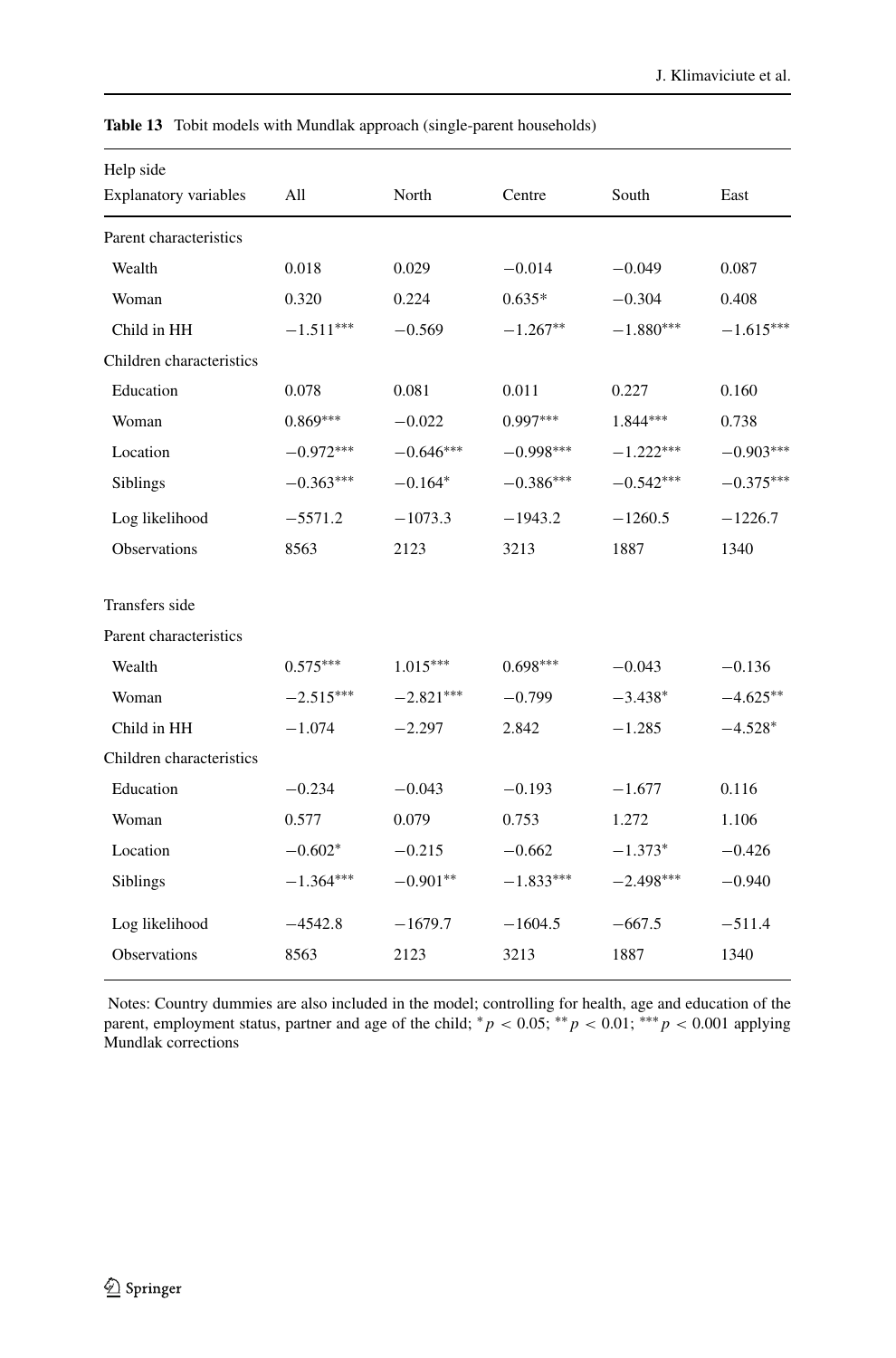| Help side                                                                |             |             |             |             |             |  |  |  |
|--------------------------------------------------------------------------|-------------|-------------|-------------|-------------|-------------|--|--|--|
| <b>Explanatory variables</b>                                             | All         | North       | Centre      | South       | East        |  |  |  |
| Model controlling with children education dummies and Mundlak correction |             |             |             |             |             |  |  |  |
| Parent characteristics                                                   |             |             |             |             |             |  |  |  |
| Wealth                                                                   | $-0.055***$ | $-0.055*$   | $-0.049$    | $-0.169***$ | 0.040       |  |  |  |
| Woman                                                                    | 0.184       | 0.245       | 0.287       | $-0.226$    | 0.259       |  |  |  |
| Child in HH                                                              | $-0.942***$ | 0.084       | $-0.828**$  | $-0.961***$ | $-1.152***$ |  |  |  |
| Partner                                                                  | $-0.983***$ | $-0.589***$ | $-1.160***$ | $-1.288***$ | $-0.818***$ |  |  |  |
| Children characteristics                                                 |             |             |             |             |             |  |  |  |
| Education                                                                | Fixed       | Fixed       | Fixed       | Fixed       | Fixed       |  |  |  |
| Woman                                                                    | $0.519***$  | 0.014       | $0.343*$    | $1.729***$  | 0.319       |  |  |  |
| Location                                                                 | $-0.832***$ | $-0.572***$ | $-0.863***$ | $-0.989***$ | $-0.798***$ |  |  |  |
| Siblings                                                                 | $-0.218***$ | $-0.166***$ | $-0.181***$ | $-0.305***$ | $-0.236***$ |  |  |  |
| Log likelihood                                                           | $-12,011.6$ | $-2286.9$   | $-3757.6$   | $-2910.7$   | $-2897.3$   |  |  |  |

#### **Table 14** Tobit models with fixed endowments method and Mundlak approach (all)

Model controlling with parents wealth deciles dummies and Mundlak correction

Parent characteristics

| Wealth                   | Fixed       | Fixed       | Fixed       | Fixed       | Fixed       |
|--------------------------|-------------|-------------|-------------|-------------|-------------|
| Woman                    | $0.196*$    | $0.267*$    | $0.314*$    | $-0.228$    | 0.262       |
| Child in HH              | $-0.946***$ | 0.079       | $-0.895**$  | $-0.966***$ | $-1.157***$ |
| Partner                  | $-1.013***$ | $-0.633***$ | $-1.165***$ | $-1.325***$ | $-0.826***$ |
| Children characteristics |             |             |             |             |             |
| Education                | $0.183***$  | 0.142       | 0.269       | 0.277       | $0.271*$    |
| Woman                    | $0.514***$  | 0.023       | $0.347*$    | $1.729***$  | 0.334       |
| Location                 | $-0.835***$ | $-0.580***$ | $-0.867***$ | $-0.998***$ | $-0.803***$ |
| <b>Siblings</b>          | $-0.218***$ | $-0.173***$ | $-0.181***$ | $-0.316**$  | $-0.254***$ |
| Log likelihood           | $-12,005.5$ | $-2.276.9$  | $-3756.2$   | $-2984.2$   | $-2898.4$   |
| <b>Observations</b>      | 28.780      | 7621        | 10.100      | 6895        | 4074        |

Transfers side

Model controlling with children education dummies and Mundlak correction

Parent characteristics

| Wealth                   | $0.065***$  | $0.989***$  | $0.703***$  | $0.546***$  | 0.135       |
|--------------------------|-------------|-------------|-------------|-------------|-------------|
| Woman                    | $-0.552*$   | $-0.659$    | 0.185       | $-1.112$    | $-1.243$    |
| Child in HH              | $-1.570***$ | $-2.369$    | 0.214       | $-2.236**$  | $-1.782*$   |
| Partner                  | $-0.288$    | $-2.553***$ | $1.127*$    | $-0.686$    | 1.087       |
| Children characteristics |             |             |             |             |             |
| Education                | Fixed       | Fixed       | Fixed       | Fixed       | Fixed       |
| Woman                    | 0.326       | 0.784       | 0.079       | $-1.153$    | 1.457       |
| Location                 | $-0.289**$  | $-0.222$    | 0.014       | $-0.630**$  | $-0.793**$  |
| <b>Siblings</b>          | $-1.488***$ | $-1.390***$ | $-1.583***$ | $-2.012***$ | $-0.953***$ |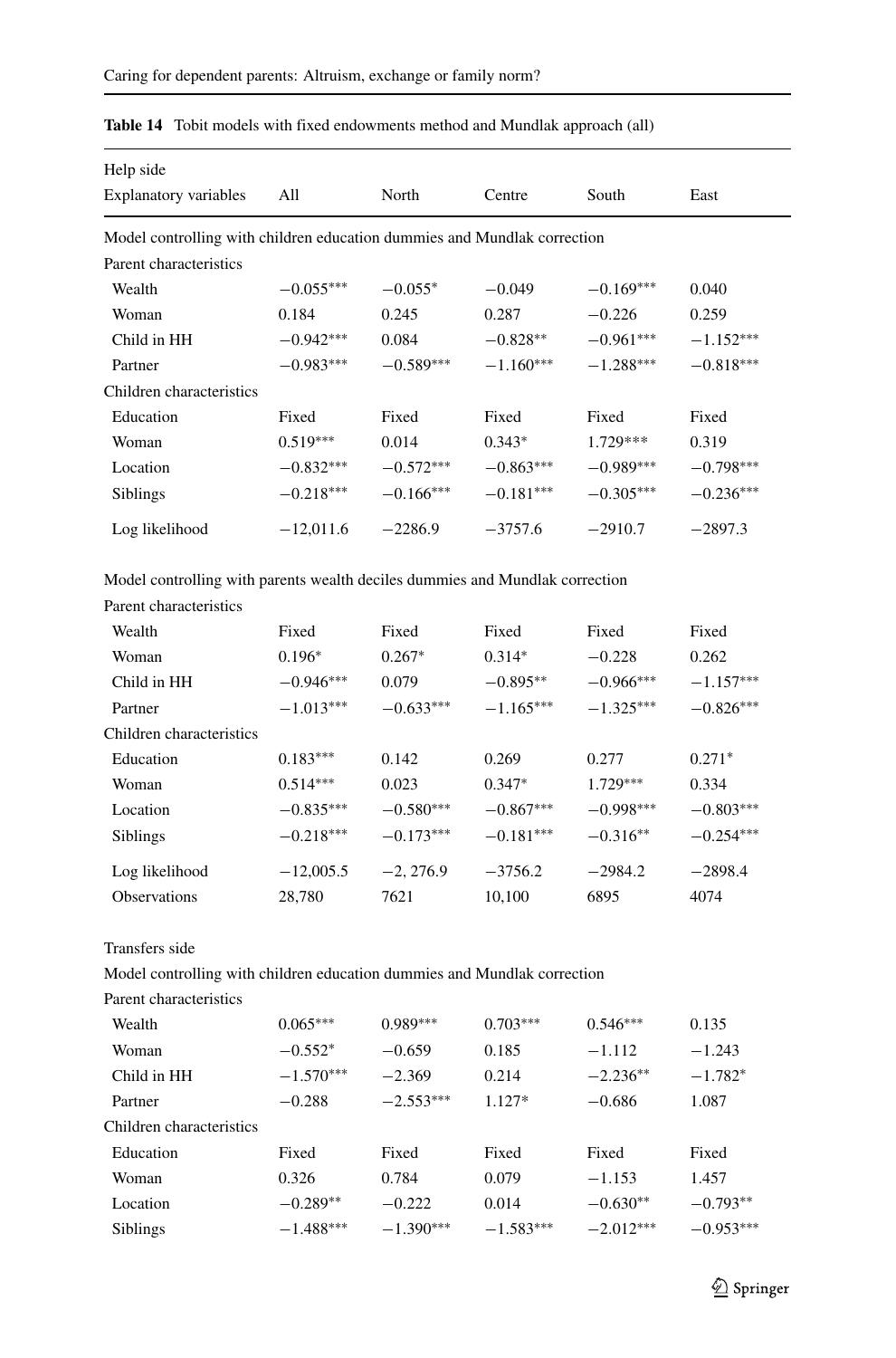| Transfer side                                                                |             |             |             |             |             |  |  |  |
|------------------------------------------------------------------------------|-------------|-------------|-------------|-------------|-------------|--|--|--|
| Explanatory variables                                                        | All         | North       | Centre      | South       | East        |  |  |  |
| Log likelihood                                                               | $-19,241.9$ | $-6345.8$   | $-7303.1$   | $-3302.3$   | $-2170.6$   |  |  |  |
| Model controlling with parents wealth deciles dummies and Mundlak correction |             |             |             |             |             |  |  |  |
| Parent characteristics                                                       |             |             |             |             |             |  |  |  |
| Wealth                                                                       | Fixed       | Fixed       | Fixed       | Fixed       | Fixed       |  |  |  |
| Woman                                                                        | $-0.518*$   | $-0.608$    | 0.221       | $-1.206$    | $-1.285$    |  |  |  |
| Child in HH                                                                  | $-1.528***$ | $-2.463$    | 0.375       | $-2.183**$  | $-1.761*$   |  |  |  |
| Partner                                                                      | $-0.362$    | $-2.794***$ | $1.062**$   | $-0.884$    | 0.999       |  |  |  |
| Children characteristics                                                     |             |             |             |             |             |  |  |  |
| Education                                                                    | $-0.127$    | 0.026       | $-0.338$    | $-0.060$    | $-0.187$    |  |  |  |
| Woman                                                                        | 0.332       | 0.780       | 0.046       | $-1.180$    | 1.473       |  |  |  |
| Location                                                                     | $-0.290**$  | $-0.222$    | 0.005       | $-0.619**$  | $-0.775**$  |  |  |  |
| <b>Siblings</b>                                                              | $-1.491***$ | $-1.399***$ | $-1.563***$ | $-2.009***$ | $-0.909***$ |  |  |  |
| Log likelihood                                                               | $-19,218.8$ | $-6340.0$   | $-7292.1$   | $-3277.7$   | $-2158.3$   |  |  |  |
| <b>Observations</b>                                                          | 28,780      | 7621        | 10,100      | 6895        | 4074        |  |  |  |

### **Table 14** (continued)

Note: Country dummies are also included in the model; controlling for health, age and education of the parent, employment status, partner and age of the child;  $p < 0.05$ , \*\**p* < 0.01, \*\*\* *p* < 0.001; applying Mundlak corrections

| Help side<br><b>Explanatory variables</b>         | All         | North       | Centre      | South       | East        |
|---------------------------------------------------|-------------|-------------|-------------|-------------|-------------|
|                                                   |             |             |             |             |             |
| Model controlling with children education dummies |             |             |             |             |             |
| Parent characteristics                            |             |             |             |             |             |
| Wealth                                            | 0.019       | 0.028       | $-0.010$    | $-0.047$    | 0.085       |
| Woman                                             | 0.320       | 0.221       | $0.626*$    | $-0.277$    | 0.453       |
| Child in HH                                       | $-1.502***$ | $-0.559$    | $-1.201**$  | $-1.854***$ | $-1.599***$ |
| Children characteristics                          |             |             |             |             |             |
| Education                                         | Fixed       | Fixed       | Fixed       | Fixed       | Fixed       |
| Woman                                             | $0.871***$  | $-0.012$    | $0.965***$  | $1.834***$  | 0.764       |
| Location                                          | $-0.970***$ | $-0.645***$ | $-0.995***$ | $-1.230***$ | $-0.906***$ |
| <b>Siblings</b>                                   | $-0.362***$ | $-0.160**$  | $-0.386***$ | $-0.553***$ | $-0.367**$  |
| Log likelihood                                    | $-5567.6$   | $-1072.6$   | $-1940.1$   | $-1258.2$   | $-1220.1$   |

**Table 15** Tobit models with fixed endowments method and Mundlak approach (single-parent households)

Model controlling with parents wealth deciles dummies

Parent characteristics

| Wealth | Fixed    | Fixed | Fixed    | Fixed    | Fixed |
|--------|----------|-------|----------|----------|-------|
| Woman  | $0.338*$ | 0.275 | $0.659*$ | $-0.317$ | 0.378 |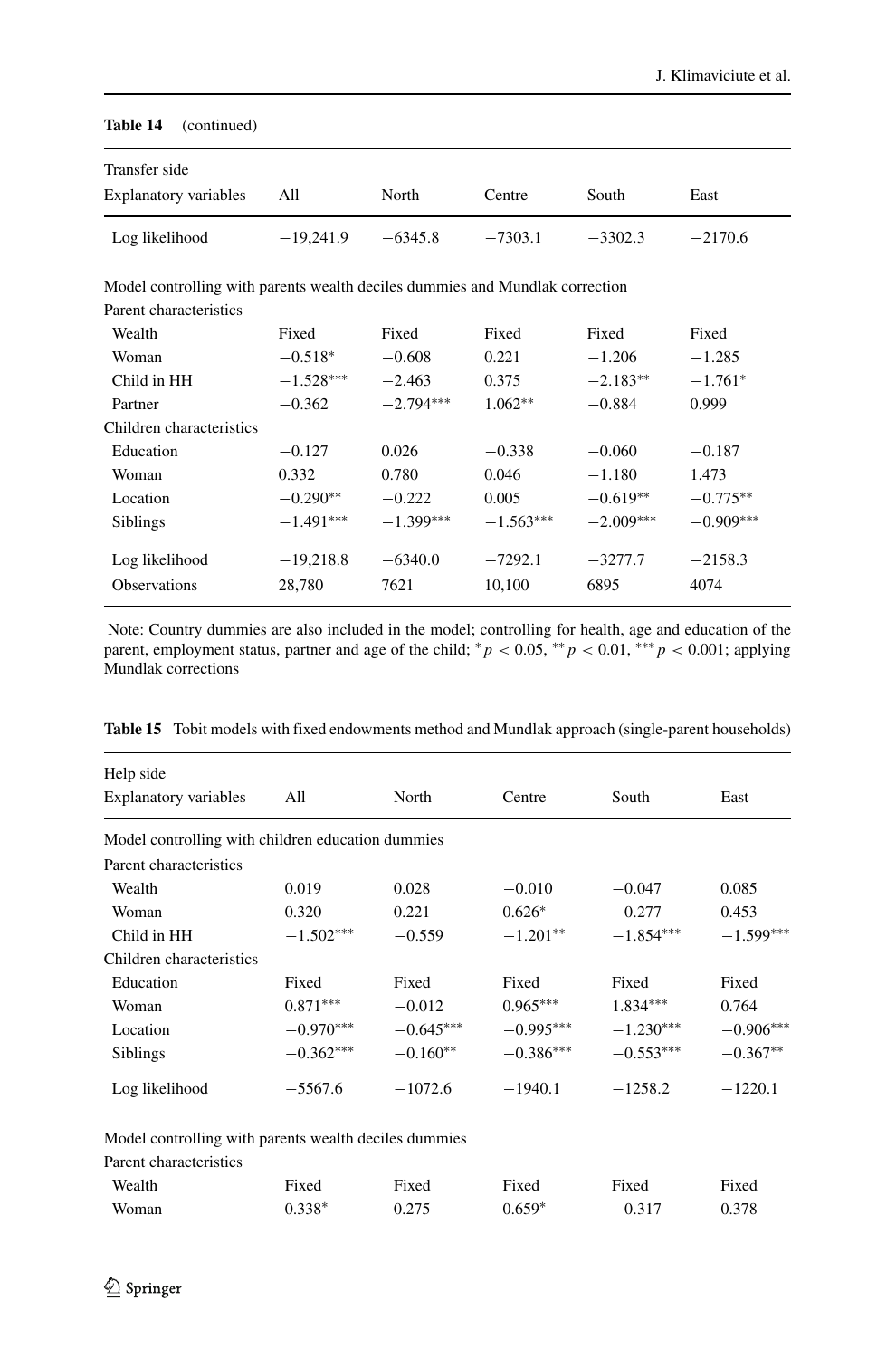<span id="page-36-0"></span>

| Table 15<br>(continued) |
|-------------------------|
|-------------------------|

| Help side                                             |             |             |             |             |             |
|-------------------------------------------------------|-------------|-------------|-------------|-------------|-------------|
| <b>Explanatory variables</b>                          | All         | North       | Centre      | South       | East        |
| Child in HH                                           | $-1.491***$ | $-0.648$    | $-1.123**$  | $-1.821***$ | $-1.775***$ |
| Children characteristics                              |             |             |             |             |             |
| Education                                             | 0.079       | 0.085       | 0.011       | 0.226       | 0.165       |
| Woman                                                 | $0.867***$  | $-0.005$    | $0.992***$  | 1.824***    | 0.756       |
| Location                                              | $-0.972***$ | $-0.648***$ | $-0.998***$ | $-1.211***$ | $-0.891***$ |
| Siblings                                              | $-0.357***$ | $-0.160*$   | $-0.382***$ | $-0.564***$ | $0.362**$   |
| Log likelihood                                        | $-5565.1$   | $-1068.1$   | $-1938.1$   | $-1251.1$   | $-1221.0$   |
| Observations                                          | 8563        | 2123        | 3213        | 1887        | 1340        |
| Transfers side                                        |             |             |             |             |             |
| Model controlling with children education dummies     |             |             |             |             |             |
| Parent characteristics                                |             |             |             |             |             |
| Wealth                                                | $0.575***$  | $1.018***$  | $0.703***$  | $-0.009$    | $-0.133$    |
| Woman                                                 | $-2.508***$ | $-2.809***$ | $-0.753$    | $-3.472*$   | $-4.758**$  |
| Child in HH                                           | $-1.097$    | $-2.069$    | 2.898       | $-1.309$    | $-4.514**$  |
| Children characteristics                              |             |             |             |             |             |
| Education                                             | Fixed       | Fixed       | Fixed       | Fixed       | Fixed       |
| Woman                                                 | 0.565       | 0.068       | 0.690       | 1.480       | 1.106       |
| Location                                              | $-0.603*$   | $-0.209$    | $-0.645$    | $-1.430*$   | $-0.414$    |
| Siblings                                              | $-1.378***$ | $-0.907**$  | $-1.865***$ | $-2.581***$ | $-0.971$    |
| Log likelihood                                        | $-4540.7$   | $-1679.0$   | $-1602.1$   | $-663.7$    | $-510.2$    |
| Model controlling with parents wealth deciles dummies |             |             |             |             |             |
| Parent characteristics                                |             |             |             |             |             |
| Wealth                                                | Fixed       | Fixed       | Fixed       | Fixed       | Fixed       |
| Woman                                                 | $-2.384***$ | $-2.470**$  | $-0.541$    | $-3.334*$   | $-4.901**$  |
| Child in HH                                           | $-0.877$    | $-2.338$    | 3.143       | $-0.450$    | $-4.624*$   |
| Children characteristics                              |             |             |             |             |             |
| Education                                             | $-0.237$    | $-0.046$    | $-0.181$    | $-1.656$    | 0.038       |
| Woman                                                 | 0.558       | 0.060       | 0.699       | 1.001       | 1.175       |
| Location                                              | $-0.592*$   | $-0.188$    | $-0.680$    | $-1.319*$   | $-0.388$    |
| Siblings                                              | $-1.313***$ | $-0.825**$  | $-0.183***$ | $-2.300***$ | $-0.710$    |
| Log likelihood                                        | $-4525.3$   | $-1672.5$   | $-1592.2$   | $-655.7$    | $-507.5$    |
| Observations                                          | 8563        | 2123        | 3213        | 1887        | 1340        |

Notes: Country dummies are also included in the model; controlling for health, age and education of the parent, employment status, partner and age of the child; ∗∗*p <* 0.05; ∗∗*p <* 0.01; ∗∗∗*p <* 0.001 applying Mundlak correction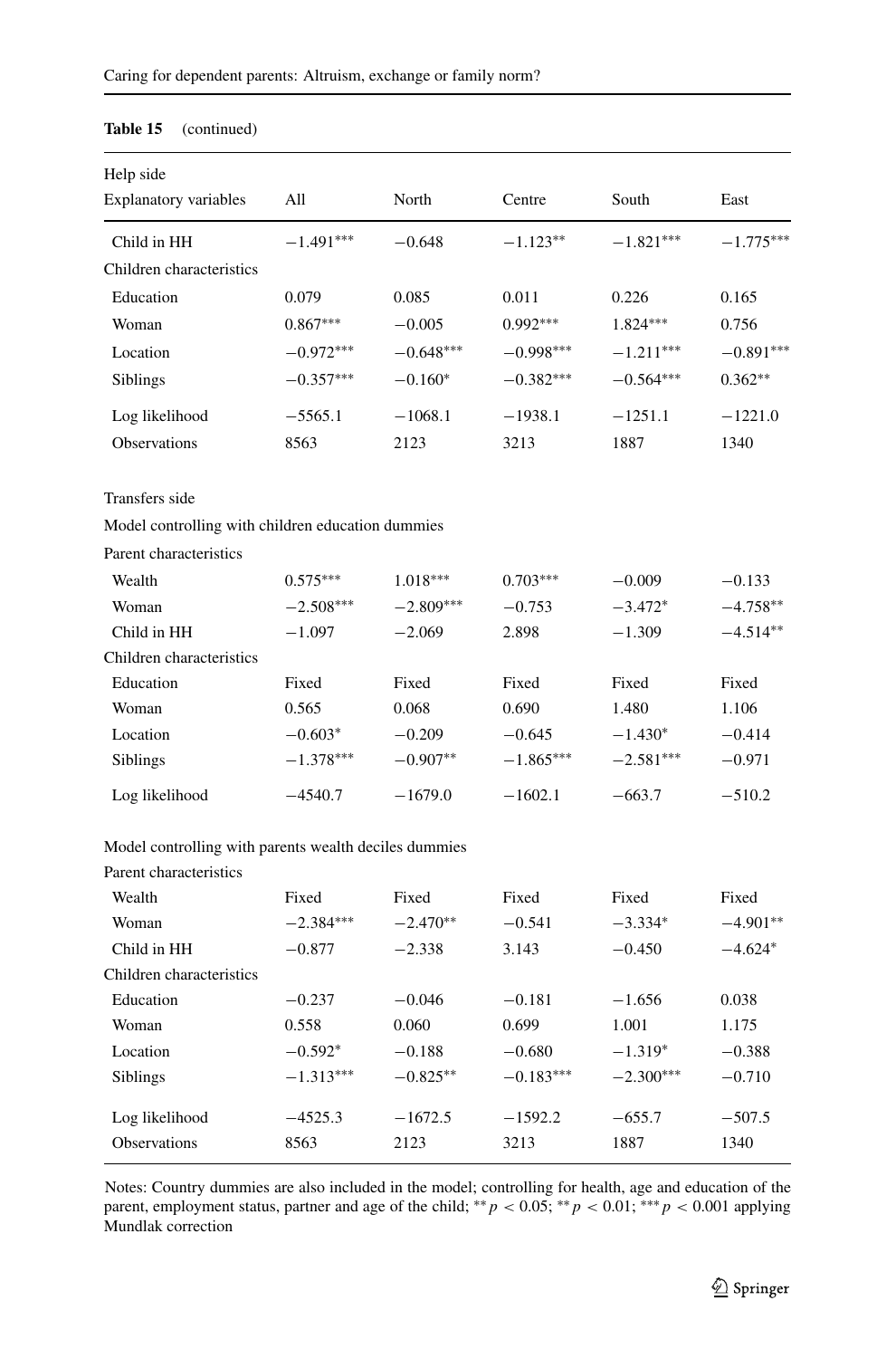| <b>Countries</b> | 80)<br>N<br>28,<br>sample<br>HНs<br>₹ | Child's help |       | Parent's<br>transfer |       | sample                                                   | Child's help |       | Parent's<br>transfer |       |
|------------------|---------------------------------------|--------------|-------|----------------------|-------|----------------------------------------------------------|--------------|-------|----------------------|-------|
|                  |                                       | da/dy        | da/dw | db/dy                | db/dw | n<br>£<br>63)<br>ent<br>ιñ<br>જી<br>pa<br>ω<br>Ź,<br>Sin | da/dy        | da/dw | db/dy                | db/dw |
| <b>SHARE</b>     |                                       | < 0          | > 0   | > 0                  | $= 0$ |                                                          | $= 0$        | $= 0$ | > 0                  | $= 0$ |
| North            |                                       | < 0          | $= 0$ | > 0                  | $= 0$ |                                                          | $= 0$        | $= 0$ | > 0                  | $= 0$ |
| Center           |                                       | < 0          | $= 0$ | > 0                  | $= 0$ |                                                          | $= 0$        | $= 0$ | > 0                  | $= 0$ |
| South            |                                       | < 0          | $= 0$ | > 0                  | $= 0$ |                                                          | $= 0$        | $= 0$ | $= 0$                | $= 0$ |
| East             |                                       | $= 0$        | > 0   | $= 0$                | $= 0$ |                                                          | $= 0$        | $= 0$ | $= 0$                | $= 0$ |

**Table 16** Summary of empirical findings (Mundlak approaches robustness tests/all vs. single-parent households)

Fixed endowments + Mundlak approach

| <b>Countries</b> | 80)<br>(28,<br>sample<br>HНS<br>₹ | Child's help |       | Parent's<br>transfer |       | mple                                                       | Child's help |       | Parent's<br>transfer |       |
|------------------|-----------------------------------|--------------|-------|----------------------|-------|------------------------------------------------------------|--------------|-------|----------------------|-------|
|                  |                                   | da/dy        | da/dw | db/dy                | db/dw | šã<br>n<br>£<br>63)<br>ent<br>Lŋ<br>જી<br>pa<br>gle<br>Sin | da/dy        | da/dw | db/dy                | db/dw |
| <b>SHARE</b>     |                                   | < 0          | > 0   | > 0                  | $= 0$ |                                                            | $= 0$        | $= 0$ | > 0                  | $= 0$ |
| North            |                                   | < 0          | $= 0$ | > 0                  | $= 0$ |                                                            | $= 0$        | $= 0$ | > 0                  | $= 0$ |
| Center           |                                   | $= 0$        | $= 0$ | > 0                  | $= 0$ |                                                            | $= 0$        | $= 0$ | > 0                  | $= 0$ |
| South            |                                   | < 0          | $= 0$ | > 0                  | $= 0$ |                                                            | $= 0$        | $= 0$ | $= 0$                | $= 0$ |
| East             |                                   | $= 0$        | > 0   | $= 0$                | $= 0$ |                                                            | $= 0$        | $= 0$ | $= 0$                | $= 0$ |

# **References**

- <span id="page-37-0"></span>Alessie R, Angelini V, Pasini G (2014) Is it true love? Altruism versus exchange in time and money transfers. De Economist 162(2):193–213
- <span id="page-37-6"></span>Becker GS (1974) A theory of social interactions. J Polit Econ 82(6):1063–1093
- <span id="page-37-14"></span>Behrman JR (1997) Intrahousehold distribution and the family. In: Rosenzweig MR, Stark O (eds) Handbook of population and family economics, chapter 4. Elsevier, North-Holland, pp 125–187
- <span id="page-37-9"></span>Bernheim BD, Shleifer A, Summers L (1985) The strategic bequest motive. J Polit Econ 93(6):1045–1076
- <span id="page-37-5"></span>Bianchi SM, Hotz VJ, McGarry K, Seltzer JA (2008) Intergenerational ties: alternative theories, empirical findings and trends, and remaining challenges. In: Booth A, Crouter AC, Bianchi SM, Seltzer JA (eds) Intergenerational Caregiving. The Urban Institute Press, Washington, DC
- <span id="page-37-12"></span>Bonsang E (2009) Does informal care from children to their elderly parents substitute for formal care in Europe? J Health Econ 28(1):143–154
- <span id="page-37-1"></span>Brown S, Nesse R, Vinokur A, Smith D (2003) Providing social support may be more beneficial than receiving it. Results from a perspective study of mortality. Psychol Sci 14(4):320–327
- <span id="page-37-13"></span>Buchanan JM (1983) Rent seeking, noncompensated transfers, and laws of succession. J Law Econ 26(1):71–85
- <span id="page-37-2"></span>Burton L, Zdaniuk B, Schultz R, Jackson S, Hirsch C (2003) Transitions in spousal caregiving. Gerontologist 43(2):230–41
- <span id="page-37-11"></span>Canta C, Pestieau P (2014) Long term care and family norm. BE J Econ Anal Poli 14(2):401–428
- <span id="page-37-15"></span>Chang Y-M, Luo Z (2015) Endogenous division rules as a family constitution: strategic altruistic transfers and sibling competition. J Popul Econ 28(1):173–194
- <span id="page-37-7"></span>Chiappori P-A (1988) Rational household labor supply. Econometrica 56(1):63–89
- <span id="page-37-3"></span>Cigno A (1993) Intergenerational transfers without altruism. Eur J Politi Econ 9(4):505–518
- <span id="page-37-8"></span>Cigno A, Giannelli GC, Rosati FC (1998) Voluntary transfers among Italian households: altruistic and non-altruistic explananations. Struct Change Econ Dynam 9(4):435–451
- <span id="page-37-4"></span>Cigno A, Giannelli GC, Rosati FC (2006) Is there such a thing as a family constitution? a test based on credit rationing. Rev Econ Househ 4(3):183–204
- <span id="page-37-10"></span>Cremer H, Pestieau P, Ponthière G (2012) The economics of long-term care: a survey. Nordic Econ Policy Rev 2:108–148